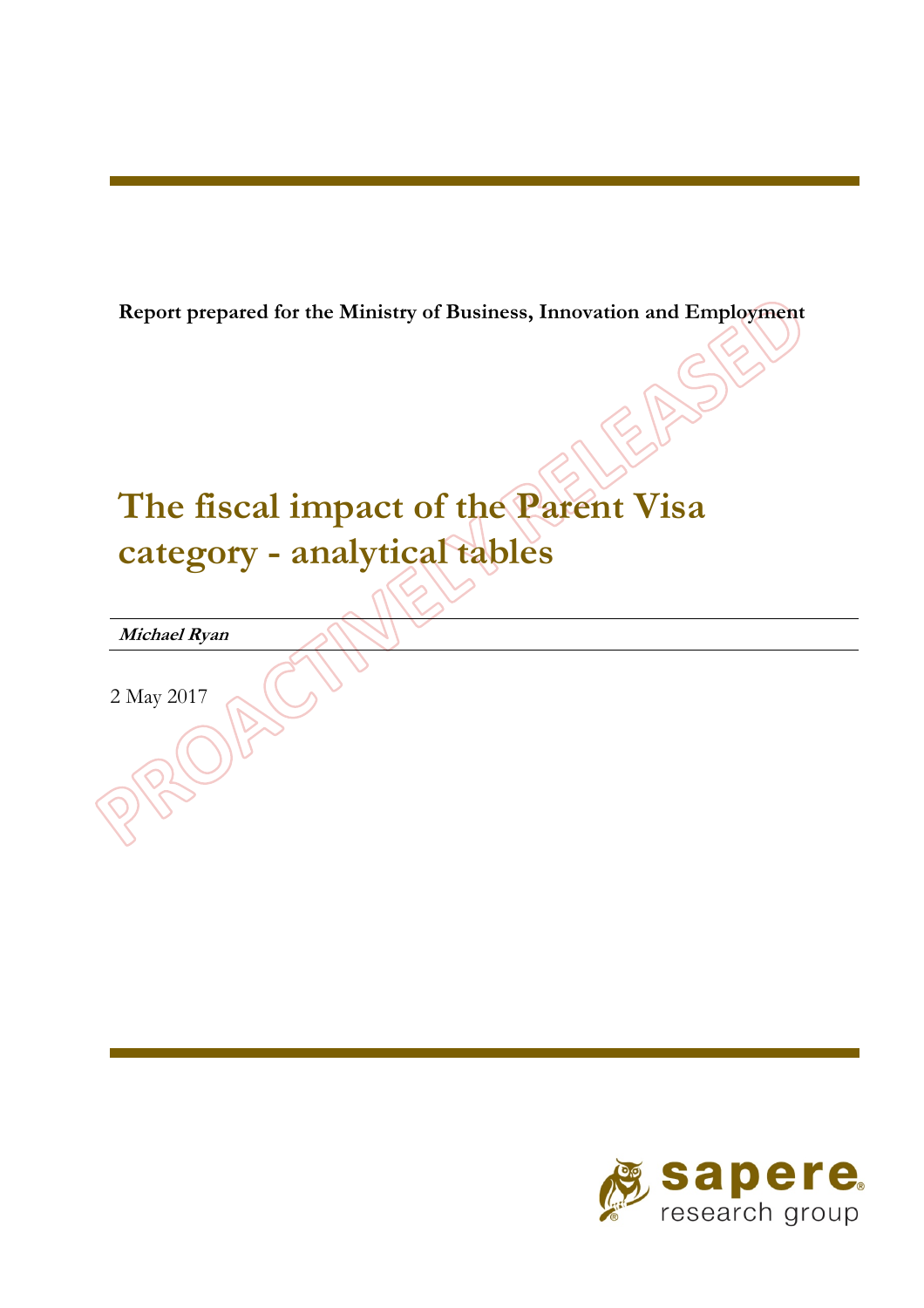

 $\overline{\mathcal{N}}$ 

 $\lambda$ 

# **About Sapere Research Group Limited**

Sapere Research Group is one of the largest expert consulting firms in Australasia and a leader in provision of independent economic, forensic accounting and public policy services. Sapere provides independent expert testimony, strategic advisory services, data analytics and other advice to Australasia's private sector corporate clients, major law firms, government agencies, and regulatory bodies.

| Wellington              | Auckland                   |                            |
|-------------------------|----------------------------|----------------------------|
| Level 9, 1 Willeston St | Level 8, 203 Queen St      |                            |
| PO Box 587              | PO Box 2475                |                            |
| Wellington 6140         | Auckland 1140              |                            |
| Ph: $+6449157590$       | Ph: $+6499095810$          |                            |
| Fax: $+64$ 4 915 7596   | Fax: $+6499095828$         |                            |
|                         |                            |                            |
| Sydney                  | Canberra                   | Melbourne                  |
|                         |                            |                            |
| Level 14, 68 Pitt St    | Unit 3, 97 Northbourne Ave | Level 8, 90 Collins Street |
| Sydney NSW 2000         | Turner ACT 2612            | Melbourne VIC 3000         |
| $GPO$ Box 220           | $GPO$ Box 252              | GPO Box 3179               |
| Sydney NSW 2001         | Canberra City ACT 2601     | Melbourne VIC 3001         |
| Ph: $+61292340200$      | Ph: $+61262672700$         | Ph: $+61$ 3 9005 1454      |
| Fax: $+61$ 2 9234 0201  | Fax: $+61$ 2 6267 2710     | Fax: $+61$ 2 9234 0201     |

For information on this report please contact:

Name: Michael Ryan

Telephone: na

Mobile:

Privacy of natural persons

Email: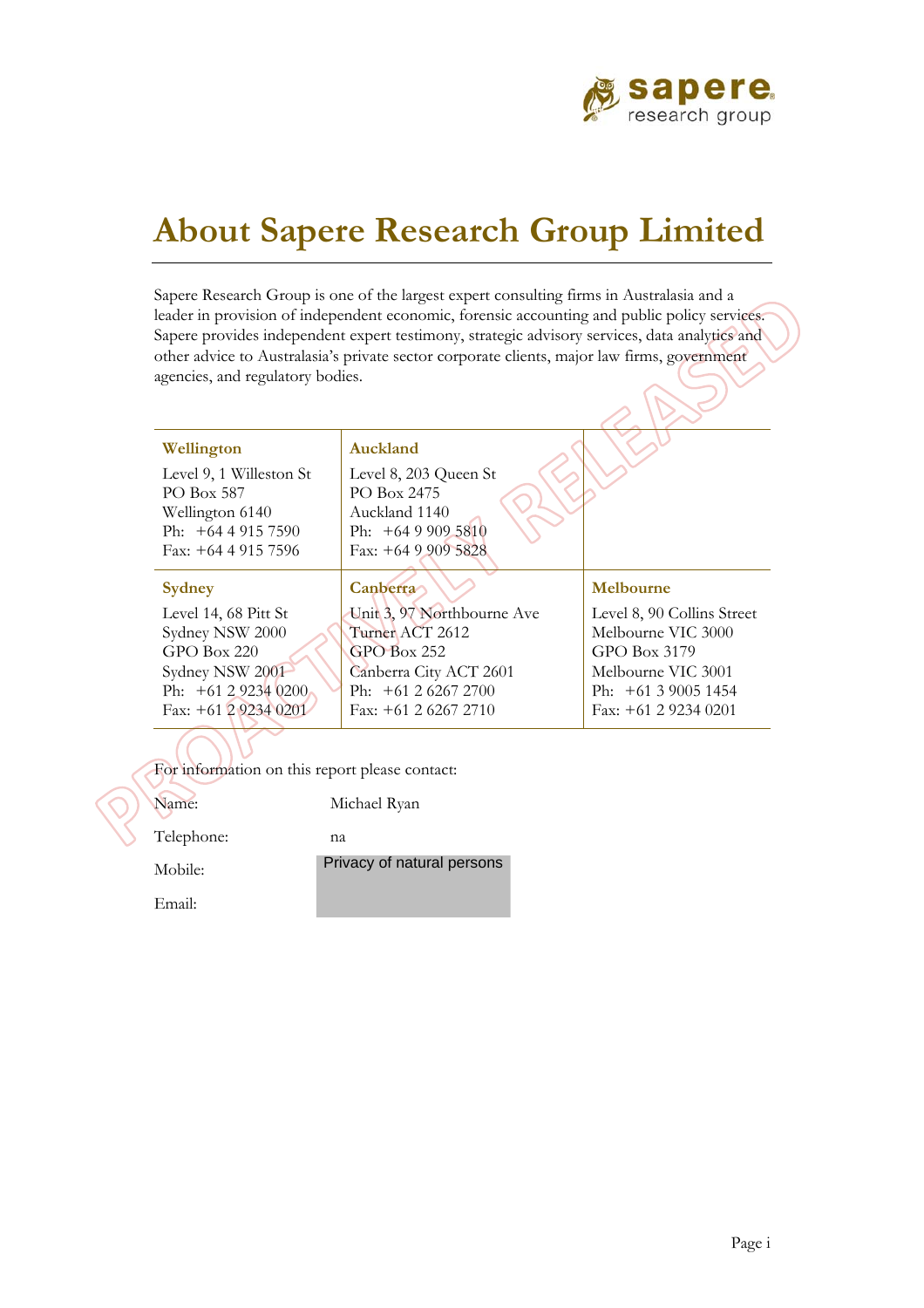

## **Contents**

| 1. |      |             |
|----|------|-------------|
| 2. |      |             |
|    | 2.1  |             |
|    | 2.2  |             |
|    | 2.3  |             |
| 3. |      | $\ldots$ 10 |
|    | 3.1  |             |
|    | 3.2  |             |
|    | 3.3  |             |
|    | 3.4  |             |
| 4. |      |             |
|    | 4.1  |             |
|    | 4.2. |             |
|    | 4.3  |             |
|    | 4.4  |             |
| 5. |      |             |
|    | 5.1  |             |
|    | 5.2  |             |
|    | 5.3  |             |
|    | 5.4  |             |
|    | 5.5  |             |
| 6. |      |             |

### Appendices

### **Tables**

| Table 1 Age distribution of cohorts                              | 7   |
|------------------------------------------------------------------|-----|
| Table 2 Nationality of Parent Visa holder (top 10 nationalities) | 8   |
| Table 3 Approximate end date of dataset in June 2017 refresh     | 10  |
| Table 4 Health costs – November 2011 cohort                      | 12. |
| Table 5 Health costs - June 2013 cohort                          | 12. |
| Table 6 Selected benefit use – November 2011 cohort              | 13  |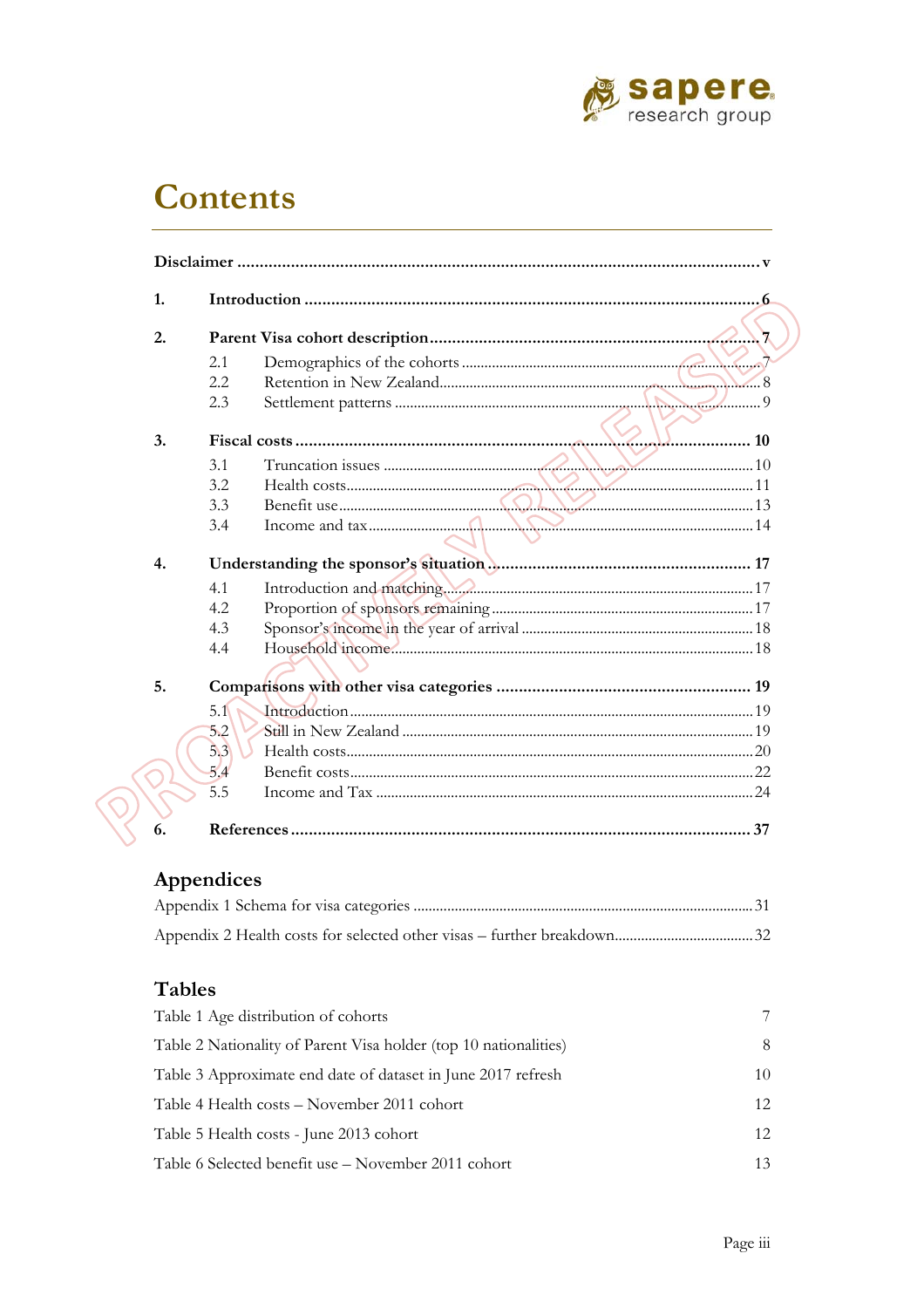

| Table 7 Selected benefit use - June 2013 cohort           | 13 |
|-----------------------------------------------------------|----|
| Table 8 Use of tier one benefits                          | 14 |
| Table 9 Income by source and tax - November 2013 cohort   | 16 |
| Table 10 Income by source and tax - June 2013 cohort      | 16 |
| Table 11 Other visas examined                             | 19 |
| Table 12 Summary of health costs – cost per cohort member | 21 |
| Table 13 First tier benefits                              | 22 |
| Table 14 Accommodation Supplement and benefit             | 23 |
| Table 15 Wage and Salary income                           | 25 |
| Table 16 Inpatient costs                                  | 32 |
| Table 17 Outpatient costs                                 | 33 |
| Table 18 Laboratory tests                                 | 34 |
| Table 19 Pharmaceuticals                                  | 35 |
| Table 20 ACC                                              | 36 |
|                                                           |    |

### **Figures**

| Figure 1 Proportion of cohort still in NZ                                  | 9  |
|----------------------------------------------------------------------------|----|
| Figure 2 DHB of current PHO enrolment                                      | 9  |
| Figure 3 Cohort comparison: health use zero to two years post arrival      | 11 |
| Figure 4 Cohort comparison: Income three years post arrival                | 15 |
| Figure 5 Proportion of sponsors remaining in New Zealand                   | 17 |
| Figure 6 Sponsor's income bands                                            | 18 |
| Figure 7 "Household" income distribution                                   | 18 |
| Figure 8 Percentage of visa cohort still in NZ                             | 20 |
| Figure 9 Health costs per cohort member: 0 to 5 years post arrival         | 21 |
| Figure 10 Prevalence of income earners by source: Three years post arrival | 24 |
| Figure 11 Total income in year three post arrival                          | 25 |
| Figure 12 Total income                                                     | 27 |
| Figure 13 Tax                                                              | 29 |
|                                                                            |    |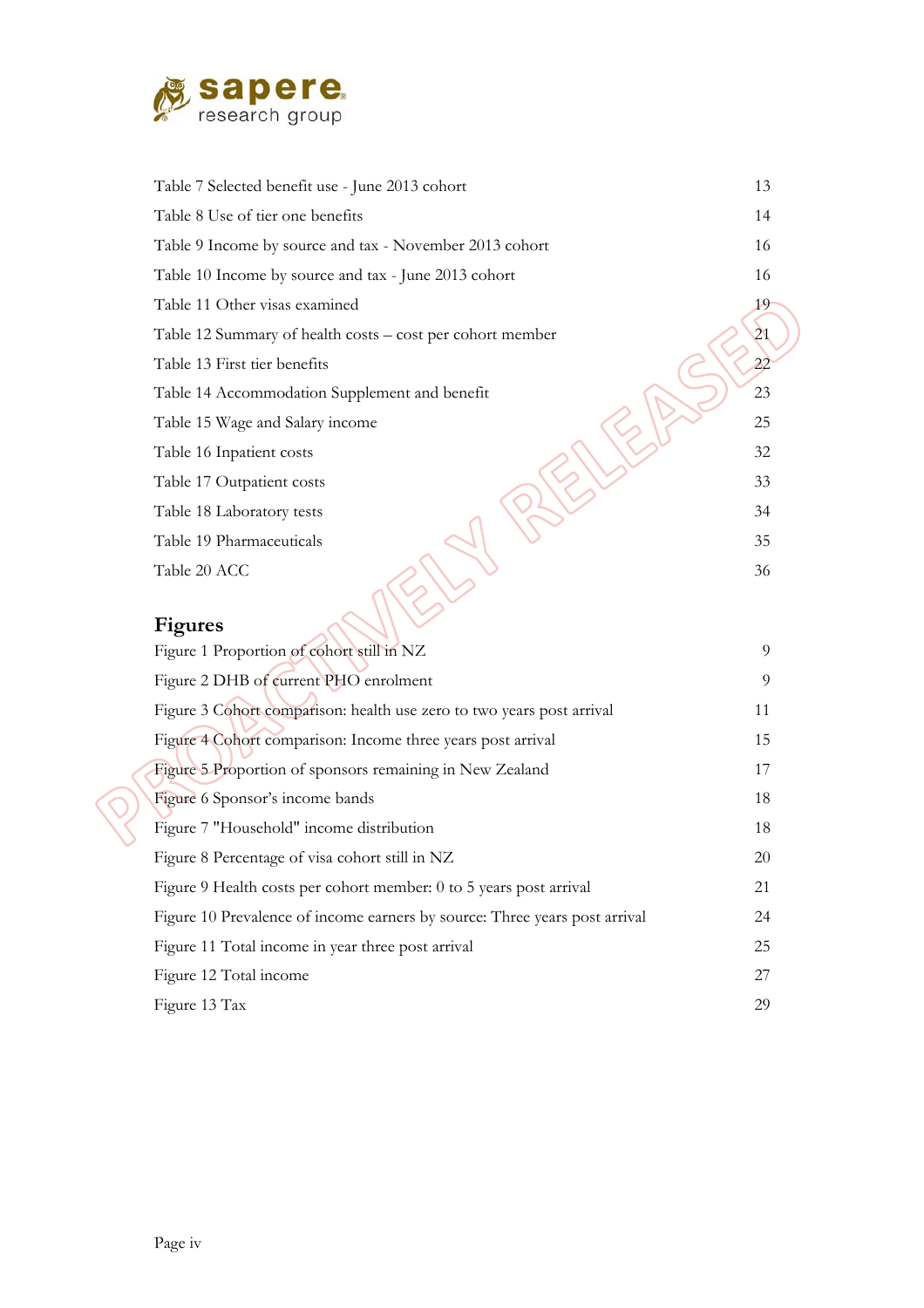

## **Disclaimer**

RSOF

*The results in this paper are not official statistics; they have been created for research purposes from the Integrated Data Infrastructure (IDI) managed by Statistics NZ. The opinions, findings, recommendations and conclusions expressed in this paper are those of the author(s). Statistics NZ and Sapere Research Group take no responsibility for any omissions or errors in the information contained here. Access to the data used in this study was provided by Statistics NZ in accordance with security and confidentiality provisions of the Statistics Act 1975. Only people authorised by the Statistics Act 1975 are allowed to see data about a particular person, business or organisation. The results in this paper have been confidentialised to protect individual people and businesses from identification. Careful consideration has been given to the privacy, security and confidentiality issues associated with using administrative data in the IDI. Further detail can be found in the Privacy Impact Assessment for the IDI available from <www.stats.govt.nz>. The results are based in part on tax data supplied by Inland Revenue to Statistics NZ under the Tax Administration Act 1994. This tax data must be used only for statistical purposes, and no individual information may be published or disclosed in any other form, or provided to Inland Revenue for administrative or regulatory purposes. Any person who has had access to the unit-record data has certified that they have been shown, have read, and have understood section 81 of the Tax Administration Act 1994, which relates to privacy and confidentiality. Any discussion of data limitations or weaknesses is in the context of using the Integrated Data Infrastructure prototype for statistical purposes, and is not related to the data's ability to support Inland Revenue's core operational requirements.*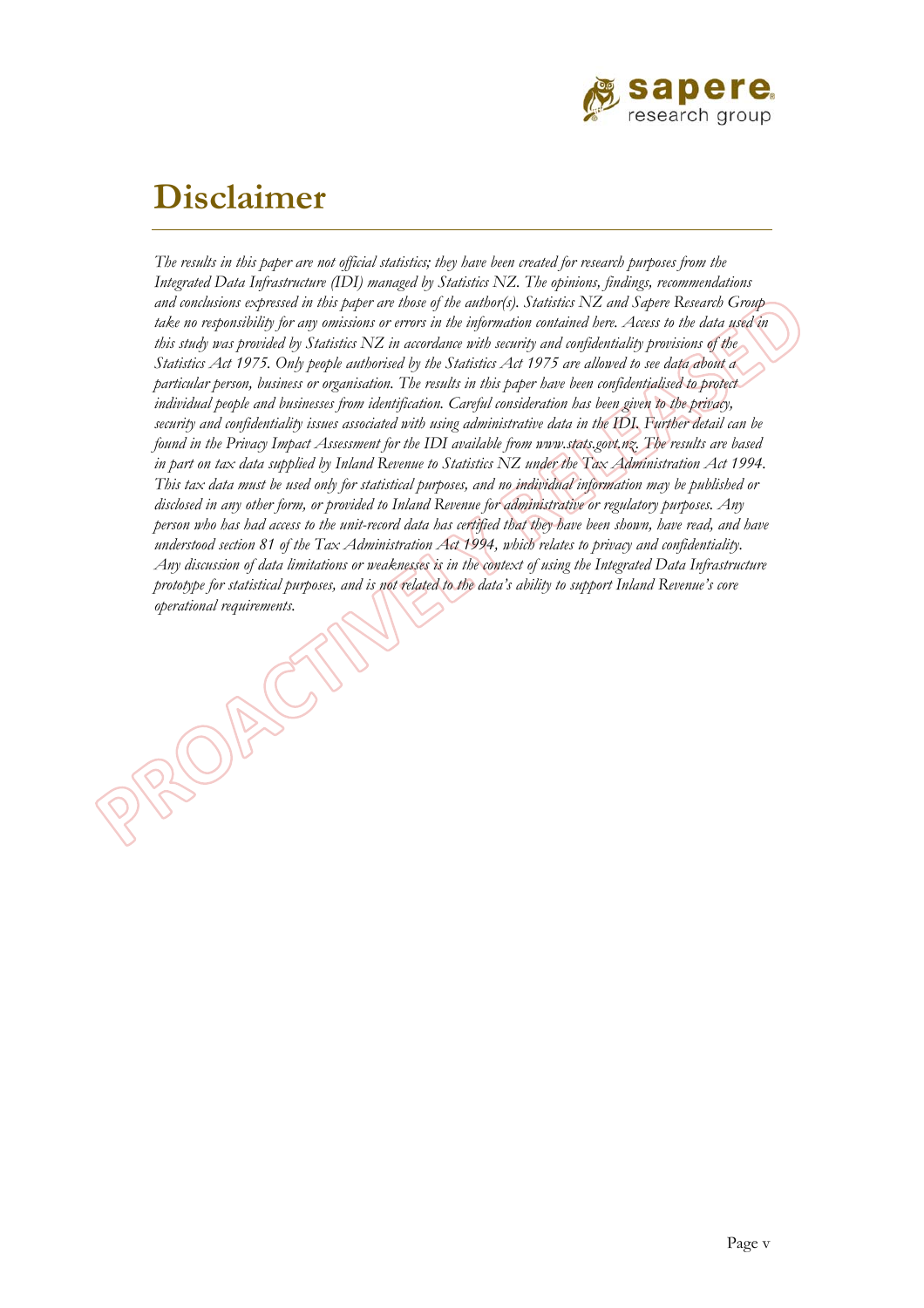

# **1. Introduction**

Sapere was commissioned to produce analytical output to support the Ministry of Business and Innovation's (MBIE) briefings to the Minister of Immigration on immigration policy.1 The analytical output was produced using the Integrated Data Infrastructure (IDI); this report presents that analytical output.

The work has two stages. The first stage involved identifying people who arrived in New Zealand on Parent Visas in the year to November 2011 and year to June 2013 years and to provide information on:

- their demographics and propensity to stay in New Zealand;
- their benefit uptake (i.e. unemployment, accommodation supplement etc);
- their use of health care;
- their income and tax paid;
- the income of their sponsor; and
- the propensity of their sponsor to stay in New Zealand.

The second stage involved providing equivalent estimates for other selected visa categories, namely: Entrepreneurs, Investors, and Skilled Work, and those in the Uncapped Family Stream (Partners), Pacific Access/Samoan Quota, Resident Religious Workers2 and (various) Refugee categories. The aim was to allow comparisons with the first Parent Visa cohort.

The structure of this report reflects the commissioning of this work. It begins by discussing the net fiscal benefit of two Parent Visa cohorts, and then provides some comparisons with other selected visa categories. The bulk of the report comprises the analytical output of this work, in the form of tables and charts, with supporting commentary that provides key observations and any caveats. Interpreting the results for policy purposes was beyond the brief for this work.

Finally, it should be noted that the costs presented in this report represent a best effort in the time available with the information available. The fast turnaround required for purpose of briefing the Minister of Immigration meant taking the data reasonably at face value.3 As a next step, MBIE is scoping more detailed research into the fiscal costs and benefits of migrants and that work may be able to spend more time to resolve some of the issues identified in this report.

This is a revised version of the initial paper.

<sup>2</sup> Owing to the small sample – about 42 people – we were required to supress the results for this visa category.

<sup>&</sup>lt;sup>3</sup> One example is the pharmacy data is known to have duplicates owing to the credit, resubmit and reversal process; Social Investment Unit (2017) note the Ministry of Health is unable to resolve this currently. A second is we use case weights to generate costs for mental health and age and disability inpatient events; the Ministry use an alternative system for this.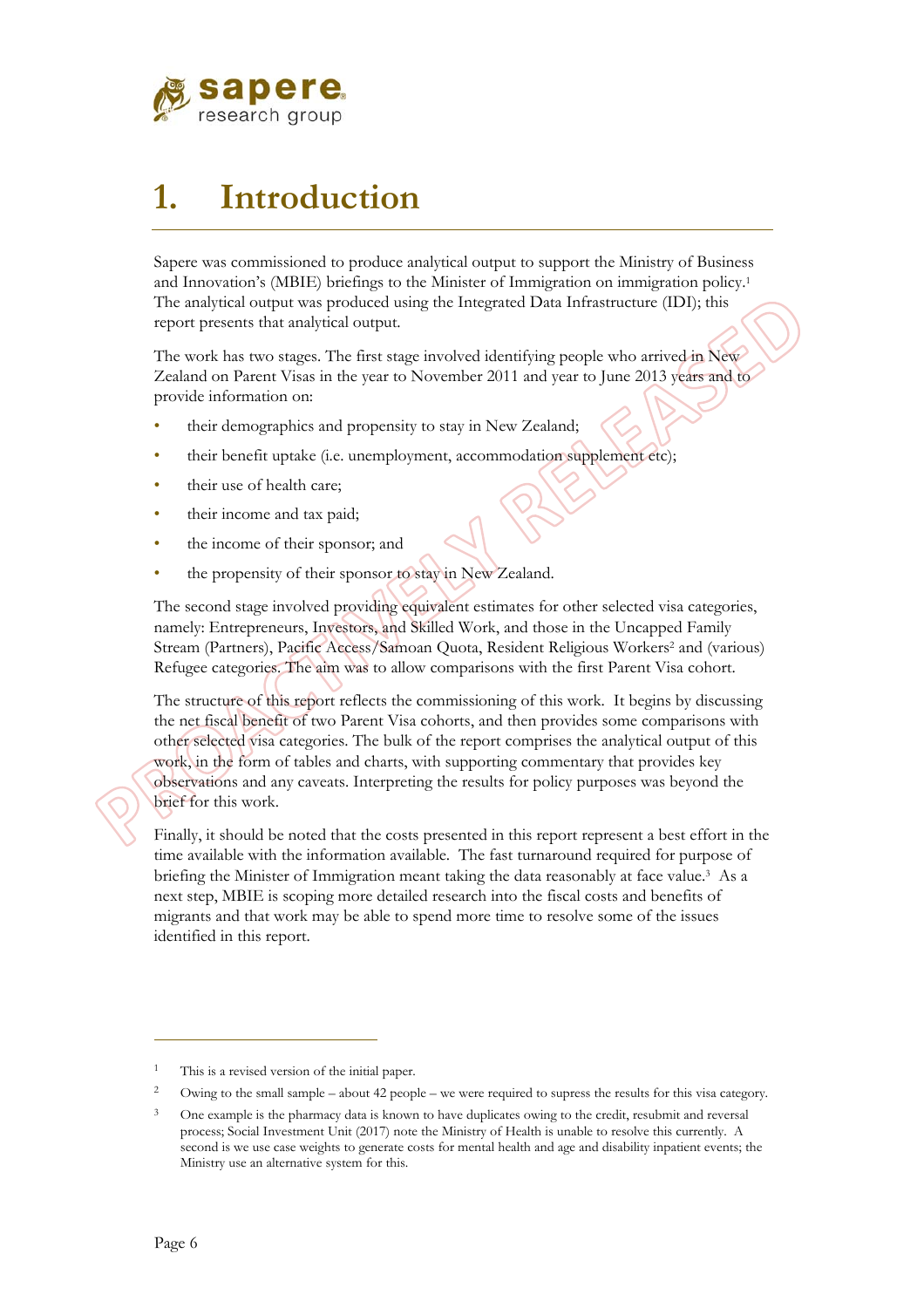

# **2. Parent Visa cohort description**

## **2.1 Demographics of the cohorts**

applied to them.<sup>4</sup> This report looks at the fiscal impact of two cohorts of Parent Visa recipients – a baseline cohort that arrived on any Parent Visa between 1 December 2010 and 30 November 2011 (the "November 2011 cohort") and a cohort that arrived on a Parent - Tier One or Two Visa between 1 July 2012 and 30 June 2013 (the "June 2013 cohort"). The July 2013 cohort is smaller than November 2011 cohort (4,011 compared to 720) and was subject to stricter entry criteria particularly around sponsor income. We only focus on the Parent - Tier One or Two holders in the later cohort so we can be sure the new rules (as at May 2012) were

The June 2013 cohort appears to be slightly older on average, with proportionally more members in the 60-64 and the 65 and over age groups (see Table 1). The majority of November 2011 cohort come from China, Great Britain and India. This is also true of the July 2013 cohort arrivals but also there are also a significant number of arrivals from South Africa.

Note throughout the document "s" means supressed in the tables. This means either a count of people in a given cell is below six or the dollar value would be based on a sample of 20 or fewer. All numbers are randomly rounded to base three.

|             | November 2011 cohort | June 2013 cohort |  |  |
|-------------|----------------------|------------------|--|--|
| $0 - 24$    | $4\%$                | S                |  |  |
| $25 - 39$   | $2\%$                | S                |  |  |
| $40 - 59$   | 39%                  | 35%              |  |  |
| 60-64       | 24%                  | 29%              |  |  |
| 65 and over | 30%                  | 36%              |  |  |

### **Table 1 Age distribution of cohorts**

**Source:** Statistics NZ; Sapere calculations

This is because the application lodgement date that determines of the policy applied is not available in the IDI. Therefore we cannot tell the criteria under which some other types of Parent Visa applications have been assessed. 4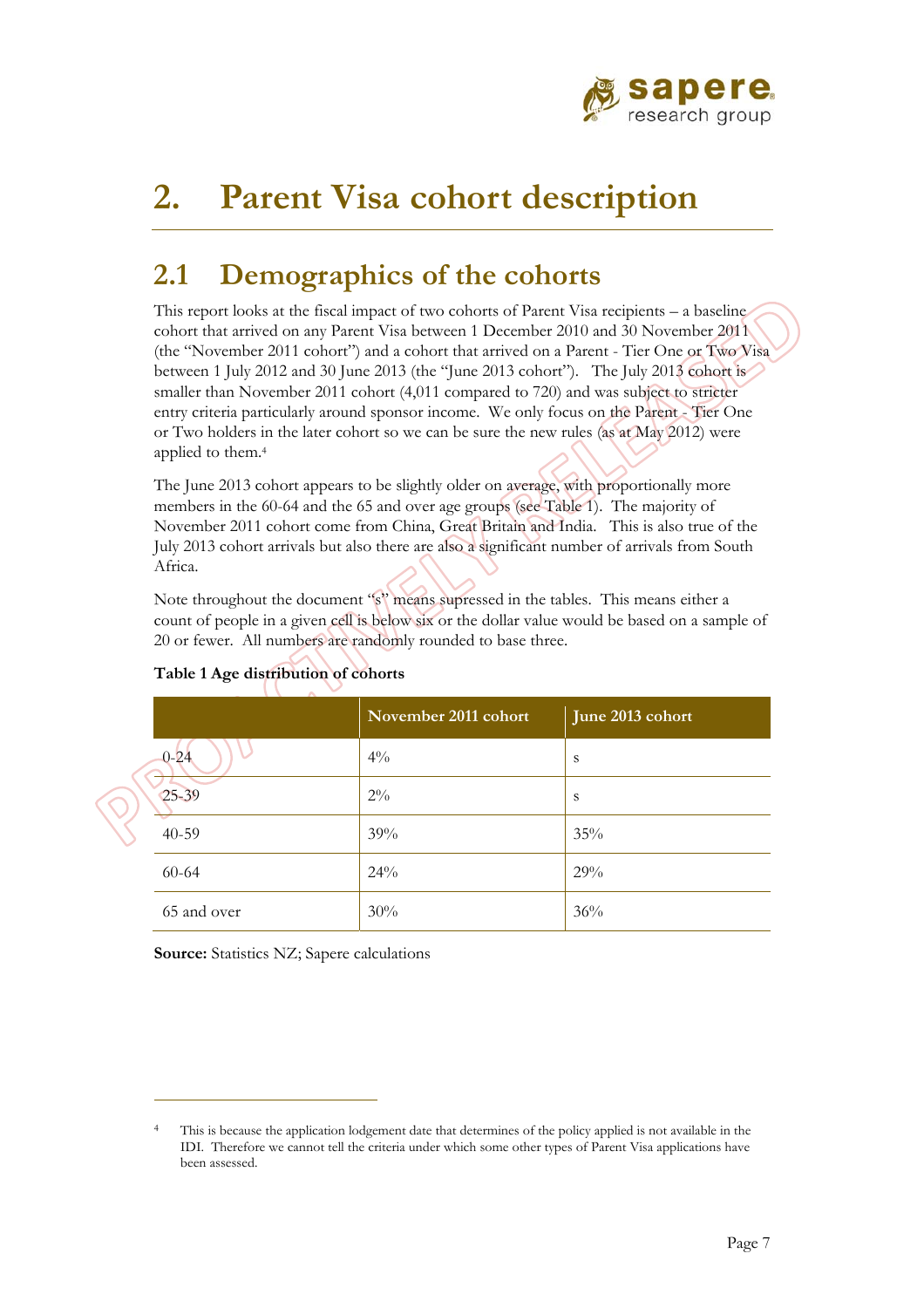

|               | November 2011 cohort | June 2013 cohort |
|---------------|----------------------|------------------|
| China         | 48%                  | 44%              |
| Great Britain | 12%                  | $23\%$           |
| India         | 10%                  | $5\%$            |
| Fiji          | $9\%$                | $5\%$            |
| South Africa  | $5\%$                | 13%              |
| Cambodia      | $3\%$                | $S_{-}$          |
| Philippines   | $1\%$                | S                |
| South Korea   | $1\%$                | S                |
| Samoa         | $1\%$                | S                |
| Tonga         | $1\%$                | S                |
| Vietnam       | S                    | S                |

#### **Table 2 Nationality of Parent Visa holder (top 10 nationalities)**

**Source:** Statistics NZ; Sapere calculations

## **2.2 Retention in New Zealand**

One research question related to the proportion of Parent Visa holders that stay on in New Zealand. Statistics New Zealand identifies a "June population" each year based on whether a person appears in selected datasets.5 The latest June year population available is for 2015 June year, which means that there are only two observations for the June 2013 cohort. However, Figure 5 shows that the proportion of the June 2013 cohort still in New Zealand after two years is in line with that observed for the November 2011 cohort, i.e. approximately 60-65 per cent.

 5 Still in New Zealand is defined as being in the New Zealand resident population as identified in the IDI. This resident population is formed by looking at the ACC, tax, health and education data; more information is available in Gibb *et al.* (2016).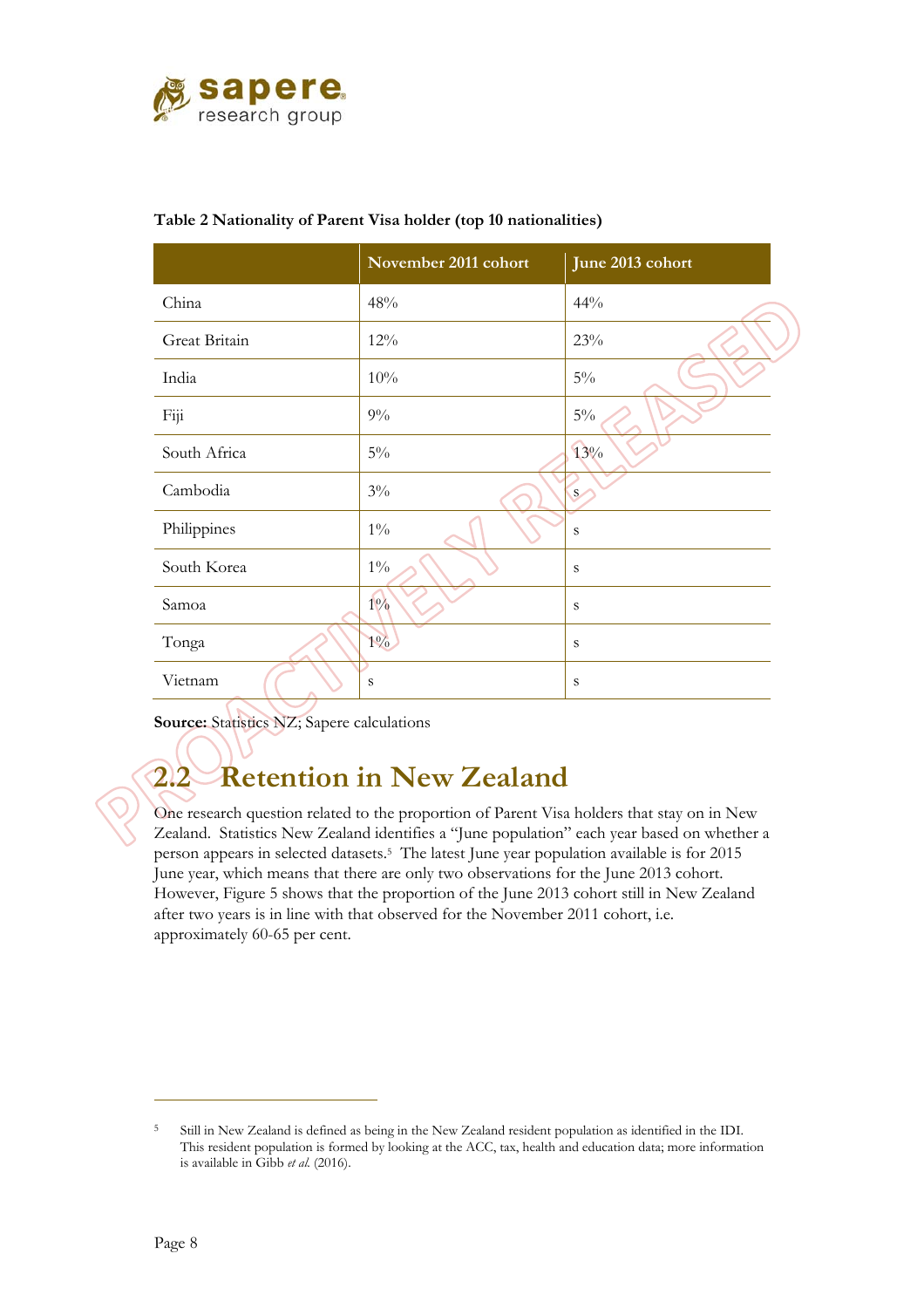



**Figure 1 Proportion of cohort still in NZ** 

*\*"Approx. time since arrival" is measured as the difference between the end of the cohort arrival period and the 2012, 2013, 2014, 2015 June years (then rounding the nearest half year). This means we report on the June 2013 cohort one year, two years post arrival, but on the November 2011 cohort six months, 18 months post arrival etc.* 

**Source:** Statistics NZ; Sapere calculations

## **2.3 Settlement patterns**

The DHB of the PHO that people on the Parent Visa are currently enrolled with can be used as an indicator of settlement locations. Given PHO enrolment is between 80 and 86 per cent for each cohort, the pattern reported here will likely be close to the pattern for the whole cohort. As might be expected, Auckland locations dominate (i.e. Auckland, Waitemata, Counties Manukau DHBs), as do DHBs containing other large urban centres – Waikato (Hamilton), Capital and Coast (Wellington) and Canterbury (Christchurch).

**Figure 2 DHB of current PHO enrolment** 



**Source:** Statistics NZ; Sapere calculation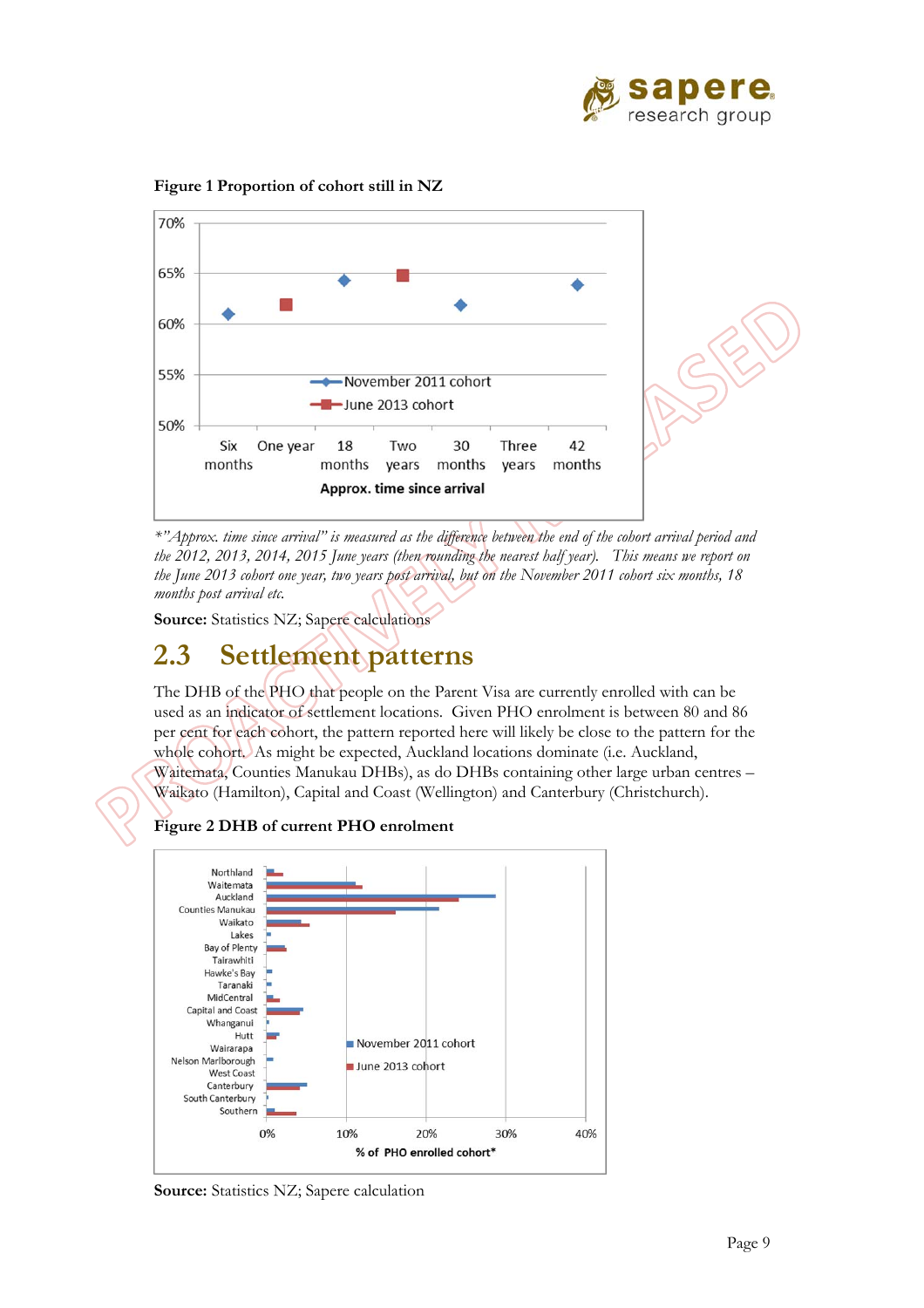

# **3. Fiscal costs**

## **3.1 Truncation issues**

length of time available to examine each cost or benefit for that cohort, on average.<sup>6</sup> The brief was to measure fiscal costs and benefits zero-to-two years post arrival and two-tofive years post arrival (the periods of interest). Measurement of costs and benefits up to five years post arrival for the June 2013 cohort is not possible yet as five years post arrival will occur in 2018. Even for the earlier cohort, delays in the latest data being uploaded into the IDI means that the data for the five years post arrival may not be complete. The second column of Table 3 shows the latest observation in each of the key datasets used (under the June 2017 refresh of the IDI). The third and fourth column shows what this implies for the

| <b>Dataset</b>                                       | Last data point<br>in latest IDI<br>refresh | Approx. max.<br>$length - Nov 2011$<br>cohort (years) | Approx. max.<br>length - June 2013<br>cohort (years) |
|------------------------------------------------------|---------------------------------------------|-------------------------------------------------------|------------------------------------------------------|
| Inpatients                                           | June 2016                                   | 5.00                                                  | 3.50                                                 |
| Outpatients                                          | June 2015                                   | 4.00                                                  | 2.50                                                 |
| Pharmaceuticals                                      | March 2016                                  | 4.75                                                  | 3.25                                                 |
| Lab. tests                                           | March 2016                                  | 4.75                                                  | 3.25                                                 |
| <b>ACC</b>                                           | June 2016                                   | 5.00                                                  | 3.50                                                 |
| First tier benefits                                  | February 2017                               | > 5.00                                                | 4.25                                                 |
| Accommodation<br>supplement                          | February 2017                               | > 5.00                                                | 4.25                                                 |
| Income variables<br>(including NZ<br>Superannuation) | 2016 Calendar year                          | 5.00                                                  | 4.00                                                 |
| <b>PHO</b>                                           | December 2016                               |                                                       |                                                      |

|  |  | Table 3 Approximate end date of dataset in June 2017 refresh |  |
|--|--|--------------------------------------------------------------|--|
|  |  |                                                              |  |

**Source:** Statistics NZ; Sapere calculations

 6 This is calculated by taking the middle month of the cohort arrival span (i.e. May 2011 for the November 2011 cohort and December 2012 for the June 2013 cohort) and calculating the difference (rounded to the nearest quarter of a year) between this and the last observation for the dataset in the IDI.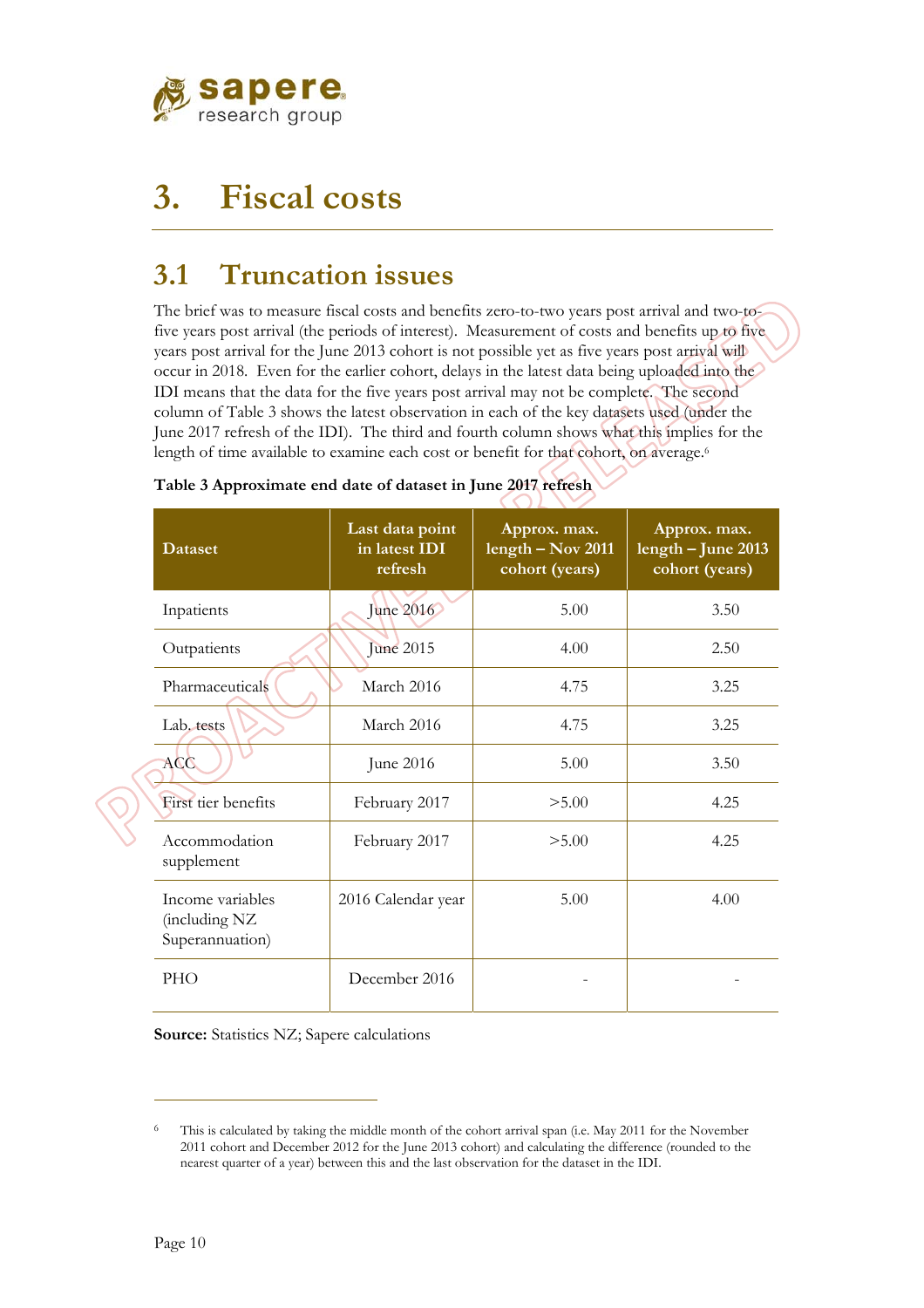

A number of metrics are used to report the fiscal impacts, namely:

- the number of distinct users (or claimants or earners) and their prevalence in the cohort;
- the total amount in monetary terms either received from, or paid to, government by the cohort (hereafter "the total amount") in June 2017 dollars (i.e. inflation adjusted);
- the average rate per user/claimant/earner –; and
- the average rate per cohort member.

For the period two-to-five years post arrival, a comparison of (1) the total amount and (2) the average rate per user and cohort member between cohorts is misleading as the November 2011 cohort has had a longer period for the costs/benefits to accumulate.

## **3.2 Health costs**

In the first two years post arrival (the only situation where the prevalence numbers can be reliably compared), the two cohorts are similar in terms of use (prevalence). In the first two years post arrival, the cost per user per year is similar between the cohorts across the health services examined with the exception of ACC. ACC payments (both medical and compensated income) are significantly per higher user in the first two years for the November 2011 cohort. However, this metric can be affected by a few very high cost individuals and this may explain the difference here.

The current rate of enrolment with a GP practice is similar between the cohorts. Around 86 per cent of people in November 2011 cohort were enrolled in a PHO as December 2016; the equivalent number for the June 2013 cohort is 81 per cent.





**Source:** Statistics NZ; Sapere calculations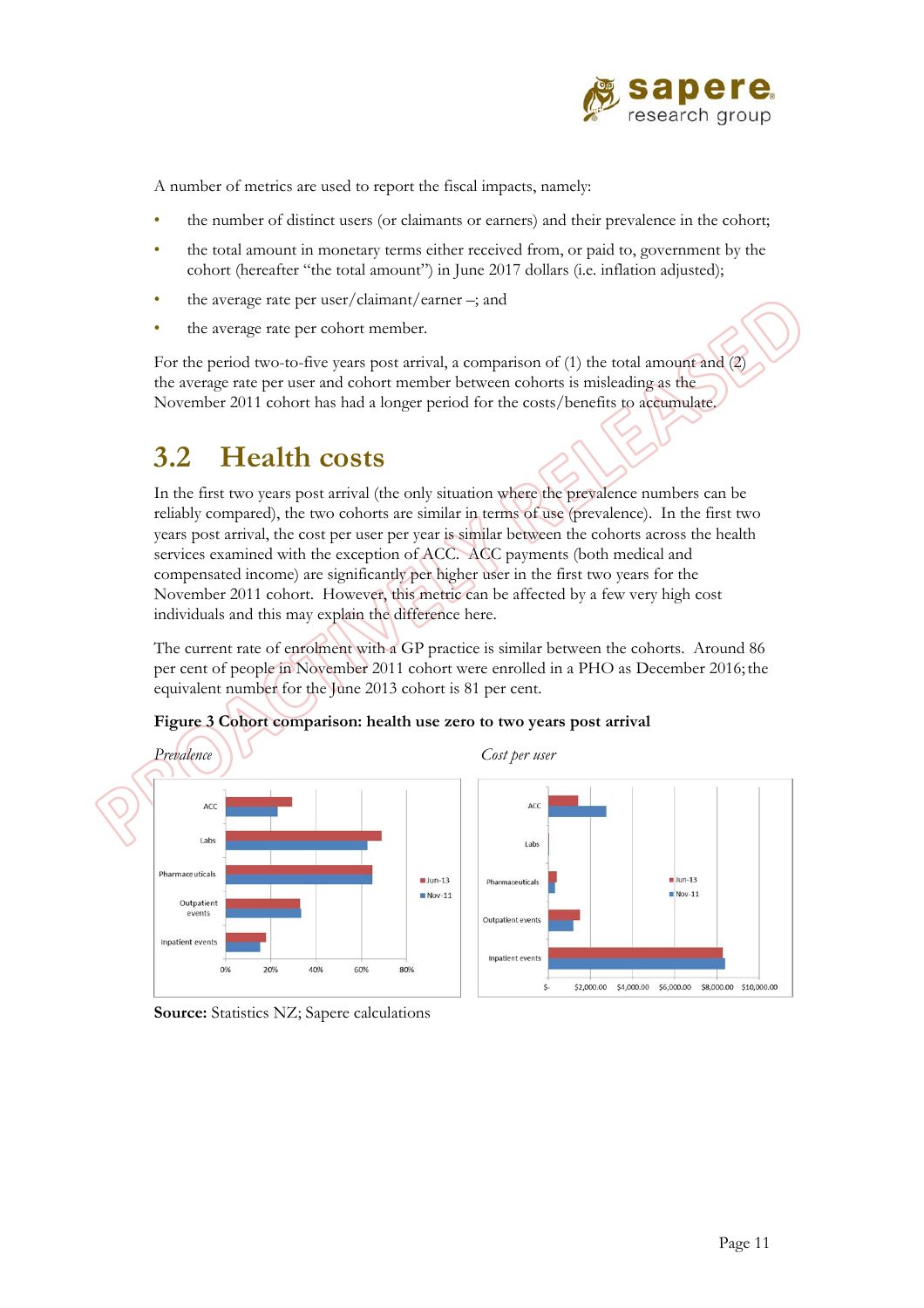

### **Table 4 Health costs – November 2011 cohort**

| Activity          | Time period<br>post arrival | <b>Distinct</b><br>claimants | <b>Total costs</b><br>(\$m, June '17)<br>dollars) | Prevalance | Rate per user                      | Rate per cohort<br>member |
|-------------------|-----------------------------|------------------------------|---------------------------------------------------|------------|------------------------------------|---------------------------|
|                   | Total                       | 1269                         | 15.4                                              | 32%        | S<br>12,123                        | s<br>3,838                |
| Inpatient events  | $0-2$ years                 | 612                          | 5.1                                               | $15\%$ \$  | 8,393                              | s<br>1,281                |
|                   | $2-5$ years*                | 930                          | 10.2                                              | 23%        | $\overline{\phantom{a}}$<br>11,020 | s<br>2,556                |
|                   | Total                       | 2019                         | 4.2                                               | $50\%$ \$  | 2,058                              | 1,037<br>s                |
| Outpatient events | $0-2$ years                 | 1338                         | 1.6                                               | 33%        | - \$<br>1,178                      | 393<br>s                  |
|                   | $2-5$ years*                | 1584                         | 2.6                                               | 40%        | -S<br>1,628                        | 643<br>S                  |
|                   | Total                       | 3204                         | 2.4                                               | 80%        | - \$<br>757                        | 605                       |
| Pharmaceuticals   | $0-2$ years                 | 2598                         | 0.8                                               | 65%        | 322<br>- \$                        | 209                       |
|                   | $2-5$ years*                | 2922                         | 1.6                                               | 73%        | 544<br>$\mathbf s$                 | 396<br>\$                 |
|                   | Total                       | 3213                         | 0.1                                               | $80%$ \$   | 40                                 | 32<br>s                   |
| Labs              | $0-2$ years                 | 2511                         | 0.1                                               | $63\%$ \$  | 26                                 | S<br>16                   |
|                   | $2-5$ years*                | 2835                         | 0.1                                               | 71%        | 22<br>$\mathbb{S}$                 | s<br>16                   |
|                   | Total                       | 1620                         | 3.9                                               | $40%$ \$   | 2,417                              | 977<br>S                  |
| <b>ACC</b>        | $0-2$ years                 | 921                          | 2.5                                               | $23\%$ \$  | 2,762                              | 635<br>s                  |
|                   | $2-5$ vears*                | 1179                         | 1.4                                               | 29%        | - \$<br>1,163                      | s<br>342                  |

\*or until the end of available data whatever comes first

**Source:** Statistics NZ; Sapere calculations

### **Table 5 Health costs - June 2013 cohort**

| Activity          | Time period<br>post arrival | <b>Distinct</b><br>claimants | <b>Total</b> costs<br>(\$ 000, June<br>17 dollars) | Prevalance | Rate per user          | Rate per cohort<br>member |
|-------------------|-----------------------------|------------------------------|----------------------------------------------------|------------|------------------------|---------------------------|
|                   | Total                       | 204                          | 2058.3                                             | 28%        | $\mathbb{S}$<br>10,090 | S<br>2,851                |
| Inpatient events  | $0-2$ years                 | 129                          | 1065.9                                             | 18%        | $\mathbb{S}$<br>8,263  | S<br>1,476                |
|                   | $2-5$ years*                | 117                          | 992.4                                              | 16%        | $\mathbf{s}$<br>8,482  | S<br>1,375                |
|                   | Total                       | 249                          | 412.6                                              | 34%        | - \$<br>1,657          | 571<br>s                  |
| Outpatient events | $0-2$ years                 | 237                          | 357.0                                              | 33%        | $\mathbf s$<br>1,506   | \$<br>494                 |
|                   | $2-5$ years*                | 75                           | 55.6                                               | 10%        | $\mathbb{S}$<br>741    | 77<br>s                   |
|                   | Total                       | 528                          | 352.2                                              | 73%        | - \$<br>667            | \$<br>488                 |
| Pharmaceuticals   | $0-2$ years                 | 468                          | 187.1                                              | 65%        | $\mathbb{S}$<br>400    | S<br>259                  |
|                   | $2-5$ years*                | 423                          | 165.1                                              | 59%        | $\mathbf s$<br>390     | \$<br>229                 |
|                   | Total                       | 543                          | 14.9                                               | 75%        | $\mathbf s$<br>27      | S<br>21                   |
| Labs              | $0-2$ years                 | 498                          | 10.6                                               | 69%        | $\mathbf{s}$<br>21     | \$<br>15                  |
|                   | $2-5$ years*                | 381                          | 4.3                                                | $53\%$ \$  | 11                     | S<br>6                    |
|                   | Total                       | 267                          | 400.9                                              | 37%        | $\mathbf s$<br>1,501   | S<br>555                  |
| ACC               | $0-2$ years                 | 213                          | 305.6                                              | 30%        | $\mathbf{s}$<br>1,435  | S<br>423                  |
|                   | $2-5$ years*                | 123                          | 95.3                                               | 17%        | - \$<br>775            | \$<br>132                 |

\*or until the end of available data whatever comes first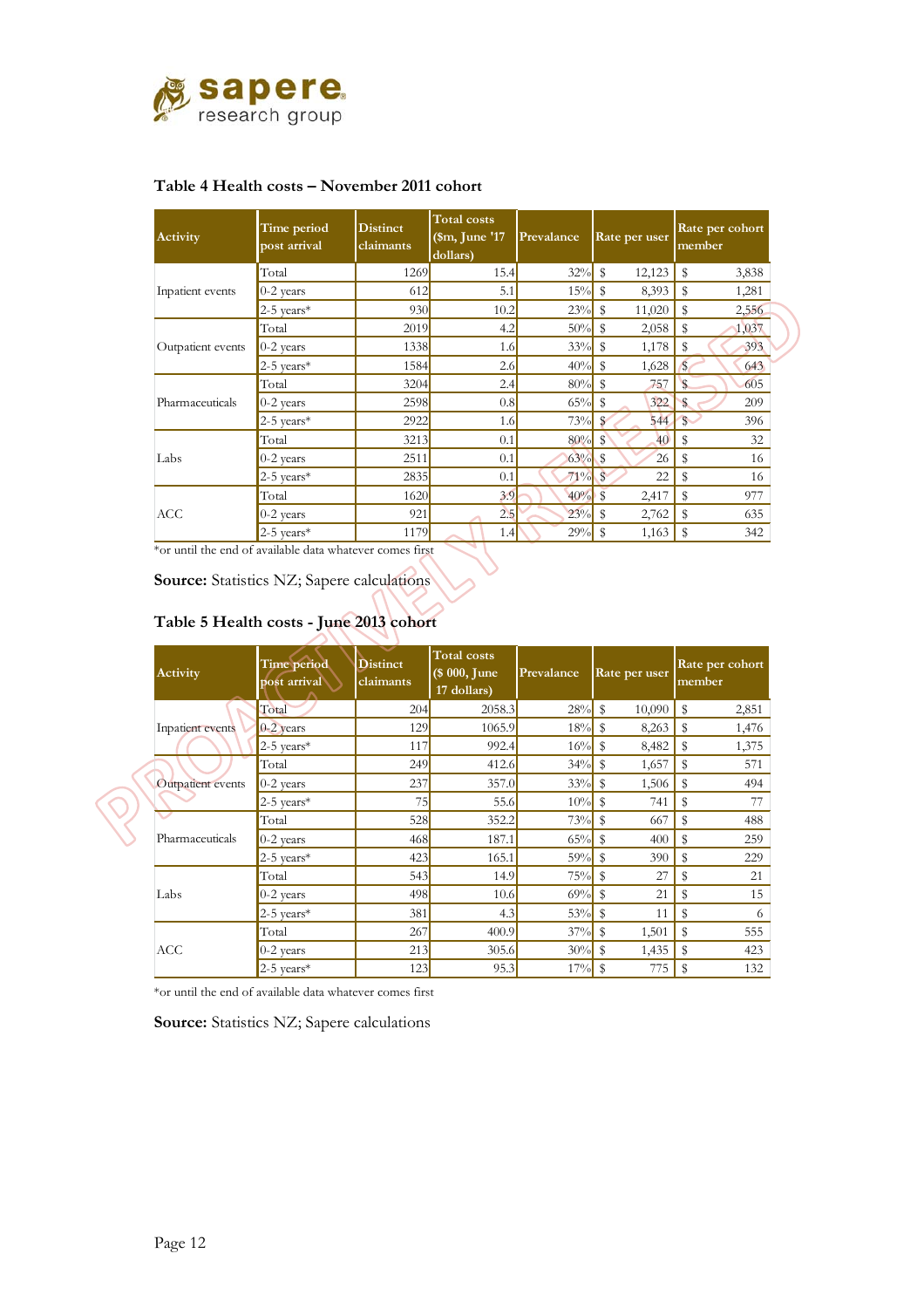

### **3.3 Benefit use**

This section explores the uptake and the cost of the Accommodation Supplement/Benefit and so-called "first tier benefits". The first tier benefits are:8

- Unemployment Benefit and related benefits, including Independent Youth Benefit;
- Invalid's Benefit;
- Sickness Benefit and related benefits;
- Domestic Purposes Benefit Sole parent and Emergency Maintenance Allowance; Domestic Purposes Benefit Care of Sick and Infirm;
- 
- Emergency Benefit;
- Unsupported Child and Orphan Benefit; and
- Widow's Benefit and Domestic Purposes Benefit Woman Alone.

There are couple of key observations from Table 6 and Table 7. These are:

- The low use of the Accommodation Supplement/Benefit and first tier benefits by both parent cohorts in the first two years post arrival.
- The continuation of the low benefit use in the period post two years after arrival of the June 2013 cohort, but the tick up in benefit use by the November 2011 cohort.

#### **Table 6 Selected benefit use – November 2011 cohort**

| Activity                         | Time period<br>post arrival | Distinct claimants | Total costs<br>$$\mathsf{(}}\$ m, June 17<br>dollars) | Prevalence | Rate per claimant | Rate per cohort<br>member |
|----------------------------------|-----------------------------|--------------------|-------------------------------------------------------|------------|-------------------|---------------------------|
| Accomodation                     | Total                       | 1395               | 7.8                                                   | $35%$ \$   | $5,595$   \$      | 1,947                     |
| supplement/                      | $0-2$ vears                 | 429                | 1.3                                                   | $11\%$ \$  | 2,980             | 319                       |
| benefit                          | $2-5$ vears*                | 1341               | 6.5                                                   | 33%        | 4,867             | 1,628                     |
|                                  | Total                       | 1329               | 22.2                                                  | 33%        | 16,698<br>S       | 5,535                     |
| First tier benefit use 0-2 years |                             | 129                | 1.2                                                   | 3%         | 9,569             | 308                       |
|                                  | $2-5$ vears*                | 1317               | 21.0                                                  | 33%        | 15,913            | 5,227                     |

\*or until the end of available data whatever comes first

**Source:** Statistics NZ; Sapere calculations

#### **Table 7 Selected benefit use - June 2013 cohort**

| Activity                           | Time period<br>post arrival | <b>Distinct claimants</b> | Total costs (\$,<br>June 17 dollars) | Prevalence | Rate per claimant | Rate per cohort<br>member |
|------------------------------------|-----------------------------|---------------------------|--------------------------------------|------------|-------------------|---------------------------|
| Accomodation                       | Total                       | $39$ s                    |                                      | $5\%$ s    |                   |                           |
| supplement/                        | $0-2$ vears                 | 15 I s                    |                                      | $2\%$ s    |                   |                           |
| benefit                            | $2-5$ years*                | $39$ $\frac{1}{3}$        | 122,874                              | $5\%$ \$   | 3,150.62          | 170.19                    |
|                                    | Total                       | $30$ s                    |                                      | $4\%$ s    |                   |                           |
| First tier benefit use $0-2$ years |                             |                           |                                      | $1\%$      |                   |                           |
|                                    | $2-5$ years*                |                           | 265,643                              | $4\%$ \$   | 8,854.78          | 367.93                    |

\*or until the end of available data whatever comes first

**Source:** Statistics NZ; Sapere calculations

See Taylor Fry (2011), *Actuarial valuation of the New Zealand benefit system for working age adults as at 30 June 2011*, report for MSD and Treasury. 8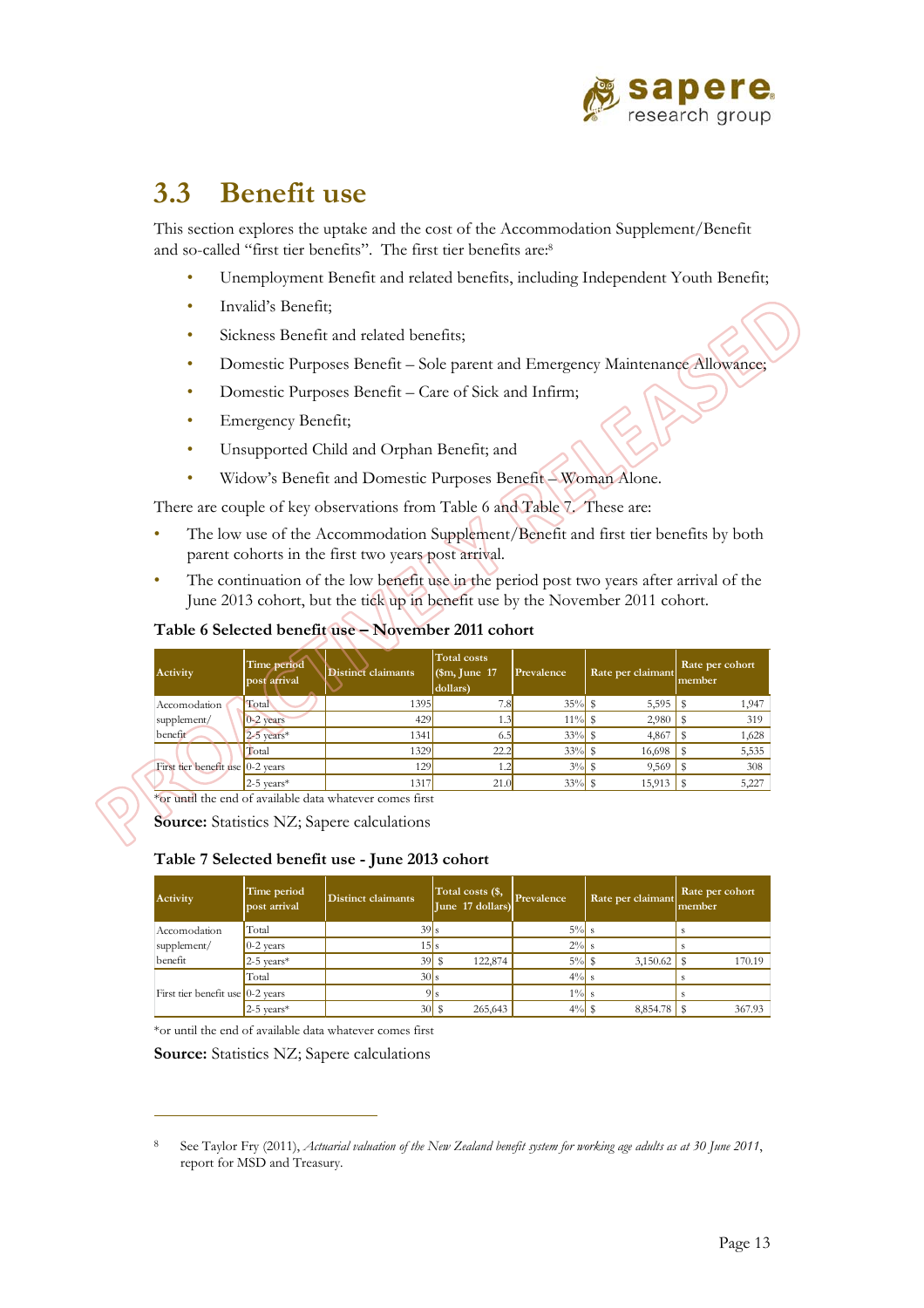

Table 8 breaks out the use of tier one benefits by the two Parent Visa cohorts into their most prevalent types in the period zero to five years post arrival. Consistent with the results presented above, very few of the June 2013 cohort are using any of the different benefit types (the values need to be suppressed owing to the low number). The Job Seeker and Emergency Benefit are the most commonly accessed benefits among the November 2011 cohort.

An examination of the benefit claims for the two cohorts within two years post arrival shows that around two-thirds of the claims are for the 'Emergency Benefit' while the remainder relate to the 'Unemployment' and 'Sickness' benefits.

| <b>Benefit type</b>                                   | November 2011<br>cohort | June 2013 cohort |
|-------------------------------------------------------|-------------------------|------------------|
| Job Seeker (including job seeker student<br>hardship) | 20%                     | S                |
| <b>Emergency Benefit</b>                              | 15%                     | S                |
| Sickness Benefit (including hardship)                 | $3\%$                   | S                |
| Supported Living Payment                              | $3\%$                   | S                |
| Unemployment (including hardship)                     | $1\%$                   | S                |

#### **Table 8 Use of tier one benefits**

**Source:** Statistics NZ, Sapere calculations

## **3.4 Income and tax**

the 2014 calendar year is used as the proxy for income one year post arrival.<sup>9</sup> Tax data can be used to look at the average level, and selected sources, of income. The focus here is on using the complete annual tax data from the nearest relevant tax or calendar year as a proxy for the year post arrival For the November 2011 cohort, for example, data from

The results show that the two cohorts have similar use of superannuation at around 3-6 per cent. In the first year post arrival, wage earners in the June 2013 cohort are earning a higher rate than the November 2011 cohort even after adjusting for inflation, although the prevalence of work is similar between the cohorts.

The alternative is to use the monthly tax data to derive unique years post arrival for each cohort member. 9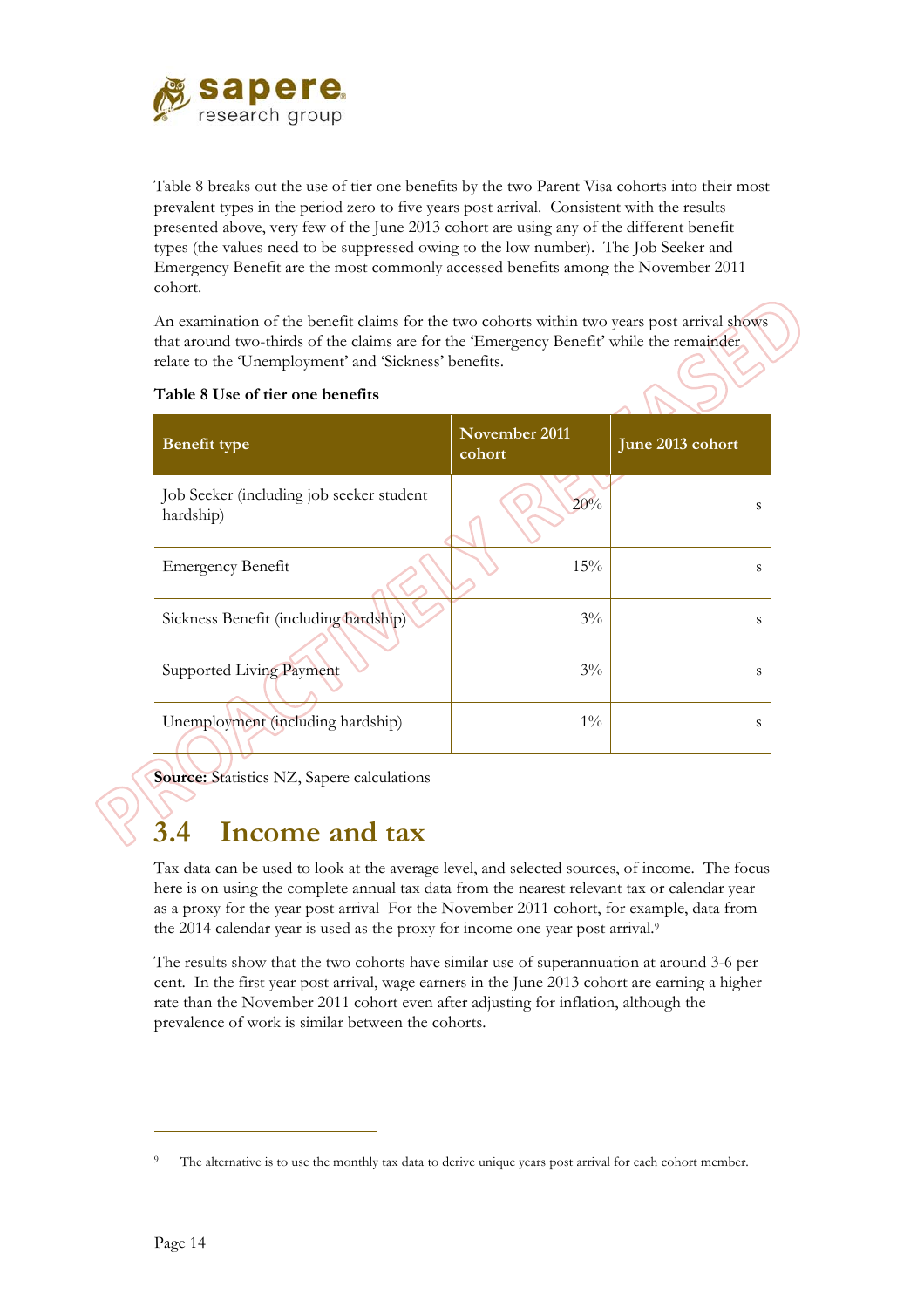

 cohort's higher benefit [uptake\).10](https://uptake).10)  The November 2011 cohort has a higher percentage of people earning some income in year two or three than the June 2013 cohort but a lower average income (consistent with this





*Average income per earner* 

**Source:** Statistics NZ; Sapere calculations

 $10\,$ We see the benefit effect in year two as well here as some people who arrived early in the November 2011 year (e.g. December 2010) will be eligible for the benefit in December 2012 (i.e. year two).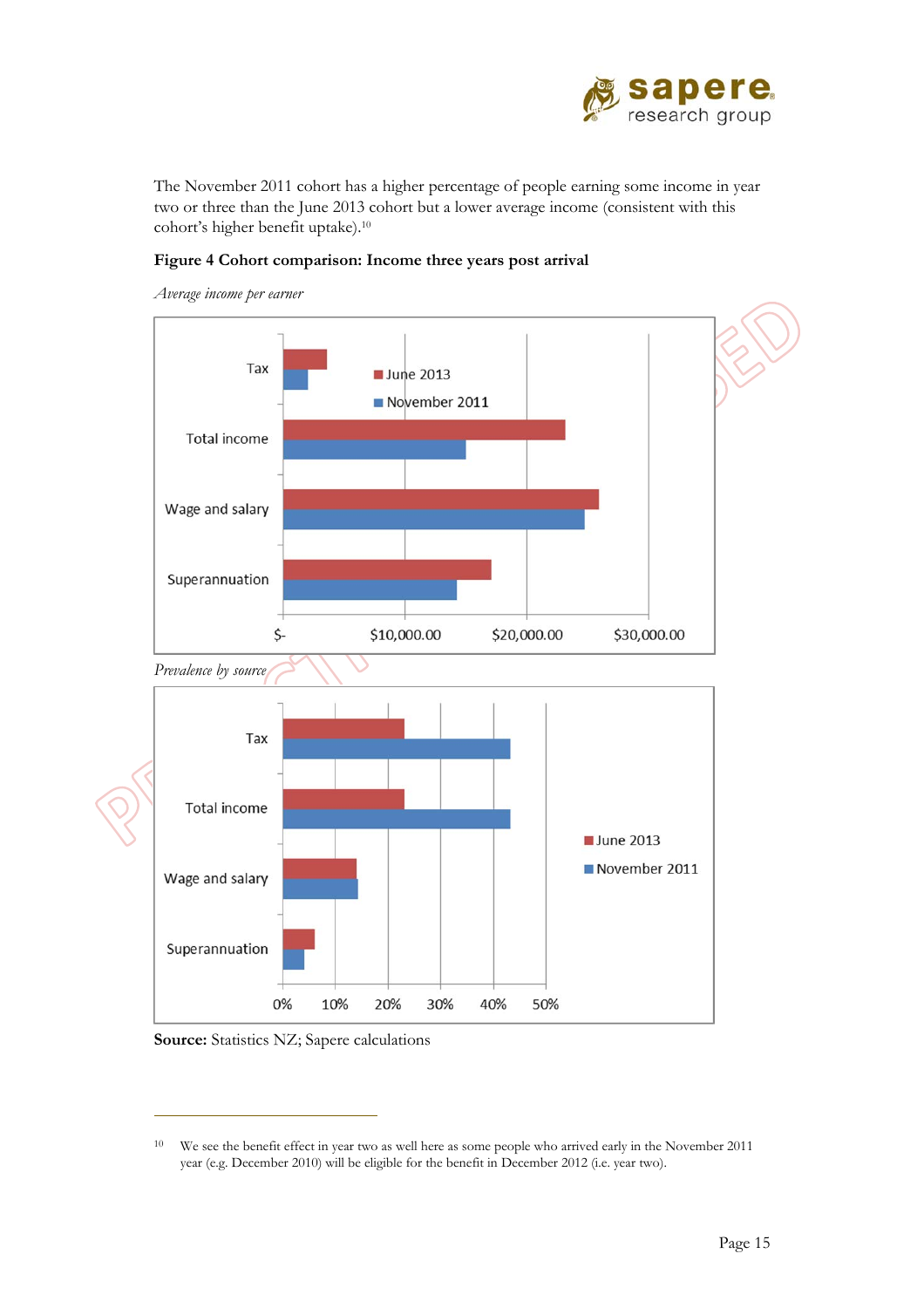

|                 | Years post<br>arrival* | <b>Distinct</b><br>people | Prevalence | Total income (\$m,<br>June '17 dollars) | Rate per earner        | Rate per cohort<br>member |
|-----------------|------------------------|---------------------------|------------|-----------------------------------------|------------------------|---------------------------|
|                 | Year 1                 | 99                        | $2\%$      | s<br>1.1                                | S<br>10,614            | s<br>262                  |
|                 | Year <sub>2</sub>      | 132                       | $3\%$      | s<br>1.8                                | s<br>13,411            | s<br>442                  |
| Superannuation  | Year 3                 | 162                       | $4\%$      | s<br>2.3                                | s<br>14,246            | s<br>576                  |
|                 | Year 4                 | 195                       | $5\%$      | S<br>3.1                                | s<br>15,766            | s<br>767                  |
|                 | Year 5                 | 225                       | 6%         | S<br>3.5                                | S<br>15,460            | s<br>868                  |
| Wage and salary | Year 1                 | 630                       | 16%        | s<br>11.4                               | S<br>18,050            | s<br>2,836                |
|                 | Year <sub>2</sub>      | 636                       | 16%        | s<br>13.7                               | S<br>21,506            | s<br>3,412                |
|                 | Year 3                 | 570                       | 14%        | s<br>14.1                               | Ŝ<br>24,749            | s<br>3,519                |
|                 | Year 4                 | 549                       | 14%        | s<br>15.3                               | S<br>27,950            | $\mathbf{s}$<br>3,827     |
|                 | Year 5                 | 531                       | 13%        | s<br>15.3                               | 28,745<br>s            | 3,807<br>S                |
|                 | Year 1                 | 816                       | 20%        | s<br>13.6                               | s<br>16,674            | S<br>3,394                |
|                 | Year 2                 | 1404                      | 35%        | $\mathbb S$<br>20.0                     | $\mathsf{s}$<br>14,276 | $\mathbf{s}$<br>5,000     |
| Total income    | Year 3                 | 1731                      | 43%        | s<br>26.0                               | S<br>15,012            | s<br>6,482                |
|                 | Year 4                 | 1896                      | 47%        | $\mathbb S$<br>30.8                     | 16,239<br>S            | s<br>7,680                |
|                 | Year 5                 | 1953                      | 49%        | s<br>30.7                               | $\mathbf{s}$<br>15,696 | s<br>7,647                |
|                 | Year 1                 | 816                       | 20%        | s<br>1.9                                | S.<br>2,300            | S<br>468                  |
|                 | Year <sub>2</sub>      | 1404                      | 35%        | 2.8<br>S                                | s<br>2,004             | S<br>702                  |
| Tax             | Year 3                 | 1731                      | 43%        | 3.5<br>S                                | s<br>2,034             | s<br>878                  |
|                 | Year 4                 | 1896                      | 47%        | $\mathsf{s}$<br>4.3                     | S<br>2,244             | s<br>1,061                |
|                 | Year 5                 | 1953                      | 49%        | S<br>4.2                                | S<br>2,160             | S<br>1,052                |

### **Table 9 Income by source and tax - November 2013 cohort**

*\* As approximated by the calendar year post i.e. year one is the 2012 Calendar year* 

**Source:** Statistics NZ; Sapere calculations

#### **Table 10 Income by source and tax - June 2013 cohort**

|   |                 | Years post arrival* | Distinct people Prevalence |          | Total income (\$m,<br>June '17 dollars) | Rate per earner        | Rate per cohort<br>member |
|---|-----------------|---------------------|----------------------------|----------|-----------------------------------------|------------------------|---------------------------|
|   |                 | Year 1              | 21                         | $3\%$    | s<br>$0.2\,$                            | s<br>$11,502$ \$       | 335                       |
|   |                 | Year 2              | 27                         | $4\%$    | $0.5\,$<br>\$                           | $19,459$ \$<br>s       | 728                       |
|   | Superannuation  | Year 3              | 42                         | $6\%$ \$ | 0.7                                     | $17,073$ \$<br>s       | 993                       |
|   |                 |                     |                            |          |                                         |                        |                           |
|   |                 |                     |                            | $0\%$    |                                         |                        | s<br>$\sim$               |
|   |                 | Year 1              | 87                         | 12%      | 1.8<br>s                                | s<br>21,257            | l s<br>2,561              |
|   |                 | Year <sub>2</sub>   | 111                        | 15%      | s<br>2.4                                | s<br>21,457            | l s<br>3,299              |
|   | Wage and salary | Year 3              | 99                         | 14%      | s<br>2.6                                | $25,931$ \$<br>s       | 3,556                     |
|   |                 |                     |                            |          |                                         |                        |                           |
|   |                 |                     |                            |          |                                         |                        | s                         |
|   |                 | Year 1              | 120                        | 17%      | 2.3<br>s                                | s<br>$19,440$ \$       | 3,231                     |
|   |                 | Year 2              | 159                        | 22%      | 3.4<br>s                                | 21,137<br>s            | l s<br>4,655              |
| ╲ | Total income    | Year 3              | 165                        | 23%      | s<br>3.8                                | $23,155$ \$<br>s       | 5,292                     |
|   |                 |                     |                            |          |                                         |                        |                           |
|   |                 |                     |                            |          |                                         |                        |                           |
|   |                 | Year 1              | 120                        | 17%      | s<br>0.4                                | s<br>3,260             | l s<br>542                |
|   |                 | Year 2              | 159                        | 22%      | $0.5\,$<br>s                            | s<br>3,168             | l s<br>698                |
|   | Tax             | Year 3              | 165                        | 23%      | s<br>$0.6\,$                            | $\mathcal{S}$<br>3,601 | s<br>823                  |
|   |                 |                     |                            |          |                                         |                        |                           |
|   |                 |                     |                            |          |                                         |                        |                           |

*\* As approximated by the March year post i.e. year one is the 2014 March year*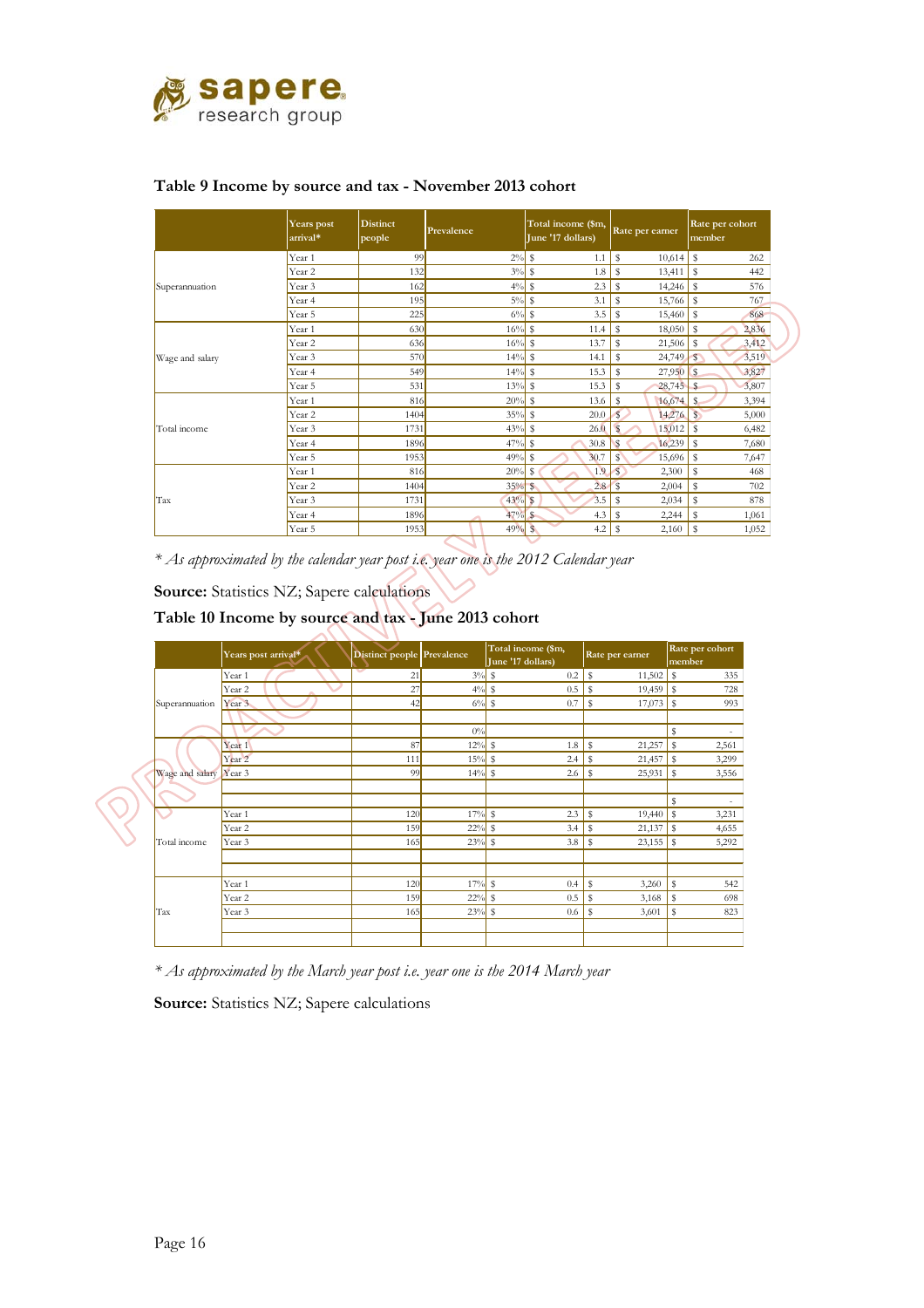

# **4. Understanding the sponsor's situation**

### **4.1 Introduction and matching**

The characteristics of the sponsors of the Parent Visa holder were also investigated, in particular, the percentage of sponsors remaining in New Zealand and their income. The analysis has been able to match nearly 100 per cent of parents to their sponsors for both cohorts. All percentages reported below are of the matched sample. For clarity, in the situation where one child sponsors two parents, the sponsor is counted once.

## **4.2 Proportion of sponsors remaining**

Statistics New Zealand's June year populations are again used to track the percentage of sponsors that remain in New Zealand. The results show that, for each cohort, a high percentage of the sponsors remains in New Zealand. Further the June 2013 cohort of Parent tier one and two visa holders appears to have a slightly higher sponsor retention rate than the November 2011 cohort.





*\*Approx. time since arrival is measured as the difference between the end of the cohort arrival period and the 2012, 2013, 2014 June years (then rounding the nearest half year).*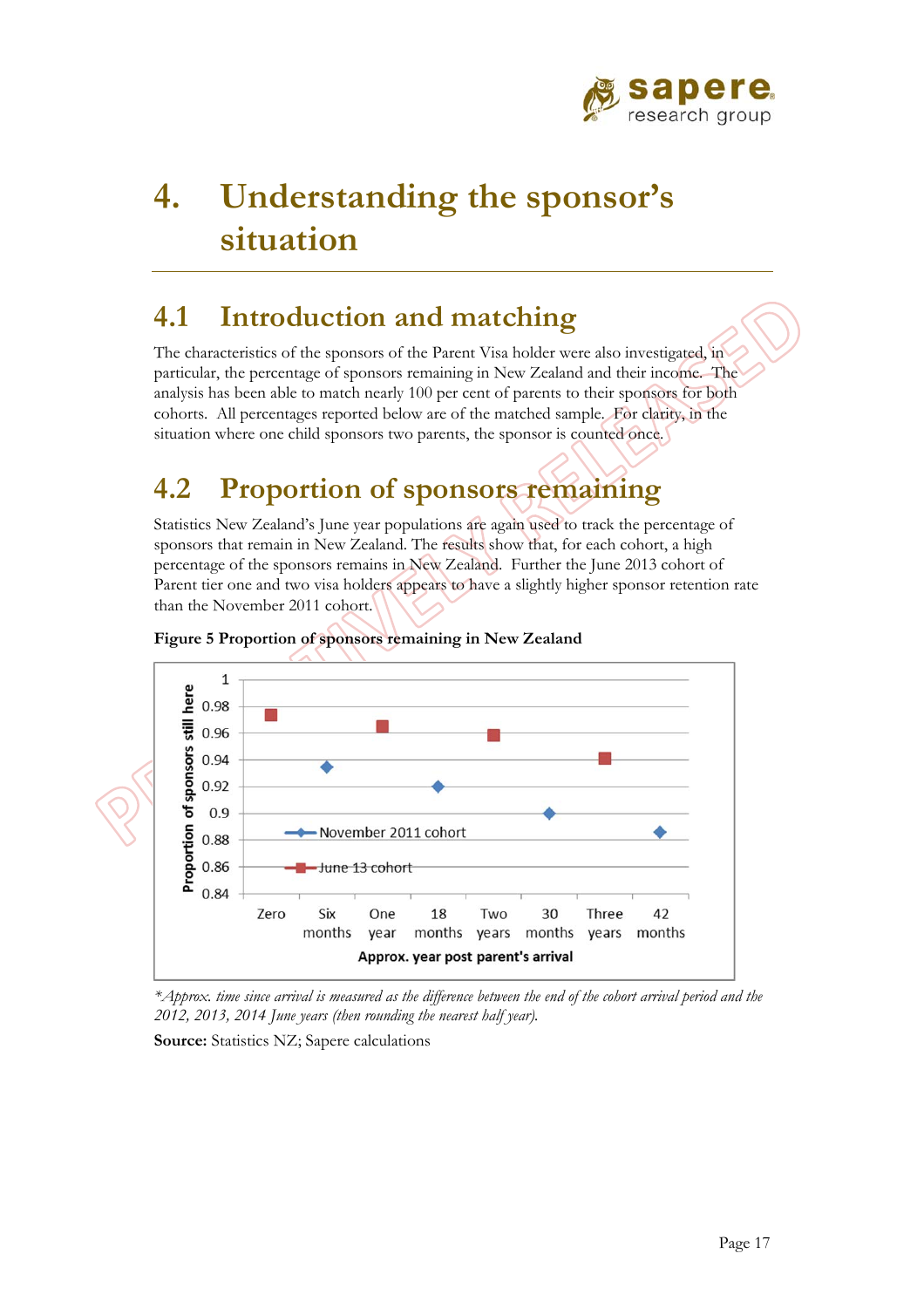

## **4.3 Sponsor's income in the year of arrival**

Figure 6 shows the sponsors of the June 2013 cohort are more likely to be in higher income bands than those sponsoring the November 2011 cohort. The income bands are not inflation adjusted and so the difference may be slightly overstated, although not enough to change the conclusion. Comparing sponsor income in June 2017 terms (i.e. inflation adjusted), the mean and median incomes for June 2013 cohort are \$68,151 and \$64,016 respectively, compared with \$48,750 and \$45,928 for the November 2011 cohort.





**Source:** Statistics NZ; Sapere calculations

## **4.4 Household income**

Three years post arrival, the June 2013 cohort generally has a higher household income. In June 2017 dollar terms (i.e. inflation adjusted) the June 2013 cohort has a mean and median household income of \$78,171 and \$66,503 respectively, whilst the equivalent numbers for the November 2011 cohort are \$53,411 and \$48,123.

### **Figure 7 "Household" income distribution**

*Three years post arrival; Household defined as sharing an application ID* 



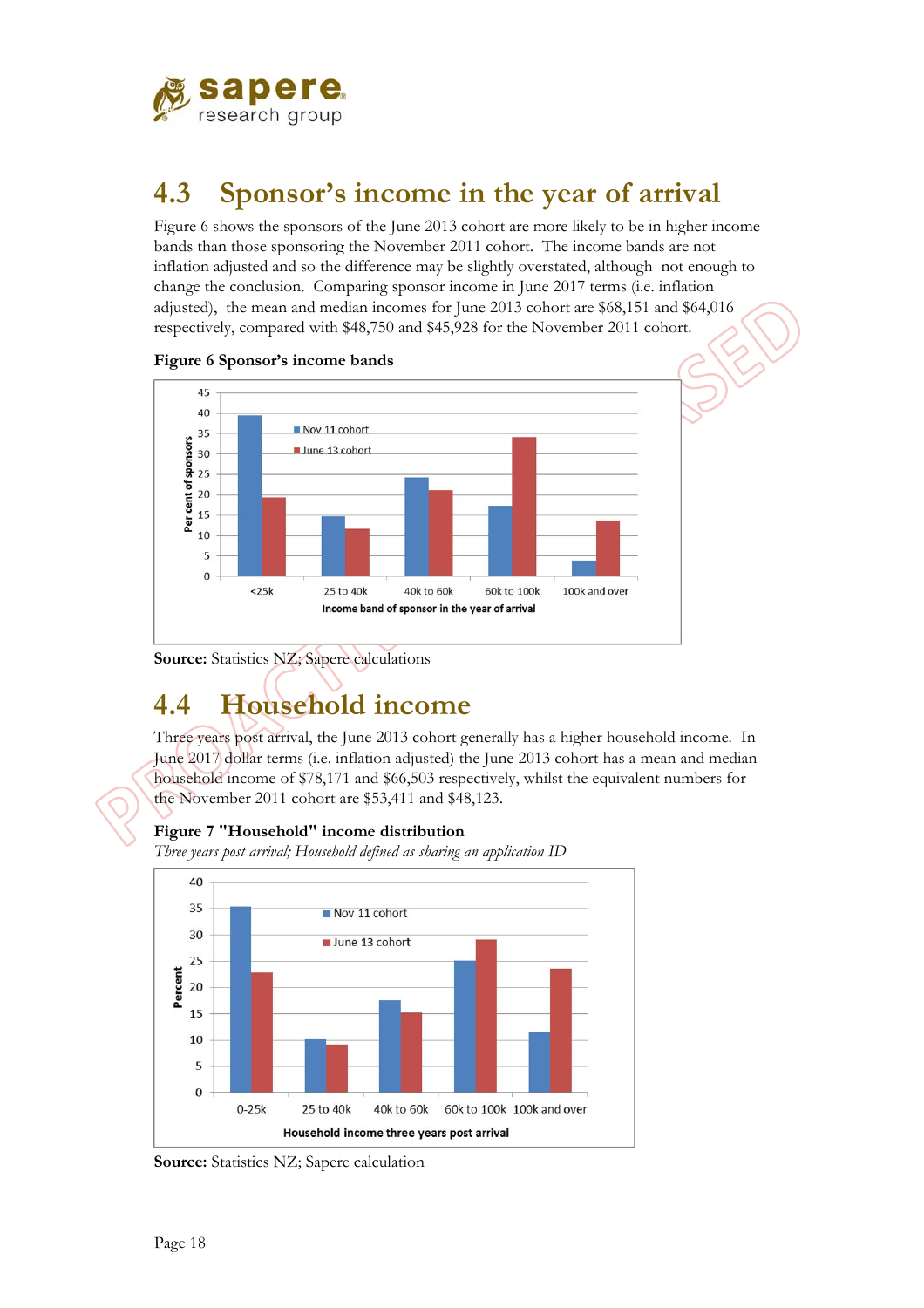

# **5. Comparisons with other visa categories**

### **5.1 Introduction**

The next stage involved providing equivalent estimates for other selected visa categories (set out in the table below) to allow comparisons with the first Parent Visa cohort. The visa cohorts examined are those who arrived between 1 December 2010 and 30 November 2011. This is to allow comparability with the first of the Parent Visa cohorts. In Appendix 1 we outline how certain visa types correspond to visa sub streams.

#### **Table 11 Other visas examined**

|   | $\operatorname{SKILL}$      | 9,564   | $\rm RQ$               | 498 |
|---|-----------------------------|---------|------------------------|-----|
|   | ENT <sup></sup>             |         | $\mathbf{R}\mathbf{S}$ |     |
|   |                             | $120\,$ |                        | 129 |
|   | INV                         |         | $\rm RF$               |     |
|   |                             | 45      |                        | 147 |
|   | $\ensuremath{\mathrm{UCP}}$ |         | RO                     | 420 |
|   |                             | 9,210   |                        |     |
|   | PAQ                         |         |                        |     |
| ⋗ |                             | 1,416   |                        |     |

**Source:** Statistics NZ; Sapere calculation

## **5.2 Still in New Zealand**

exceptions being parents and entrepreneurs where the retention rate is much lower. Figure 8 below shows the percentage of each visa type in New Zealand after six, eighteen and thirty months. Most visas have a retention rate in the 80-100 per cent range; the exceptions being parents and entrepreneurs where the retention rate is much lower.<br>
Page 19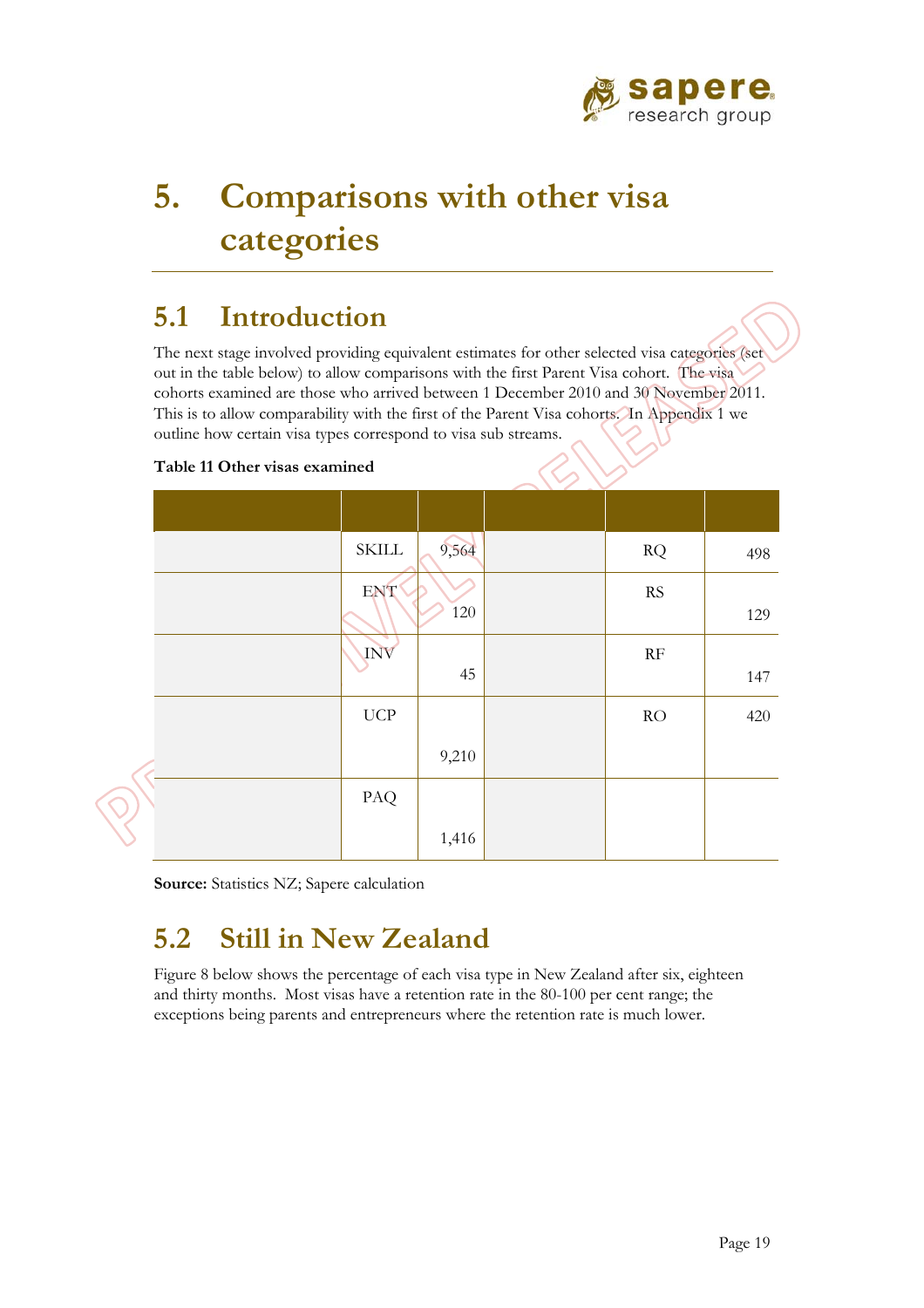





## **5.3 Health costs**

The tables below summarise average health costs by visa category for the two periods of interest (i.e. zero-to-two years post arrival and two-to-five years post arrival). A more detailed breakdown by health service type is available in Appendix 2. The numbers in some of the smaller visa categories such as "Entrepreneur" and "Refugee status" and "Refugee other" are quite volatile (i.e. change between periods) and may reflect one or two people with high costs. Across the two periods, those in the "Skilled migrant" and "Pacific access/Samoan quota" categories have the lowest health costs (see Figure 9). It is possible that age is a driving factor behind this – those in the "Skilled migrant" and "Pacific access/Samoan quota" categories are likely to be younger with around 85 per cent of these cohorts being under 40.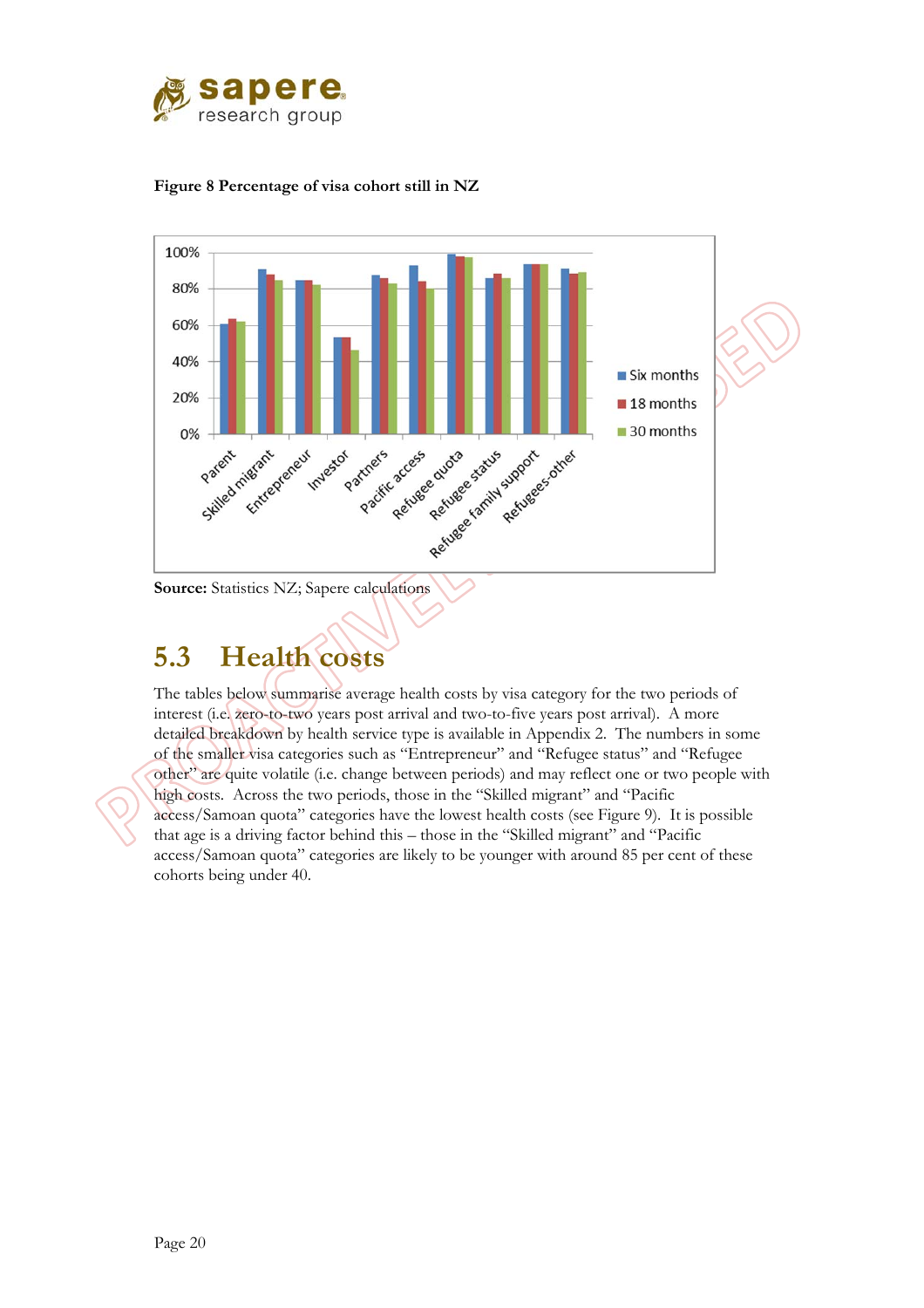



#### **Figure 9 Health costs per cohort member: 0 to 5 years post arrival**

Not all health datasets have data for the full five years post arrival. The outpatient (nonadmitted events) dataset in particular only has events upto around four years post arrival.

**Source:** Statistics NZ; Sapere calculations

#### **Table 12 Summary of health costs – cost per cohort member**

*First two year* 

| <b>Visa</b>                     | <b>Inpatients</b>                 | <b>Outpatients</b> | Labs     | Pharms    | <b>ACC</b>   | Total        |
|---------------------------------|-----------------------------------|--------------------|----------|-----------|--------------|--------------|
| Parent - Nov 11                 | 1,281<br>$\overline{\phantom{a}}$ | s<br>396           | s<br>16  | 209<br>s  | 635<br>s     | \$<br>2,537  |
| Skilled migrant                 | 675<br>$\mathbf{s}$               | 265<br>\$          | 15<br>s  | 110<br>s  | 575<br>s     | 1,641<br>l s |
| Entrepreneur                    | 1,185<br>$\$$                     | \$<br>411          | 12       | 198<br>s  | 527<br>\$    | 2,334        |
| Investor                        |                                   | s                  | 18       | \$<br>61  | s            | s            |
| Uncapped -<br>partners          | 1,190<br>\$                       | \$<br>420          | 24<br>S  | 155<br>\$ | 387<br>s     | \$<br>2,176  |
| Pacific access/<br>Samoan quota | \$<br>1,004                       | \$<br>351          | 8<br>s   | 48<br>s   | 283<br>\$    | 1,695<br>\$  |
| Refugee quota                   | 1,510<br>\$                       | s<br>1,140         | 19<br>\$ | 347<br>s  | 91<br>S      | \$<br>3,107  |
| Refugee status                  | 815<br>\$                         | 555<br>\$          | 11<br>\$ | s<br>211  | s<br>835     | 2,428        |
| Refugee family<br>support       | S                                 | \$<br>583          | S<br>6   | s<br>108  | 85<br>s      | s            |
| Refugees-other                  | s                                 | \$<br>1,053        | 17<br>\$ | 332<br>s  | $434$ s<br>s |              |

*Post two years* 

| Visa                            | Inpatients |       | <b>Outpatients</b> | Labs |    | Pharms   | <b>ACC</b> | Total |
|---------------------------------|------------|-------|--------------------|------|----|----------|------------|-------|
| Parent - Nov 11                 | s          | 2,556 | s<br>648           | s    | 16 | 396<br>s | 342<br>s   | 3,959 |
| Skilled migrant                 | S          | 1,349 | \$<br>377          | s    | 16 | 166<br>s | 860        | 2,768 |
| Entrepreneur                    | S          | 2,130 | s<br>524           | S    |    | 234<br>S | 1,694<br>s | 4,588 |
| Investor                        | s          |       | s                  | s    | 8  | 36<br>S  | -S         | s     |
| Uncapped -<br>partners          | S          | 1,837 | \$<br>499          | S    | 23 | 239<br>S | 554<br>Ŝ   | 3,152 |
| Pacific access/<br>Samoan quota | S          | 1,269 | \$<br>333          | S    |    | 46       | 546<br>S   | 2,202 |
| Refugee quota                   | S          | 1,969 | S<br>708           | s    | 17 | 536      | 260<br>S   | 3,491 |
| Refugee status                  | S          | 2,209 | s<br>804           | S    | 19 | 408<br>Ŝ | 756        | 4,197 |
| Refugee family<br>support       | S          | 1,364 | \$<br>591          | S    | 13 | 80<br>s  | 516<br>s   | 2,565 |
| Refugees-other                  | s          |       | 681                |      | 5  | 238<br>Ŝ | 205        | S     |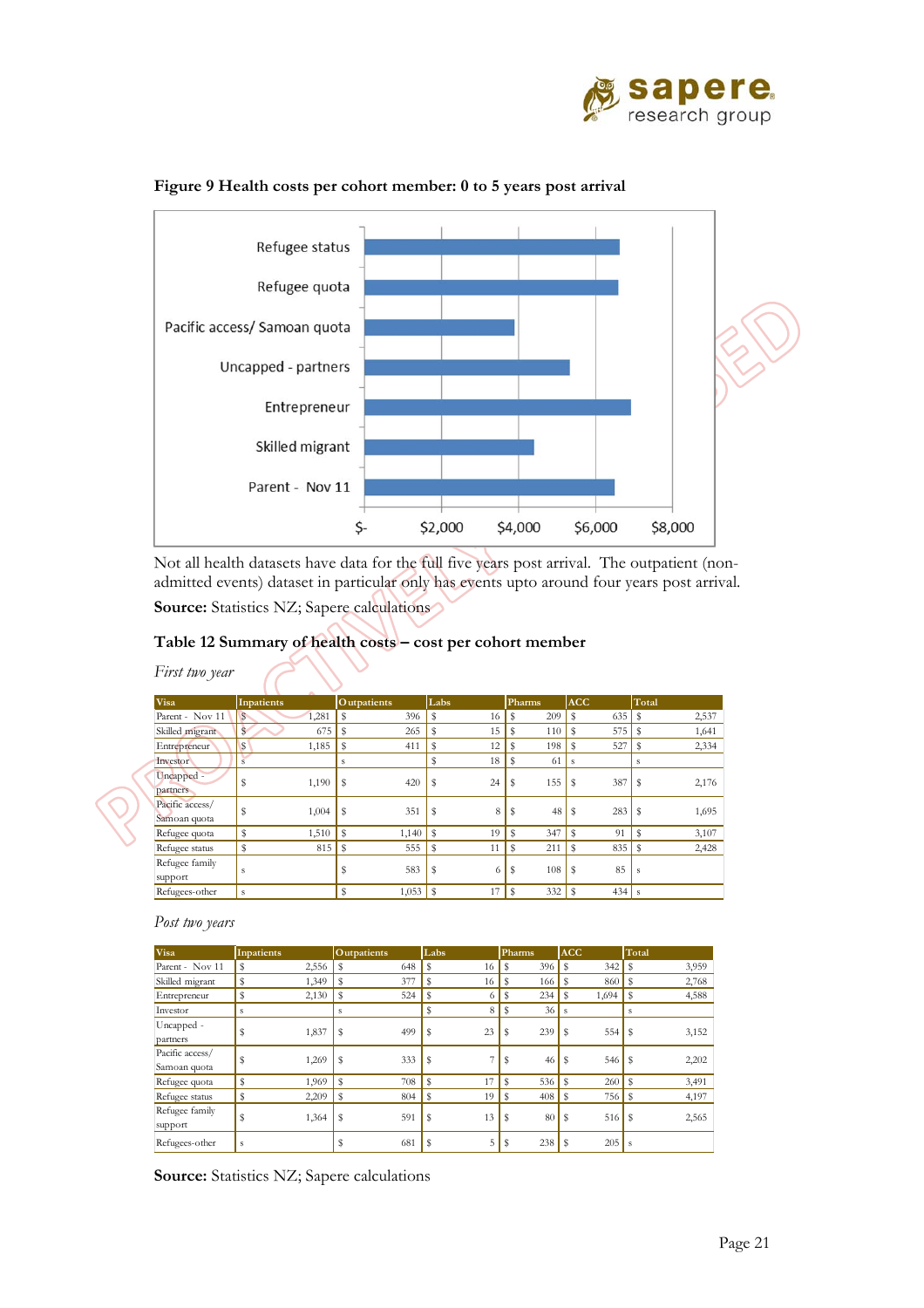

### **5.4 Benefit costs**

In the first two years post arrival, refugees make substantial use of first tier benefits with the other visa categories reporting low usage. Following completion of the two-year stand down period, there is a substantial increase in use by parents, whereas the other categories are reasonably stable in their usage.

RIP

#### **Table 13 First tier benefits**

*First two years post arrival* 

| Visa                            | <b>Distinct</b><br>claimants |                         | <b>Total costs</b><br>$$m,$ June<br>'17 dollars) | Prevalence | user         | Rate per | Rate per<br>cohort<br>member |       |
|---------------------------------|------------------------------|-------------------------|--------------------------------------------------|------------|--------------|----------|------------------------------|-------|
| Parent                          | 129                          | \$                      | 1.2                                              | $3\%$      | \$           | 9,569    |                              | 308   |
| Skilled migrant                 | 165                          | \$                      | 0.7                                              | $2\%$      | $\mathbf{s}$ | 4,203    |                              | 73    |
| Entrepreneur                    | S                            | S                       |                                                  | Ś          | S            |          | S                            |       |
| Investor                        | S                            | S                       |                                                  | S          |              |          | S                            |       |
| Uncapped - partners             | 831                          | \$                      | 5.7                                              | 9%5        |              | 6,819    | \$                           | 615   |
| Pacific access/ Samoan<br>quota | 183                          | \$                      | 1.0                                              | 13%        | S            | 5,611    | S                            | 726   |
| Refugee quota                   | 279                          | $\mathbf{s}$            | 4.6                                              | 56%        | \$           | 16,315   | \$                           | 9,159 |
| Refugee status                  | 57                           | S                       | 0.8                                              | 45%        | $\mathbb{S}$ | 13,640   | \$                           | 6,074 |
| Refugee family support          | 78                           | $\overline{\mathbf{s}}$ | 1.0                                              | 53%        | \$           | 13,418   | \$                           | 7,120 |
| Refugees-other                  | 96                           | \$                      | 1.5                                              | 22%        | \$           | 15,255   | \$                           | 3,430 |

*Two to five years* 

| Visa                            | <b>Distinct</b><br>claimants |               | <b>Total</b> costs<br>\$m, June<br>17 dollars) | Prevalence | user         | Rate per | cohort | Rate per<br>member |
|---------------------------------|------------------------------|---------------|------------------------------------------------|------------|--------------|----------|--------|--------------------|
| Parent                          | 1317                         | \$            | 21.0                                           | 33%        | $\mathbb{S}$ | 15,913   | \$     | 5,227              |
| Skilled migrant                 | 456                          | $\mathbf{\$}$ | 2.5                                            | $5\%$      | \$           | 5,420    | \$     | 258                |
| Entrepreneur                    | 9                            | S             |                                                | $8\%$      | <sub>S</sub> |          | S      |                    |
| Investor                        | S                            | S             |                                                | S          | S            |          | S      |                    |
| Uncapped - partners             | 981                          | \$            | 11.6                                           | $11\%$     | $\mathbb{S}$ | 11,805   | \$     | 1,258              |
| Pacific access/ Samoan<br>quota | 246                          | \$            | 2.3                                            | 17%        | $\mathbb S$  | 9,268    | \$     | 1,612              |
| Refugee quota                   | 273                          | \$            | 5.0                                            | 55%        | $\mathbb{S}$ | 18,484   | \$     | 10,153             |
| Refugee status                  | 54                           | \$            | 0.9                                            | 42%        | $\mathbb S$  | 16,812   | \$     | 7,093              |
| Refugee family support          | 90                           | \$            | 1.3                                            | 61%        | \$           | 14,851   | \$     | 9,093              |
| Refugees-other                  | 105                          | \$            | 2.3                                            | 25%        | $\mathbb S$  | 22,259   | \$     | 5,474              |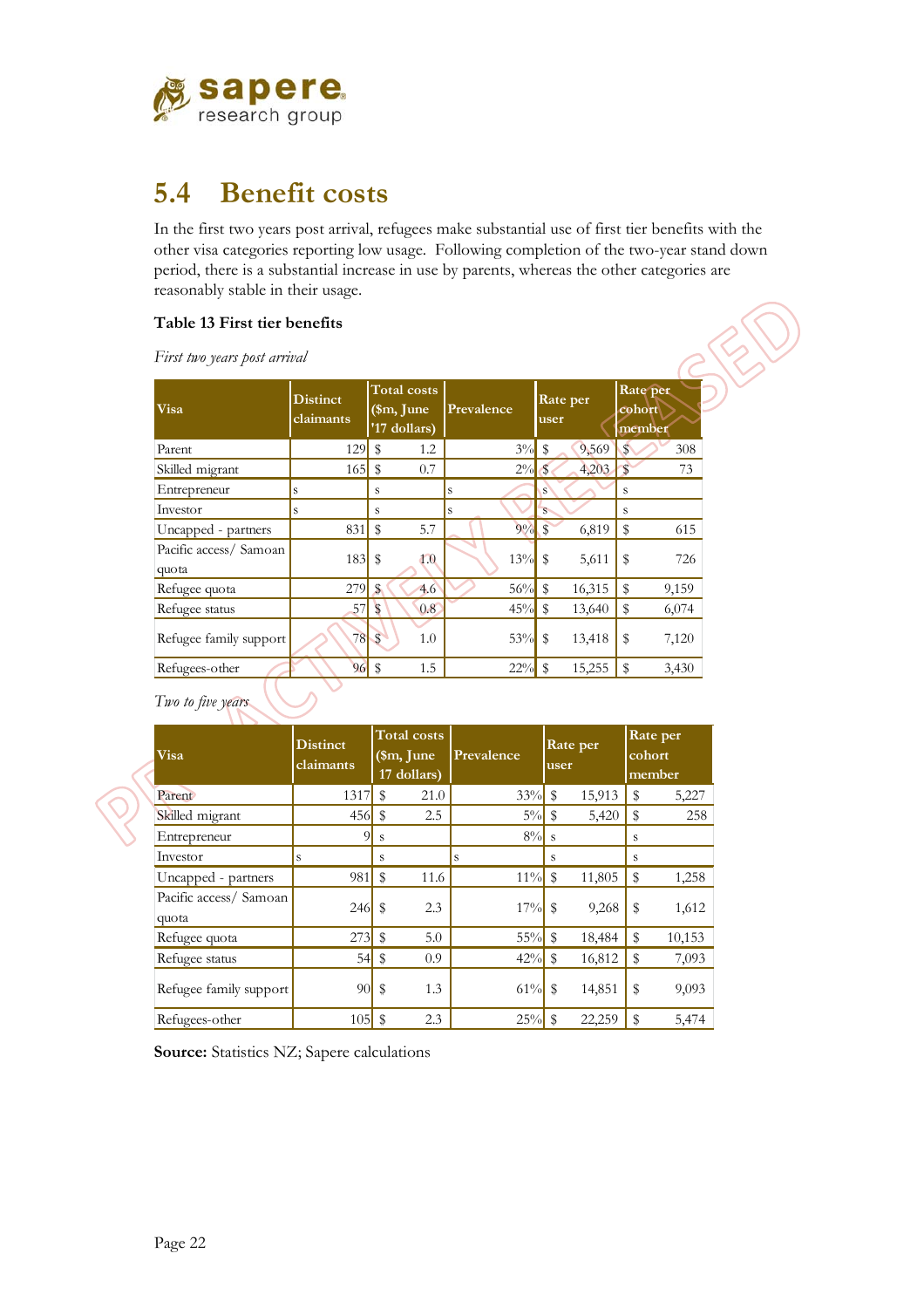

### **Table 14 Accommodation Supplement and benefit**

*First two years* 

| Visa                            | <b>Distinct</b><br>claimants |              | <b>Total costs</b><br>(\$m, June<br>'17 dollars) | Prevalence | user          | Rate per |               | Rate per<br>cohort<br>member |
|---------------------------------|------------------------------|--------------|--------------------------------------------------|------------|---------------|----------|---------------|------------------------------|
| Parent                          | 429                          |              | 1.3                                              | $11\%$ \$  |               | 2,980    | \$            | 319                          |
| Skilled migrant                 | $945$ \$                     |              | 2.9                                              | $10\%$ \$  |               | 3,039    | \$            | 300                          |
| Entrepreneur                    | 12                           | <sub>S</sub> |                                                  | $10\%$ s   |               |          | S             |                              |
| Investor                        | S                            | S            |                                                  | S          | S             |          | S             |                              |
| Uncapped - partners             |                              |              | 4.1                                              | $16\%$ \$  |               | 2,897    | \$            | 449                          |
| Pacific access/ Samoan<br>quota | $372$ \$                     |              | 1.2                                              | $26\%$ \$  |               | 3,329    | S             | 876                          |
| Refugee quota                   | 99                           |              | 0.4                                              | 20%        | \$            | 3,713    | $\mathcal{S}$ | 740                          |
| Refugee status                  | 57                           | \$           | 0.3                                              | $45\%$ \$  |               | 4,660    | $\sqrt{3}$    | 2,075                        |
| Refugee family support          | 48                           | - \$         | 0.2                                              | $33\%$     | <sup>\$</sup> | 3,617    | \$            | 1,181                        |
| Refugees-other                  |                              |              | 0.4                                              | $23\%$ \$  |               | 4,269    | \$            | 990                          |

### *Two to five years*

| Two to five years                  |                              |                |                                                  |            |              |                  |    |                              |
|------------------------------------|------------------------------|----------------|--------------------------------------------------|------------|--------------|------------------|----|------------------------------|
| <b>Visa</b>                        | <b>Distinct</b><br>claimants |                | <b>Total costs</b><br>(\$m, June<br>'17 dollars) | Prevalence |              | Rate per<br>user |    | Rate per<br>cohort<br>member |
| Parent                             | 1341                         | \$             | 6.5                                              | 33%        | $\mathbb{S}$ | 4,867            | \$ | 1,628                        |
| Skilled migrant                    |                              |                | 6.3                                              | 14%        | \$           | 4,789            | \$ | 655                          |
| Entrepreneur                       | 15                           | <sub>S</sub>   |                                                  | 13%        | <sub>S</sub> |                  | S  |                              |
| Investor                           |                              | S              |                                                  | S          | S            |                  | S  |                              |
| Uncapped - partners                | $1656$ \$                    |                | 8.3                                              | 18%        | \$           | 5,019            | \$ | 902                          |
| Pacific access/<br>Samoan<br>quota | 402                          | \$             | 1.8                                              | 28%        | \$           | 4,454            | \$ | 1,266                        |
| Refugee quota                      | 126                          | $\mathfrak{F}$ | 0.6                                              | 25%        | \$           | 5,102            | \$ | 1,293                        |
| Refugee status                     | 51                           | \$             | 0.5                                              | 40%        | \$           | 9,908            | \$ | 3,948                        |
| Refugee family support             | 51                           | \$             | 0.4                                              | 35%        | \$           | 7,473            | \$ | 2,593                        |
| Refugees-other                     | 120                          | $\mathbf{\$}$  | 0.7                                              | 28%        | \$           | 6,138            | \$ | 1,725                        |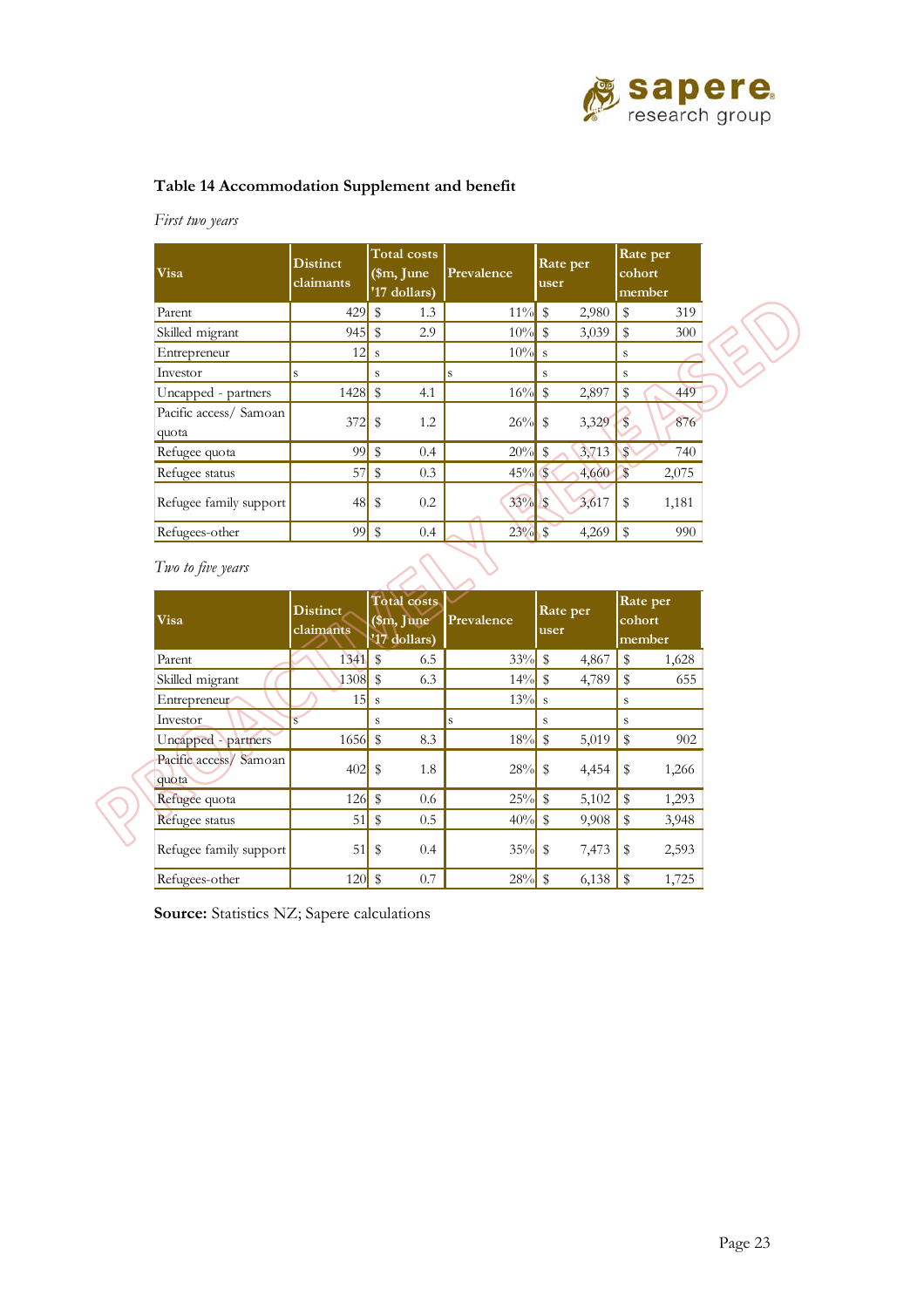

## **5.5 Income and Tax**

The key results are as follows.

- As might be expected, skilled migrants have the highest income, reflecting their higher average wage and salary incomes.
- A relatively low percentage of members of the parent and entrepreneur cohorts are earning wage and salary income; this reflects their lower retention in the country.
- There is a significant gap between the prevalence of all income earners and wage salary income earners for the refugee categories. This gap is suggestive that many are getting their income solely from benefits.
- The average income of the entrepreneur category is relatively low. This may be reflective of people on an entrepreneur visa structuring their affairs to avoid tax or paying tax in other jurisdictions.

Note that owing to IDI confidentially requirements, results in the investor categories are supressed much of the time.



**Figure 10 Prevalence of income earners by source: Three years post arrival** 

*Investor Visa wage and salary earners need to be suppressed*  **Source:** Statistics NZ; Sapere calculations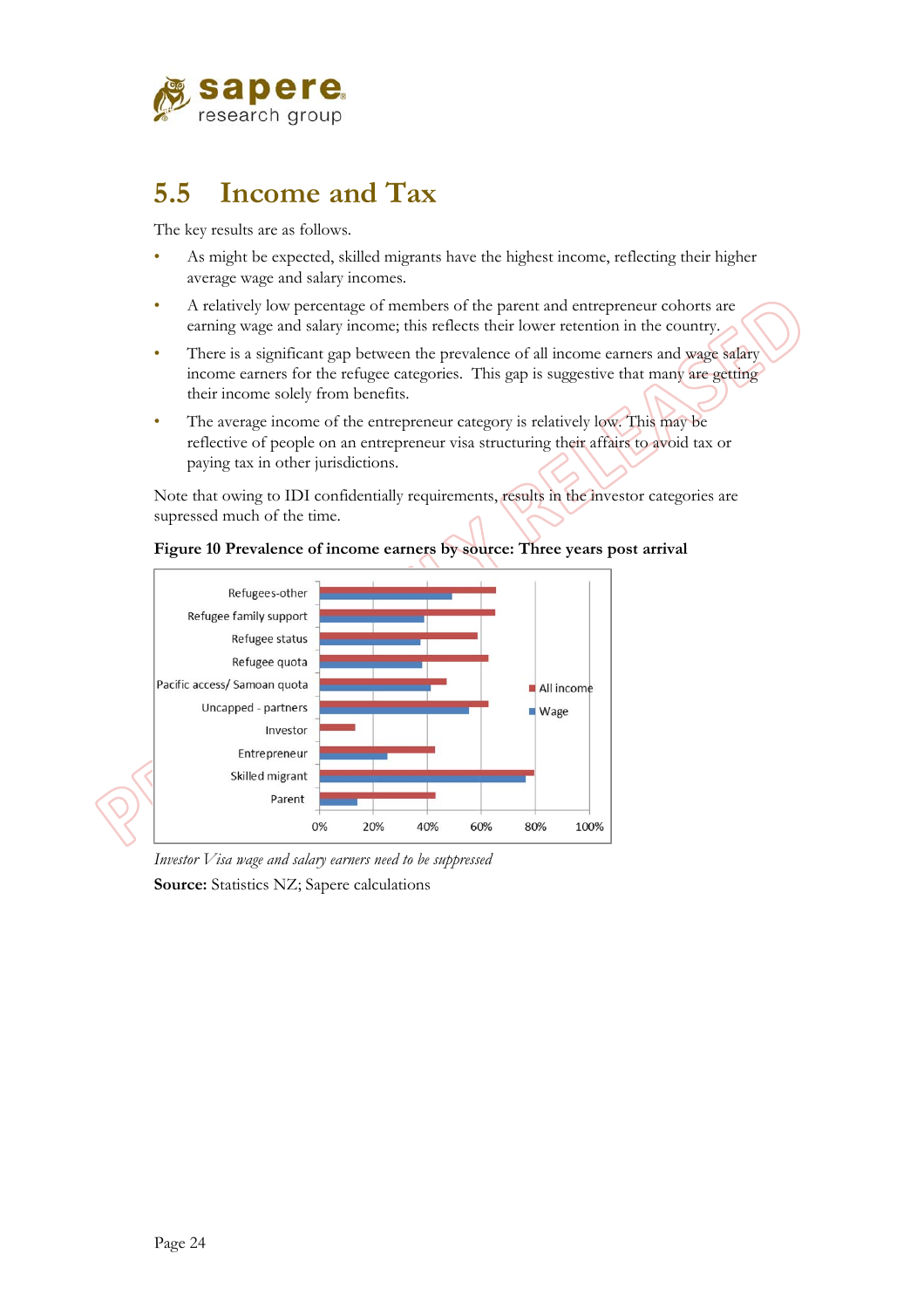



 $\circ$ 



#### **Table 15 Wage and Salary income**

| <b>Visa</b>            |  | Year                | <b>Distinct</b><br>claimants | Total costs (\$m,<br>June 17 dollars) | Prevalance | Rate per<br>earner           | Rate per<br>cohort<br>member |
|------------------------|--|---------------------|------------------------------|---------------------------------------|------------|------------------------------|------------------------------|
|                        |  | 2012                | 630                          | ${\mathbb S}$<br>114                  | 16%        | ${\mathbb S}$<br>18,050      | \$<br>2,836                  |
|                        |  | 2013                |                              | 137                                   | 16%        | $\mathbb S$<br>21,506        | \$<br>3,412                  |
| Parent                 |  | 2014                | 570                          | $\$$<br>141                           | 14%        | $\mathbb S$<br>24,749        | $\mathbb S$<br>3,519         |
|                        |  | 2015                | 549                          | \$<br>153                             | 14%        | ${\mathbb S}$<br>27,950      | \$<br>3,827                  |
|                        |  | 2016                | 531                          | \$<br>153                             | 13%        | \$<br>28,745                 | \$<br>3,807                  |
|                        |  | 2012                | 8286                         | $\$$<br>4837                          | 87%        | ${\mathbb S}$<br>58,370      | $\mathbb S$<br>50,570        |
|                        |  | 2013                | 7851                         | \$<br>4787                            | 82%        | ${\mathbb S}$<br>60,970      | \$<br>50,050                 |
| Skilled migrant        |  | 2014                | 7317                         | $\mathbb{S}$<br>4620                  | 77%        | $\mathbf S$<br>63,141        | \$<br>48,306                 |
|                        |  | 2015                | $6936$ \$                    | 4597                                  | 73%        | $\mathbb S$<br>66,273        | \$<br>48,063                 |
|                        |  | 2016                | 6741                         | \$<br>4638                            | 70%        | ${\mathbb S}$<br>68,798      | \$<br>48,491                 |
|                        |  | 2012                | 24                           | \$<br>07                              | 20%        | $\mathbf{\hat{S}}$<br>30,996 | $\,$<br>6,251                |
|                        |  | 2013                | 27                           | \$<br>1 <sub>0</sub>                  | 23%        | \$<br>37,942                 | \$<br>8,609                  |
| Entrepreneur           |  | 2014                | 30                           | \$<br>11                              | 25%        | \$<br>36,182                 | \$<br>9,121                  |
|                        |  | 2015                | 30                           | $\mathbf{\hat{S}}$<br>11              | 25%        | $\mathbb{S}$<br>38,165       | \$<br>9,621                  |
|                        |  | 2016                | 27                           | 12<br>\$                              | 23%        | ${\mathbb S}$<br>46,268      | \$<br>10,498                 |
|                        |  | $2012$ <sub>s</sub> |                              | $\,$ S                                | S          | $\rm S$                      | S                            |
|                        |  | $2013$ s            |                              | S                                     | S          | $\mathbf S$                  | S                            |
| Investor               |  | $2014$ s            |                              | $\mathbf S$                           | S          | $\mathbf S$                  | S                            |
|                        |  | $2015$ <sub>s</sub> |                              | S                                     | S          | $\mathbf S$                  | S                            |
|                        |  | $2016$ s            |                              | $\mathbf{s}$                          | S          | $\mathbf S$                  | S                            |
|                        |  | 2012                | $5478$ \$                    | 1895                                  | 59%        | $\mathbb{S}$<br>34,594       | $\$$<br>20,579               |
|                        |  | 2013                | 5337                         | $\mathbb S$<br>1971                   | 58%        | \$<br>36,937                 | \$<br>21,406                 |
| Uncapped -<br>partners |  | 2014                | 5115                         | ${\mathbb S}$<br>200 6                | 56%        | $\mathbb{S}$<br>39,220       | \$<br>21,784                 |
|                        |  | 2015                | $5016$ \$                    | 2086                                  | 54%        | $\$$<br>41,582               | \$<br>22,649                 |
|                        |  | 2016                | $4962$ \$                    | 2194                                  | 54%        | ${\mathbb S}$<br>44,223      | \$<br>23,828                 |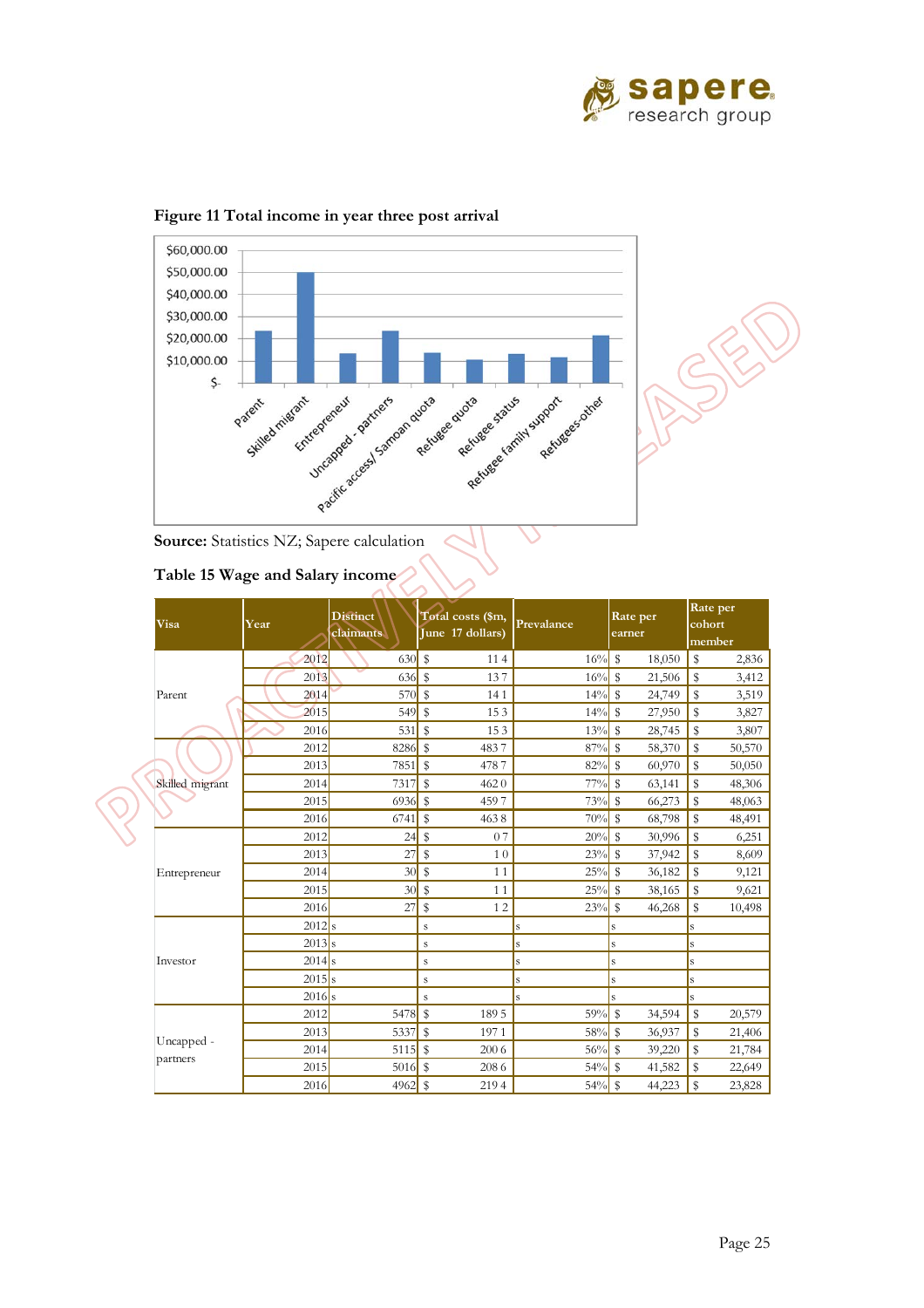

| <b>Visa</b>     | Year | <b>Distinct</b><br>claimants | Total costs (\$m,<br>June 17 dollars) | Prevalance | Rate per user                | Rate per<br>cohort<br>member |
|-----------------|------|------------------------------|---------------------------------------|------------|------------------------------|------------------------------|
|                 | 2012 | 618                          | \$<br>166                             | 44%        | \$<br>26,886                 | ${\mathbb S}$<br>11,751      |
| Pacific access/ | 2013 | 612                          | $\mathbb{S}$<br>179                   | 43%        | $\mathbf S$<br>29,194        | $\mathbb{S}$<br>12,636       |
| Samoan quota    | 2014 | 585                          | $\mathbb S$<br>178                    | 41%        | ${\mathbb S}$<br>30,441      | \$<br>12,594                 |
|                 | 2015 | 591                          | $\$$<br>188                           | 42%        | ${\mathbb S}$<br>31,819      | \$<br>13,299                 |
|                 | 2016 | 594                          | \$<br>202                             | 42%        | Ŝ<br>33,997                  | \$<br>14,282                 |
| Refugee quota   | 2012 | 111                          | \$<br>08                              | $22\%$     | ${\mathbb S}$<br>7,348       | S<br>1,641                   |
|                 | 2013 | 165                          | $\mathbb{S}$<br>20                    | 33%        | \$<br>12,372                 | S<br>4,107                   |
|                 | 2014 | 189                          | \$<br>28                              | 38%        | Ŝ<br>14,823                  | S<br>5,637                   |
|                 | 2015 | 210                          | $\mathbb S$<br>39                     | 42%        | ${\mathbb S}$<br>18,667      | 7,888<br>\$                  |
|                 | 2016 | 219                          | $\mathbb{S}$<br>46                    | 44%        | \$<br>20,903                 | S<br>9,211                   |
|                 | 2012 | 45                           | \$<br>1 <sub>0</sub>                  | 35%        | $\mathsf{s}$<br>21,684       | $\mathsf{S}$<br>7,623        |
|                 | 2013 | 45                           | $\$$<br>12                            | 35%        | S<br>26,081                  | \$<br>9,169                  |
| Refugee status  | 2014 | 48                           | \$<br>12                              | 38%        | $\mathbf S$<br>24,330        | \$<br>9,124                  |
|                 | 2015 | 54                           | $\mathbb S$<br>14                     | 42%        | $\mathbf{s}$<br>25,527       | \$<br>10,769                 |
|                 | 2016 | 54                           | $\mathbb{S}$<br>15                    | 42%        | $\mathbf{\hat{S}}$<br>28,336 | \$<br>11,954                 |
|                 | 2012 | 42                           | \$<br>0 <sub>5</sub>                  | 29%        | \$<br>13,001                 | \$<br>3,715                  |
|                 | 2013 | 48                           | $\mathbb S$<br>07                     | 33%        | $\mathbb{S}$<br>14,301       | \$<br>4,670                  |
| Refugee family  | 2014 | 57                           | \$<br>11                              | 39%        | $\$$<br>18,485               | \$<br>7,168                  |
| support         | 2015 | 60                           | $\mathbf{s}$<br>11                    | 41%        | \$<br>18,704                 | \$<br>7,634                  |
|                 | 2016 | 66                           | $\mathsf{S}$<br>14                    | 45%        | $\mathbb{S}$<br>20,613       | \$<br>9,255                  |
|                 | 2012 | 204                          | $\mathbf{s}$<br>70                    | 48%        | $\mathbb{S}$<br>34,211       | \$<br>16,344                 |
|                 | 2013 | 210                          | $\mathbb{S}$<br>74                    | 49%        | $\mathbb S$<br>35,251        | \$<br>17,336                 |
| Refugee - other | 2014 | 210                          | s<br>78                               | 49%        | \$<br>37,262                 | \$<br>18,325                 |
|                 | 2015 | 207                          | \$<br>83                              | 48%        | $\$$<br>40,127               | \$<br>19,453                 |
|                 | 2016 | 207                          | \$<br>85                              | 48%        | \$<br>41,010                 | \$<br>19,881                 |

Source: Statistics NZ; Sapere calculations

 $\int$ 

RU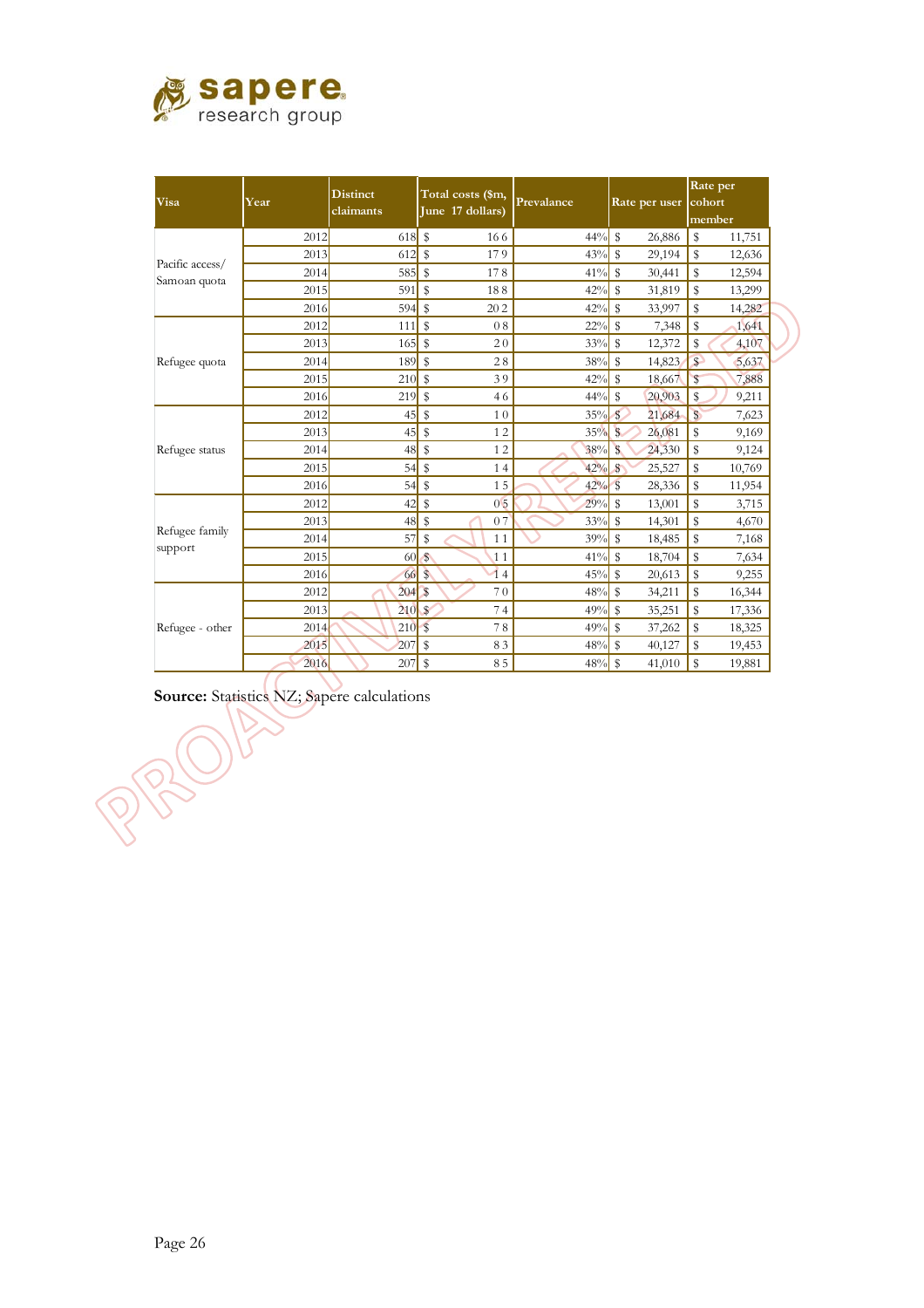

| Visa            | Year                | <b>Distinct</b><br>claimants |                         | Total costs (\$m,<br>June 17 dollars) | Prevalance | earner                  | Rate per |              | Rate per<br>cohort<br>member |  |
|-----------------|---------------------|------------------------------|-------------------------|---------------------------------------|------------|-------------------------|----------|--------------|------------------------------|--|
|                 | 2012                | 816                          | $\$$                    | 136                                   | 20%        | \$                      | 16,674   | \$           | 3,394                        |  |
|                 | 2013                | 1404                         | \$                      | 200                                   | 35%        | $\mathbb{S}$            | 14,276   | \$           | 5,000                        |  |
| Parent          | 2014                | 1731                         | \$                      | 260                                   | 43%        | $\mathbb{S}$            | 15,012   | \$           | 6,482                        |  |
|                 | 2015                | $1896$ \$                    |                         | 308                                   | 47%        | \$                      | 16,239   | \$           | 7,680                        |  |
|                 | 2016                | 1953                         | $\mathbb{S}$            | 307                                   | 49%        | \$                      | 15,696   | \$           | 7,647                        |  |
|                 | 2012                | 8451                         | $\mathbb{S}$            | 4972                                  | 88%        | $\mathbb{S}$            | 58,836   | $\mathbf{s}$ | 51,989                       |  |
|                 | 2013                | 8076                         | $\mathbb{S}$            | 4948                                  | 84%        | $\sqrt{3}$              | 61,269   | S            | 51,736                       |  |
| Skilled migrant | 2014                | 7626                         | $\mathbb{S}$            | 4789                                  | 80%        | \$                      | 62,799   | \$           | 50,074                       |  |
|                 | 2015                | 7308                         | $\mathbb{S}$            | 4808                                  | 76%        | $\mathbf{s}$            | 65,794   | $\mathbb{S}$ | 50,274                       |  |
|                 | 2016                | 7119                         | \$                      | 4868                                  | 74%        | S                       | 68,384   | $\mathbb{S}$ | 50,902                       |  |
|                 | 2012                | 42                           | \$                      | 12                                    | 35%        | $\mathbf{s}$            | 29,417   | \$           | 10,382                       |  |
|                 | 2013                | 48                           | \$                      | 15                                    | 40%        | $\mathbb{S}$            | 31,338   | \$           | 12,641                       |  |
| Entrepreneur    | 2014                | 51                           | \$                      | 16                                    | 43%        | $\mathcal{S}$           | 31,223   | $\mathbb{S}$ | 13,381                       |  |
|                 | 2015                | 51                           | ${\mathbb S}$           | 16                                    | 43%        | $\sqrt[6]{\frac{1}{2}}$ | 32,147   | \$           | 13,777                       |  |
|                 | 2016                | 45                           | \$                      | 17                                    | 38%        | \$                      | 37,542   | \$           | 14,197                       |  |
|                 | $2012$ <sub>s</sub> |                              | S                       |                                       | S          | S                       |          | S            |                              |  |
|                 | $2013$ <sub>s</sub> |                              | S                       |                                       | S          | $\rm S$                 |          | S            |                              |  |
| Investor        | $2014$ s            |                              | $\mathbf S$             |                                       | S          | S                       |          | S            |                              |  |
|                 | $2015$ s            |                              | $\overline{\mathbf{s}}$ |                                       | S          | S                       |          | S            |                              |  |
|                 | $2016$ <sub>s</sub> |                              | $\mathbf{s}$            |                                       | S          | S                       |          | S            |                              |  |
|                 | 2012                | 5970                         | $\mathbf{s}$            | 200 5                                 | 65%        | $\mathbb{S}$            | 33,591   | \$           | 21,776                       |  |
|                 | 2013                | 5928                         | $\mathbb S$             | 2119                                  | 64%        | $\sqrt{3}$              | 35,749   | $\mathbb S$  | 23,012                       |  |
| Uncapped -      | 2014                | 5784                         | ${\mathbb S}$           | 2178                                  | 63%        | $\mathbb{S}$            | 37,662   | \$           | 23,655                       |  |
| partners        | 2015                | 5694                         | $\mathbf S$             | 2264                                  | 62%        | \$                      | 39,753   | \$           | 24,580                       |  |
|                 | 2016                | 5646                         | $\mathbb S$             | 2393                                  | 61%        | $\mathbf{\hat{S}}$      | 42,378   | $\mathbb{S}$ | 25,982                       |  |

### **Figure 12 Total income**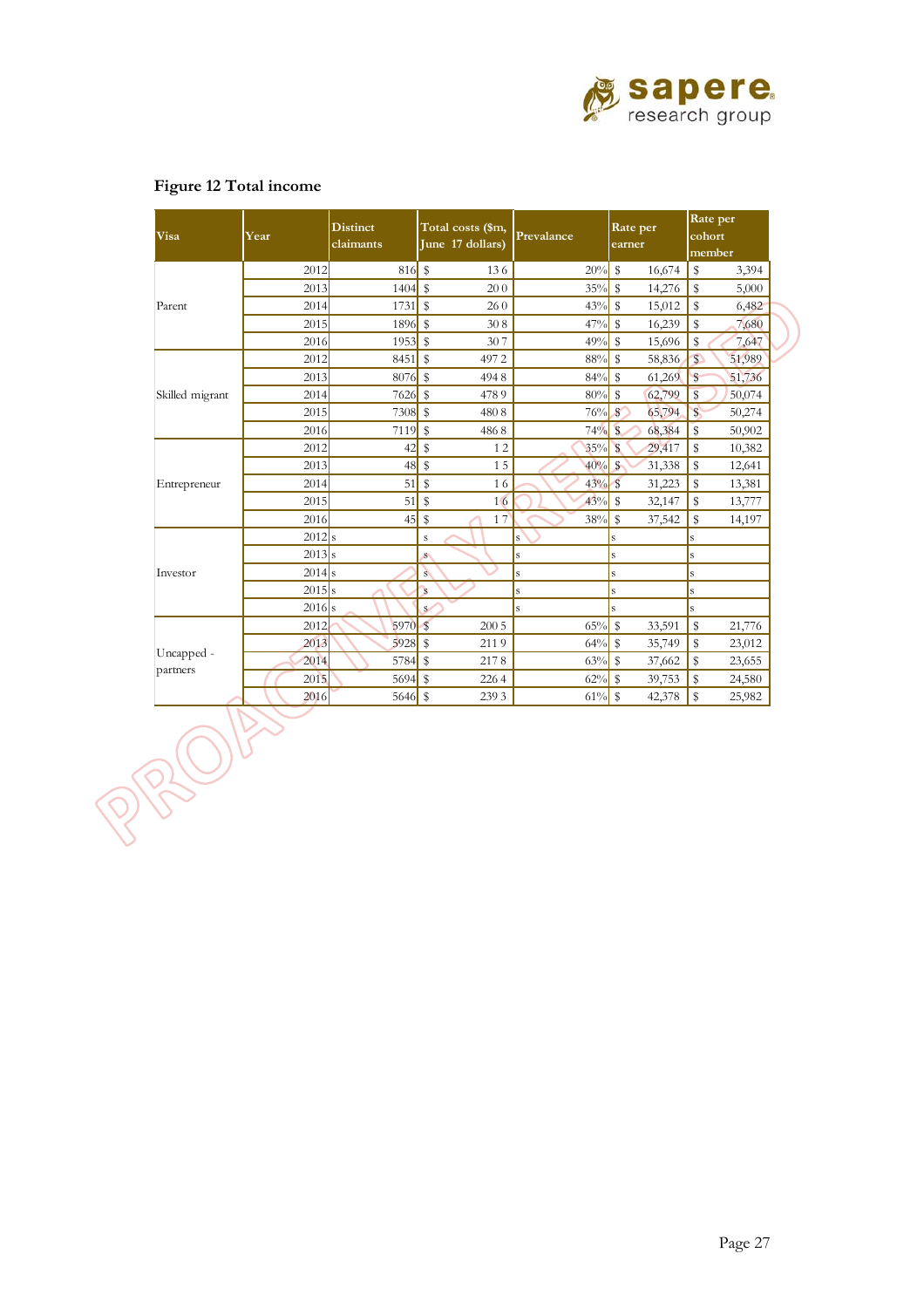

| <b>Visa</b>                     | Year | <b>Distinct</b><br>claimants         | Total costs (\$m,<br>June 17 dollars) | Prevalance | Rate per user                     | Rate per<br>cohort<br>member |
|---------------------------------|------|--------------------------------------|---------------------------------------|------------|-----------------------------------|------------------------------|
|                                 | 2012 | 678                                  | \$<br>179                             | 48%        | ${\mathbb S}$<br>26,333           | $\mathbb S$<br>12,626        |
| Pacific access/<br>Samoan quota | 2013 | 684                                  | \$<br>194                             | 48%        | \$<br>28,365                      | S<br>13,721                  |
|                                 | 2014 | 666                                  | \$<br>196                             | 47%        | $\mathbf S$<br>29,387             | \$<br>13,841                 |
|                                 | 2015 | 678                                  | $\sqrt[6]{\frac{1}{2}}$<br>209        | 48%        | ${\mathbb S}$<br>30,866           | $\mathbb{S}$<br>14,800       |
|                                 | 2016 | 675                                  | \$<br>224                             | 48%        | \$<br>33,141                      | S<br>15,821                  |
|                                 | 2012 | 264                                  | \$<br>32                              | 53%        | $\mathbb S$<br>12,021             | \$<br>6,386                  |
|                                 | 2013 | 303                                  | $\$$<br>45                            | 61%        | $\mathbf S$<br>14,997             | \$<br>9,143                  |
| Refugee quota                   | 2014 | 312                                  | ${\mathbb S}$<br>53                   | 63%        | s<br>16,865                       | S<br>10,588                  |
|                                 | 2015 | 321                                  | \$<br>63                              | 65%        | ${\mathbb S}$<br>19,738           | 12,749<br>S                  |
|                                 | 2016 | 321                                  | $\$$<br>68                            | 65%        | $\mathbb S$<br>21,115             | \$<br>13,638                 |
|                                 | 2012 | 78                                   | $\,$<br>16                            | 61%        | S<br>19,947                       | $\mathsf{s}$<br>12,155       |
|                                 | 2013 | 78                                   | \$<br>18                              | 61%        | $\mathbf{s}$<br>22,449            | \$<br>13,680                 |
| Refugee status                  | 2014 | 75                                   | $\,$<br>17                            | 59%        | $\mathbf{s}$<br>22,465            | \$<br>13,163                 |
|                                 | 2015 | 78                                   | $\,$<br>19                            | 61%        | $\mathbf{s}$<br>23,962            | \$<br>14,602                 |
|                                 | 2016 | 75                                   | \$<br>20                              | 59%        | $\overline{\mathbb{S}}$<br>26,016 | \$<br>15,244                 |
|                                 | 2012 | 84                                   | $\mathbb S$<br>13                     | 57%        | $\$$<br>15,622                    | \$<br>8,927                  |
|                                 | 2013 | 93                                   | $\,$<br>15                            | 63%        | $\mathbb{S}$<br>16,156            | \$<br>10,221                 |
| Refugee family                  | 2014 | 96                                   | \$<br>17                              | 65%        | $\mathbb{S}$<br>18,220            | \$<br>11,899                 |
| support                         | 2015 | $105 \,$ $\frac{\text{S}}{\text{S}}$ | 18                                    | 71%        | $\mathbf{\hat{S}}$<br>17,033      | \$<br>12,167                 |
|                                 | 2016 | 99                                   | 20<br>$\mathbf S$                     | 67%        | $\mathbb{S}$<br>20,083            | \$<br>13,526                 |
|                                 | 2012 | 258                                  | $\mathbf{s}$<br>87                    | 60%        | \$<br>33,729                      | \$<br>20,379                 |
|                                 | 2013 | 273                                  | $\mathbb{S}$<br>87                    | 64%        | $\mathbb{S}$<br>32,035            | \$<br>20,482                 |
| Refugee - other                 | 2014 | 279                                  | $\mathbf S$<br>92                     | 65%        | \$<br>33,101                      | \$<br>21,628                 |
|                                 | 2015 | 273                                  | $\mathbb{S}$<br>100                   | 64%        | $\mathbf{\hat{S}}$<br>36,699      | \$<br>23,463                 |
|                                 | 2016 | 285                                  | \$<br>102                             | 67%        | \$<br>35,723                      | \$<br>23,843                 |

**Source:** Statistics NZ; Sapere calculations

 $\overline{r}$ 

RIC

 $\overrightarrow{Q}$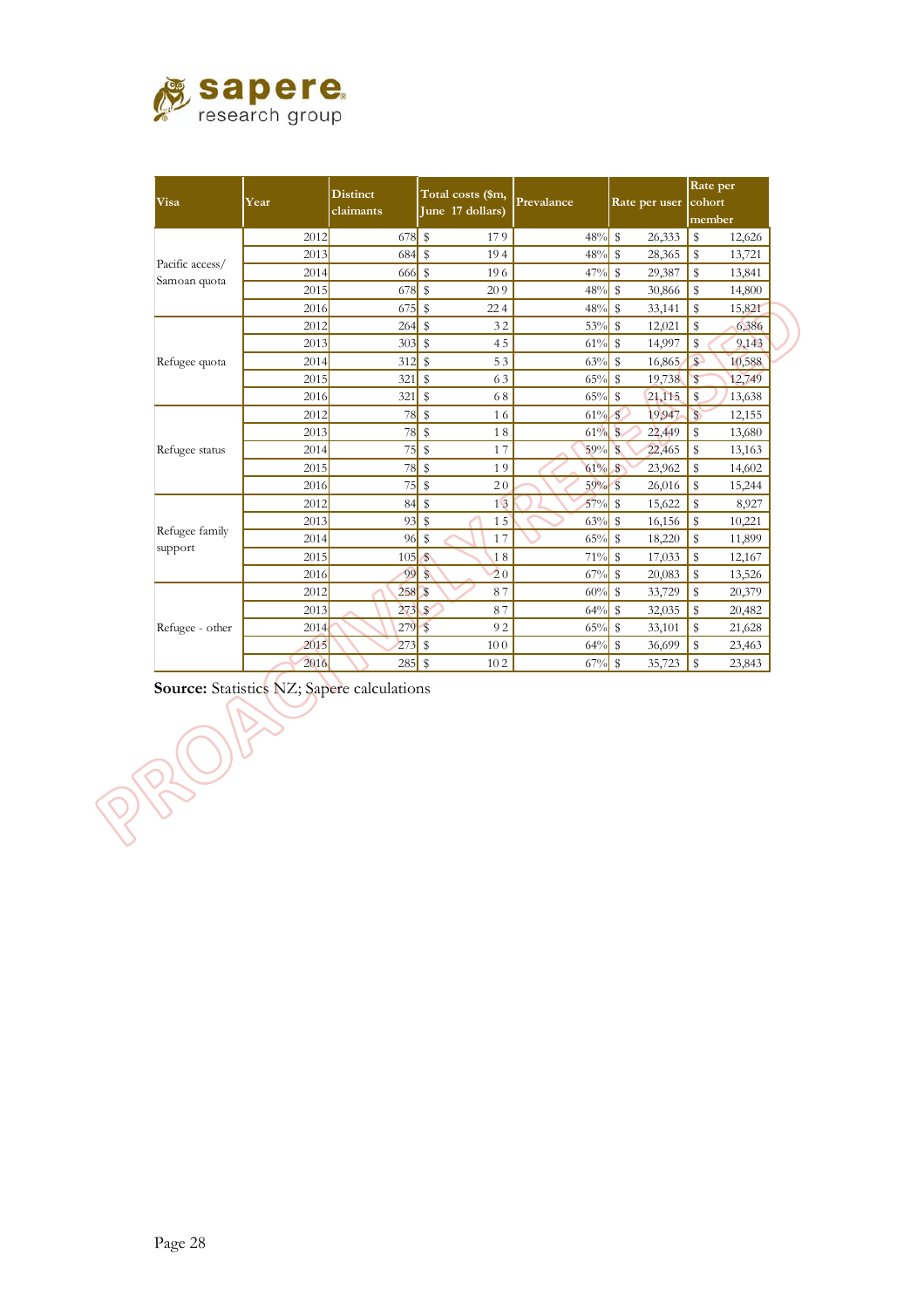

| Visa            | Year                | <b>Distinct</b><br>claimants | Total costs (\$m,<br>June 17 dollars) | Prevalance | Rate per<br>earner               | Rate per<br>cohort<br>member      |
|-----------------|---------------------|------------------------------|---------------------------------------|------------|----------------------------------|-----------------------------------|
|                 | 2012                | 816                          | $\$$<br>19                            | 20%        | $\mathbb{S}$<br>2,300            | \$<br>468                         |
|                 | 2013                | $1404$ \$                    | 28                                    | 35%        | $\mathbb S$<br>2,004             | $\mathbb{S}$<br>702               |
| Parent          | 2014                | 1731                         | $\$$<br>35                            | 43%        | $\mathbb{S}$<br>2,034            | $\mathbb{S}$<br>878               |
|                 | 2015                | 1896                         | $\mathbb{S}$<br>43                    | 47%        | $\mathbb{S}$<br>2,244            | S<br>1,061                        |
|                 | 2016                | $1953$ \$                    | 42                                    | 49%        | $\mathbb S$<br>2,160             | \$<br>1,052                       |
| Skilled migrant | 2012                | 8451                         | $\$$<br>1020                          | 88%        | ${\mathbb S}$<br>12,071          | $\mathbf{s}$<br>10,666            |
|                 | 2013                | 8076 \$                      | 1043                                  | 84%        | $\sqrt{3}$<br>12,920             | S<br>10,910                       |
|                 | 2014                | 7626                         | \$<br>1036                            | 80%        | \$<br>13,583                     | $\overline{\mathbb{S}}$<br>10,831 |
|                 | 2015                | 7308                         | $\$$<br>1063                          | 76%        | $\mathbf{S}$<br>14,544           | $\mathbb{S}$<br>11,113            |
|                 | 2016                | 7119                         | $\mathbb{S}$<br>1096                  | 74%        | S<br>15,395                      | \$<br>11,459                      |
|                 | 2012                | 42                           | \$<br>0 <sub>2</sub>                  | 35%        | $\mathbf{s}$<br>4,810            | \$<br>1,698                       |
|                 | 2013                | 48                           | \$<br>03                              | 40%        | $\sqrt{3}$<br>5,399              | \$<br>2,178                       |
| Entrepreneur    | 2014                | 51                           | \$<br>03                              | $43\%$ \$  | 5,683                            | \$<br>2,436                       |
|                 | 2015                | 51                           | ${\mathbb S}$<br>0 <sub>3</sub>       | 43%        | $\sqrt[6]{\frac{1}{2}}$<br>5,746 | \$<br>2,463                       |
|                 | 2016                | 45                           | \$<br>03                              | 38%        | $\mathbb{S}$<br>7,264            | \$<br>2,747                       |
|                 | $2012$ <sub>s</sub> |                              | S                                     | S          | S                                | S                                 |
|                 | $2013$ <sub>s</sub> |                              | S                                     | S          | $\mathbf S$                      | S                                 |
| Investor        | $2014$ s            |                              | $\overline{\mathbf{s}}$               | S          | S                                | S                                 |
|                 | $2015$ <sub>s</sub> |                              | s                                     | S          | $\mathbf S$                      | S                                 |
|                 | $2016$ <sub>s</sub> |                              | $S^{\prime}$                          | S          | S                                | S                                 |
|                 | 2012                | 5970 <sup>S</sup>            | 339                                   | 65%        | $\mathbb S$<br>5,674             | \$<br>3,678                       |
|                 | 2013                | 5928                         | $\mathbb S$<br>371                    | 64%        | \$<br>6,258                      | \$<br>4,028                       |
| Uncapped -      | 2014                | 5784                         | ${\mathbb S}$<br>395                  | 63%        | $\mathbb{S}$<br>6,827            | \$<br>4,288                       |
| partners        | 2015                | 5694                         | ${\mathbb S}$<br>420                  | 62%        | \$<br>7,380                      | \$<br>4,563                       |
|                 | 2016                | $5646$ \$                    | 455                                   | 61%        | $\mathbb S$<br>8,065             | \$<br>4,944                       |

### **Figure 13 Tax**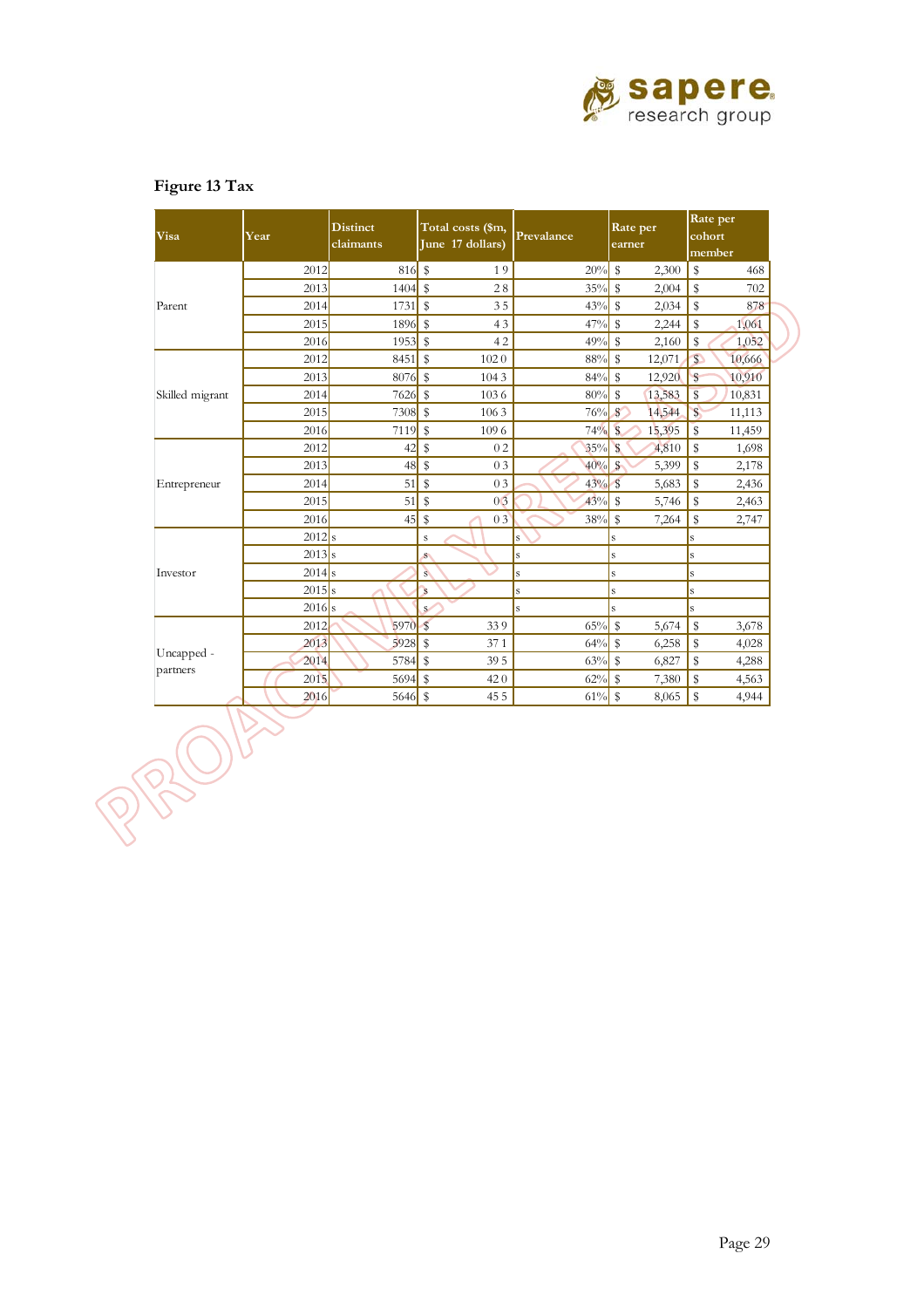

| <b>Visa</b>     | Year | <b>Distinct</b><br>claimants | Total costs (\$m,<br>June 17 dollars) |                | Prevalance |                    | Rate per user cohort |                    | Rate per<br>member |
|-----------------|------|------------------------------|---------------------------------------|----------------|------------|--------------------|----------------------|--------------------|--------------------|
|                 | 2012 | $678$ \$                     |                                       | 25             | 48%        | \$                 | 3,678                | ${\mathbb S}$      | 1,763              |
| Pacific access/ | 2013 | 684                          | $\mathbb{S}$                          | 28             | 48%        | \$                 | 4,081                | ${\mathbb S}$      | 1,974              |
| Samoan quota    | 2014 | 666                          | \$                                    | 29             | 47%        | ${\mathbb S}$      | 4,358                | $\mathbf S$        | 2,053              |
|                 | 2015 | $678$ \$                     |                                       | 32             | 48%        | $\mathbb{S}$       | 4,751                | $\mathbb S$        | 2,278              |
|                 | 2016 | 675                          | \$                                    | 35             | 48%        | \$                 | 5,244                | ${\mathbb S}$      | 2,503              |
|                 | 2012 | 264                          | \$                                    | 0 <sub>4</sub> | 53%        | \$                 | 1,426                | \$                 | 758                |
| Refugee quota   | 2013 | 303                          | $\mathbb{S}$                          | 06             | 61%        | $\mathsf{\$}$      | 1,879                | \$                 | 1,145              |
|                 | 2014 | 312                          | \$                                    | 07             | 63%        | \$                 | 2,161                | $\mathbf{s}$       | 1,357              |
|                 | 2015 | 321                          | \$                                    | 08             | 65%        | \$                 | 2,606                | S                  | 1,683              |
|                 | 2016 | 321                          | \$                                    | 09             | 65%        | $\mathbf S$        | 2,813                | ${\mathbb S}$      | 1,817              |
|                 | 2012 | 78                           | \$                                    | 0 <sub>2</sub> | 61%        | $\mathcal{L}$      | 2,614                | $\mathbf{s}$       | 1,593              |
|                 | 2013 | 78                           | \$                                    | 03             | 61%        | $\mathbb{S}$       | 3,237                | \$                 | 1,972              |
| Refugee status  | 2014 | 75                           | \$                                    | 03             | 59%        | $\mathsf{s}$       | 3,375                | $\mathbf{\hat{S}}$ | 1,978              |
|                 | 2015 | 78                           | \$                                    | 03             | 61%        | $\mathcal{S}$      | 3,711                | \$                 | 2,262              |
|                 | 2016 | 75                           | \$                                    | 03             | 59%        | $\mathsf{\$}$      | 3,834                | \$                 | 2,246              |
|                 | 2012 | 84                           | \$                                    | 0 <sub>2</sub> | 57%        | $\mathbb{S}$       | 1,938                | ${\mathbb S}$      | 1,107              |
|                 | 2013 | 93                           | \$                                    | 0 <sub>2</sub> | 63%        | \$                 | 2,029                | \$                 | 1,283              |
| Refugee family  | 2014 | 96                           | \$                                    | 0 <sub>2</sub> | 65%        | \$                 | 2,374                | \$                 | 1,550              |
| support         | 2015 | 105                          | $\mathbf{s}$                          | 0 <sub>2</sub> | 71%        | $\mathbb{S}$       | 2,280                | $\mathbb S$        | 1,629              |
|                 | 2016 | 99                           | \$                                    | 0 <sub>3</sub> | 67%        | \$                 | 2,722                | \$                 | 1,833              |
|                 | 2012 | 258                          | $\mathbf{s}$                          | 16             | 60%        | \$                 | 6,012                | \$                 | 3,632              |
|                 | 2013 | 273                          | $\mathbb{S}$                          | 15             | 64%        | $\mathbb{S}$       | 5,531                | $\$$               | 3,536              |
| Refugee - other | 2014 | 279                          | S                                     | 16             | 65%        | \$                 | 5,737                | \$                 | 3,749              |
|                 | 2015 | 273                          | $\mathbf S$                           | 18             | 64%        | $\mathbf{\hat{S}}$ | 6,567                | \$                 | 4,199              |
|                 | 2016 | 285                          | \$                                    | 19             | 67%        | $\mathbb{S}$       | 6,528                | \$                 | 4,357              |

**Source:** Statistics NZ; Sapere calculations

 $\overline{r}$ 

PRO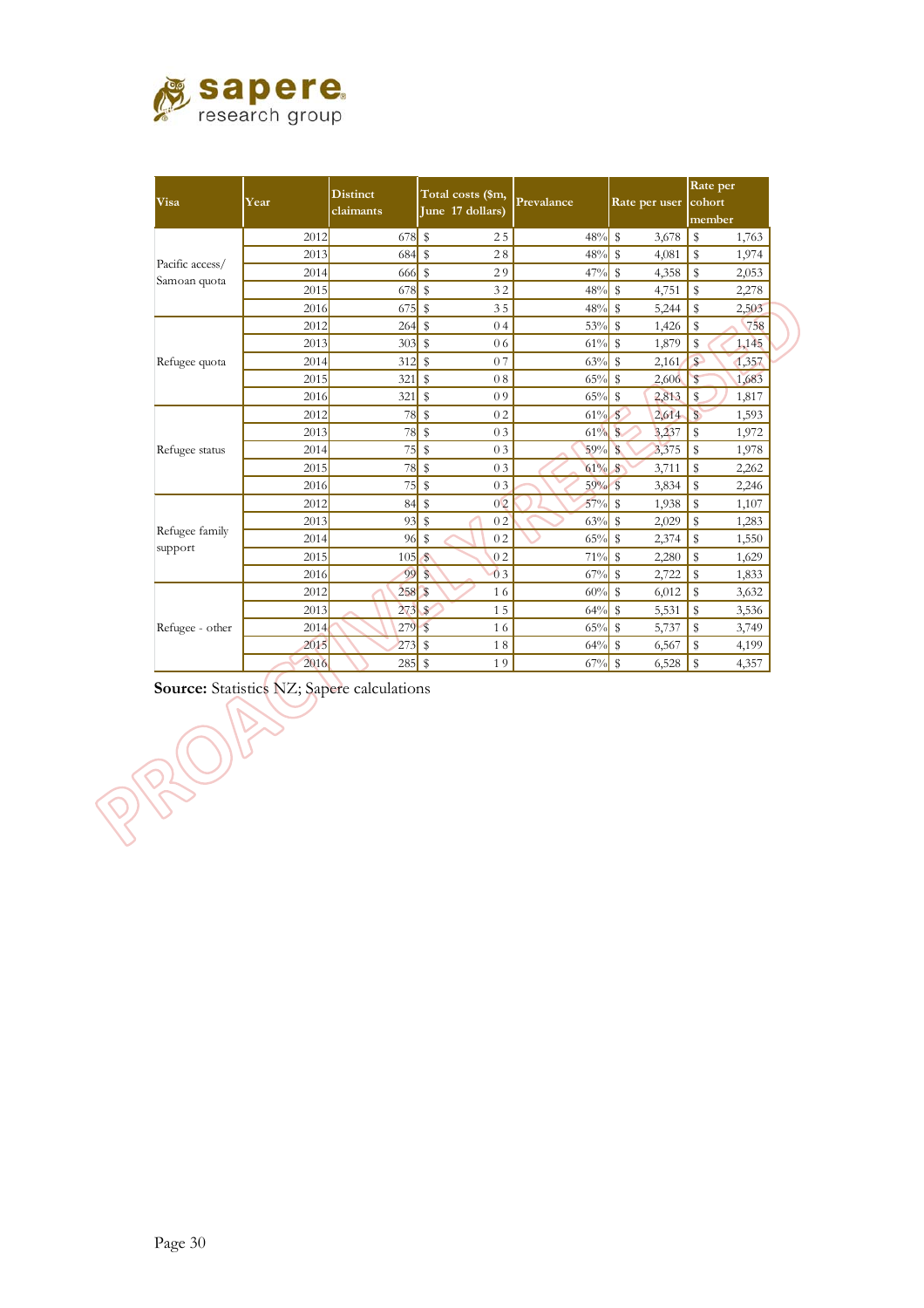

## **Appendix 1 Schema for visa categories**

The table below is shows how specific sub streams are allocated to the visa categories used in this report. The "short name" is the category short names used earlier in Table 11. Note our "Refugee-other" category is any other refugee visa not allocated to RF, RQ or RS. This schema was supplied by MBIE. In practice, owing to the small (i.e. below the required suppression levels) counts, the RF category is made up of people from the Refugee Family Support substream, while the RS category is made of people from 1995 Refugee status substream.

| Short<br>name | Substream                              | Short<br>name | Substream                                                                                    |
|---------------|----------------------------------------|---------------|----------------------------------------------------------------------------------------------|
| PAQ           | 2002 PAC RESIDENCE<br>KIRIBATI         | RF            | 2002 REFUGEE FAMILY SPONSORED                                                                |
| PAQ           | 2002 PAC RESIDENCE TONGA               | RF            | 2003 REFUGEE FAMILY SPONSORED                                                                |
| PAQ           | 2002 PAC RESIDENCE<br>TUVALU           | RF            | 2004 REFUGEE FAMILY QUOTA                                                                    |
| PAQ           | 2003 PAC RESIDENCE FIJI                | RF            | 2005 REFUGEE FAMILY QUOTA                                                                    |
| PAQ           | 2003 PAC RESIDENCE<br>KIRIBATI         | RF            | 2006 REFUGEE FAMILY QUOTA                                                                    |
| PAQ           | 2003 PAC RESIDENCE<br><b>KIRIBATI</b>  | RF            | REFUGEE FAMILY SUPPORT                                                                       |
| PAQ           | 2003 PAC RESIDENCE TONGA               | RF            | REFUGEE FAMILY SUPPORT TIER 1                                                                |
| PAQ           | 2003 PAC RESIDENCE<br>TUVALU           | RF            | REFUGEE FAMILY SUPPORT TIER 2                                                                |
| PAQ           | 2004 PAC RESIDENCE FIJI                | <b>RQ</b>     | <b>REFUGEE EMERGENCY</b>                                                                     |
| PAQ           | 2004 PAC RESIDENCE<br><b>KIRIBATI</b>  | <b>RQ</b>     | <b>REFUGEE FAMILY</b>                                                                        |
| PAQ           | 2004 PAC RESIDENCE TONGA               | <b>RQ</b>     | <b>REFUGEE MEDICAL</b>                                                                       |
| PAQ           | 2004 PAC RESIDENCE<br><b>TUVALU</b>    | RQ            | REFUGEE PROTECTION                                                                           |
| PAQ           | 2005 PAC RESIDENCE FIJI                | <b>RQ</b>     | <b>REFUGEE QUOTA</b>                                                                         |
| PAQ           | 2005 PAC RESIDENCE<br><b>KIRIBATI</b>  | RQ            | REFUGEE QUOTA FAMILY REUNIFICATION                                                           |
| PAQ           | 2005 PAC RESIDENCE TONGA RQ            |               | REFUGEE WOMEN AT RISK                                                                        |
| PAQ           | 2005 PAC RESIDENCE<br>TUVALU           | RQ            | UNHCR FAMILY REUNIFICATION                                                                   |
| PAO           | 2005 SAMOAN QUOTA                      | <b>RO</b>     | UNHCR LEGAL AND PHYSICAL PROTECTION NEEDS                                                    |
| PAQ           | 2006 PAC FIJI                          | RQ            | UNHCR MEDICAL/DISABLED                                                                       |
| PAQ           | 2006 PAC KIRIBATI                      | RQ            | UNHCR WOMEN AT RISK                                                                          |
| PAQ           | 2006 PAC TONGA                         | RS            | 1995 REFUGEE STATUS                                                                          |
| PAQ           | PAC RESIDUAL PLACES                    | RS            | REFUGEE AND PROTECTION                                                                       |
| PAQ           | PAC TONGA 2007-16                      | RS            | REFUGEE MINISTERIAL DIRECTIVE                                                                |
| PAQ           | PAC TUVALU 2007-15                     | <b>UCP</b>    | 1991 FAMILY DE FACTO                                                                         |
| PAQ           | <b>SAMOAN QUOTA</b>                    | UCP           | 1991 FAMILY MARRIAGE                                                                         |
| PAQ           | SAMOAN QUOTA 2004                      | <b>UCP</b>    | 1991 FAMILY SAME SEX DE-FACTO                                                                |
| PAQ           | SAMOAN QUOTA 2006                      | UCP           | 1995 FAMILY DE FACTO                                                                         |
| PAQ           | SAMOAN QUOTA 2007                      | <b>UCP</b>    | 1995 FAMILY MARRIAGE                                                                         |
| PAQ<br>PAQ    | SAMOAN QUOTA 2008<br>SAMOAN QUOTA 2009 | UCP<br>UCP    | 1995 FAMILY SAME SEX DE-FACTO<br>OCTOBER 2000 TRANSITIONAL POLICY - DEFACTO TO<br>NZ CIT/RES |
| PAQ           | SAMOAN QUOTA 2010                      | UCP           | OCTOBER 2000 TRANSITIONAL POLICY - MARRIAGE<br>TO NZ CIT/RES                                 |
| PAQ           | SAMOAN QUOTA 2011                      | <b>UCP</b>    | <b>PARTNERSHIP</b>                                                                           |
| PAQ           | SAMOAN QUOTA 2012                      | UCP           | PARTNERSHIP - PARTNER OF AN EXPATRIATE                                                       |
| PAQ           | SAMOAN QUOTA 2013                      | <b>UCP</b>    | PARTNERSHIP DEFERRAL                                                                         |
| PAQ           | SAMOAN QUOTA 2014                      |               |                                                                                              |
| PAQ           | SAMOAN QUOTA 2015                      |               |                                                                                              |
| PAQ           | SAMOAN RESIDUAL PLACES                 |               |                                                                                              |
| PAQ           | SPECIAL SQ AND PAC PLACES              |               |                                                                                              |
| PAQ           | 2006 PAC TUVALU                        |               |                                                                                              |
| PAO           | PAC FIJI 2015                          |               |                                                                                              |
| PAQ           | PAC FIJI 2016                          |               |                                                                                              |
| PAQ           | PAC KIRIBATI 2007-2015                 |               |                                                                                              |

**Source:** MBIE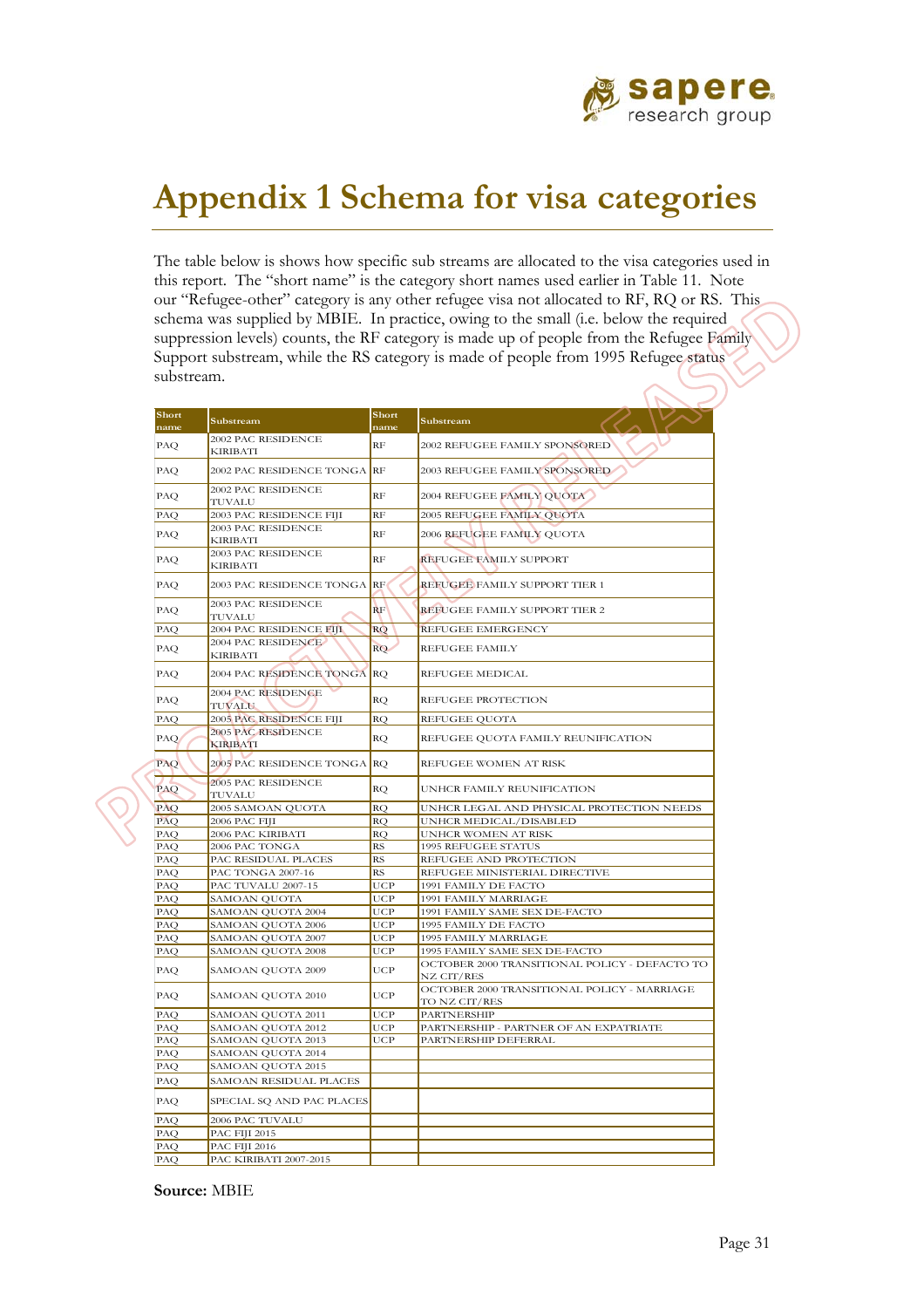

# **Appendix 2 Health costs for selected other visas – further breakdown**

#### **Table 16 Inpatient costs**

*First two years* 

| <b>Visa</b>                     | <b>Distinct claimants</b> | Total costs (\$m,<br>June '17 dollars) | Prevalence | Rate per<br>user            | Rate per<br>cohort<br>member |
|---------------------------------|---------------------------|----------------------------------------|------------|-----------------------------|------------------------------|
| Parent - Nov 11                 | 612                       | $\mathbb{S}$<br>5.1                    | 15%        | $\mathbf{\hat{S}}$<br>8,393 | \$<br>1,281                  |
| Skilled migrant                 | 1263                      | $\sqrt[6]{2}$<br>6.5                   | 13%        | 5,114                       | \$<br>675                    |
| Entrepreneur                    | 27                        | $\sqrt[6]{2}$<br>0.1                   | 23%        | $\mathbb{S}$<br>5,224       | \$<br>1,185                  |
| Investor                        | S                         | S                                      | s          | S                           | S                            |
| Uncapped -<br>partners          | 2124                      | $\mathbb{S}$<br>11.0                   | 23%        | \$<br>5,158                 | \$<br>1,190                  |
| Pacific access/<br>Samoan quota | 291                       | \$<br>1.4                              | 21%        | \$<br>4,878                 | \$<br>1,004                  |
| Refugee quota                   | 147                       | $\mathbf{\hat{S}}$<br>0.8              | 30%        | $\mathbb{S}$<br>5,105       | \$<br>1,510                  |
| Refugee status                  | 21                        | $\mathbb{S}$<br>0.1                    | 16%        | $\mathbb{S}$<br>4,965       | 815<br>\$                    |
| Refugee family<br>support       | 15                        | <sub>S</sub>                           | 10%        | <sub>S</sub>                | S                            |
| Refugees-other                  |                           | $96$ \$<br>1.1                         | $22\%$ \$  | 11,092                      | $\mathbb{S}$<br>2,494        |
| Post two years                  |                           |                                        |            |                             |                              |

| Visa                            | <b>Distinct claimants</b> | Total costs (\$m,<br>June '17 dollars) | Prevalence   | Rate per<br>user      | Rate per<br>cohort<br>member |
|---------------------------------|---------------------------|----------------------------------------|--------------|-----------------------|------------------------------|
| Parent - Nov 11                 | 930                       | $\mathbb{S}$<br>10.2                   | 23%          | \$<br>11,020          | \$<br>2,556                  |
| Skilled migrant                 | 1938                      | \$<br>12.9                             | 20%          | $\mathbb{S}$<br>6,657 | $\mathbb{S}$<br>1,349        |
| Entrepreneur                    | 27                        | \$<br>0.3                              | $23\%$ \$    | 9,386                 | \$<br>2,130                  |
| Investor                        | S                         | S                                      | <sup>S</sup> | S                     | S                            |
| Uncapped -<br>partners          | $2643$ \$                 | 16.9                                   | $29%$ \$     | 6,399                 | \$<br>1,837                  |
| Pacific access/<br>Samoan quota | 321                       | $\mathbb{S}$<br>1.8                    | $23\%$ \$    | 5,590                 | \$<br>1,269                  |
| Refugee quota                   | $156$ \$                  | 1.0                                    | $31\%$ \$    | 6,274                 | $\mathbb{S}$<br>1,969        |
| Refugee status                  | 33                        | \$<br>0.2                              | 26%          | \$<br>5,289           | \$<br>1,364                  |
| Refugee family<br>support       | 27                        | \$<br>0.2                              | $18\%$ \$    | 6,659                 | 1,223<br>\$                  |
| Refugees-other                  | $105$ \$                  | 0.9                                    | 25%          | -\$<br>8,984          | \$<br>2,209                  |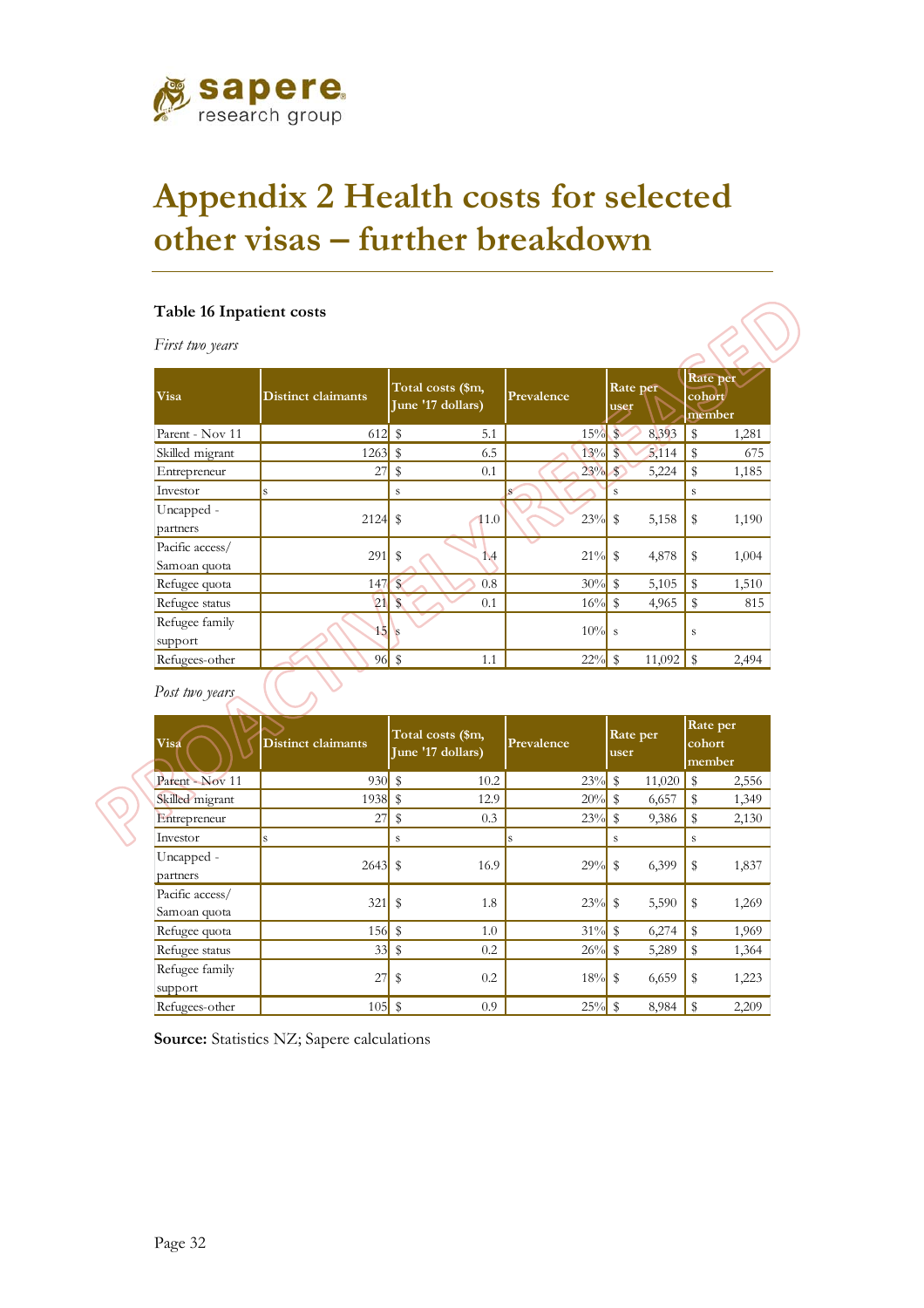

#### **Table 17 Outpatient costs**

*First two years* 

| Visa                            | <b>Distinct claimants</b> | Total costs (\$m,<br>June '17 dollars) | Prevalence | Rate per<br>user       | Rate per<br>cohort<br>member   |
|---------------------------------|---------------------------|----------------------------------------|------------|------------------------|--------------------------------|
| Parent - Nov 11                 |                           | 1.6                                    | 33%        | $\mathcal{F}$<br>1,187 | \$<br>396                      |
| Skilled migrant                 | 2523                      | - \$<br>2.5                            | 26%        | $\mathcal{S}$<br>1,005 | 265<br>\$                      |
| Entrepreneur                    | $36$ \$                   | 0.0                                    | $30\%$ \$  | 1,358                  | $\sqrt[6]{2}$<br>411           |
| Investor                        | $\overline{9}$            | S                                      | 20%        | <sub>S</sub>           | <sup>S</sup>                   |
| Uncapped -<br>partners          | $3210$ $\vert$ \$         | 3.9                                    | 35%        | $\mathcal{S}$<br>1,206 | $\overline{\mathbf{S}}$<br>420 |
| Pacific access/<br>Samoan quota |                           | 0.5                                    | 36%        | $\mathfrak{F}$<br>969  | 351<br>\$                      |
| Refugee quota                   |                           | 0.6                                    | 77%        | $\mathbf{\$}$<br>1,476 | $\mathbf{\$}$<br>1,140         |
| Refugee status                  | 60                        | $\sqrt[6]{3}$<br>0.1                   | 47%        | 1,184                  | 555<br>- \$                    |
| Refugee family<br>support       | 57                        | 0.1<br>\$                              | 39%        | - \$<br>1,503          | \$<br>583                      |
| Refugees-other                  |                           | 0.4                                    | 39%        | - \$<br>2,676          | \$<br>1,053                    |

| Post two years                  |                           |                                        |            |                       |                              |
|---------------------------------|---------------------------|----------------------------------------|------------|-----------------------|------------------------------|
| <b>Visa</b>                     | <b>Distinct claimants</b> | Total costs (\$m,<br>June '17 dollars) | Prevalence | Rate per<br>user      | Rate per<br>cohort<br>member |
| Parent - Nov 11                 | 1584 \$                   | 2.6                                    | 40%        | \$<br>1,640           | \$<br>648                    |
| Skilled migrant                 | 2892                      | $\sqrt[6]{3}$<br>3.6                   | 30%        | \$<br>1,245           | \$<br>377                    |
| Entrepreneur                    | 45                        | $\sqrt[6]{\frac{1}{2}}$<br>0.1         | 38%        | \$<br>1,385           | \$<br>524                    |
| Investor                        | S                         | S                                      | S          | S                     | S                            |
| Uncapped -<br>partners          | 3267                      | \$<br>4.6                              | 35%        | $\mathbb{S}$<br>1,406 | \$<br>499                    |
| Pacific access/<br>Samoan quota | $495$ \$                  | 0.5                                    | $35\%$ \$  | 952                   | \$<br>333                    |
| Refugee quota                   | 249                       | $\mathbb{S}$<br>0.4                    | 50%        | \$<br>1,413           | \$<br>708                    |
| Refugee status                  |                           | 0.1                                    | 42%        | $\mathbb{S}$<br>1,402 | \$<br>591                    |
| Refugee family<br>support       | 69                        | \$<br>0.1                              | 47%        | \$<br>1,451           | \$<br>681                    |
| Refugees-other                  | $180$ \$                  | 0.3                                    | 42%        | \$<br>1,908           | \$<br>804                    |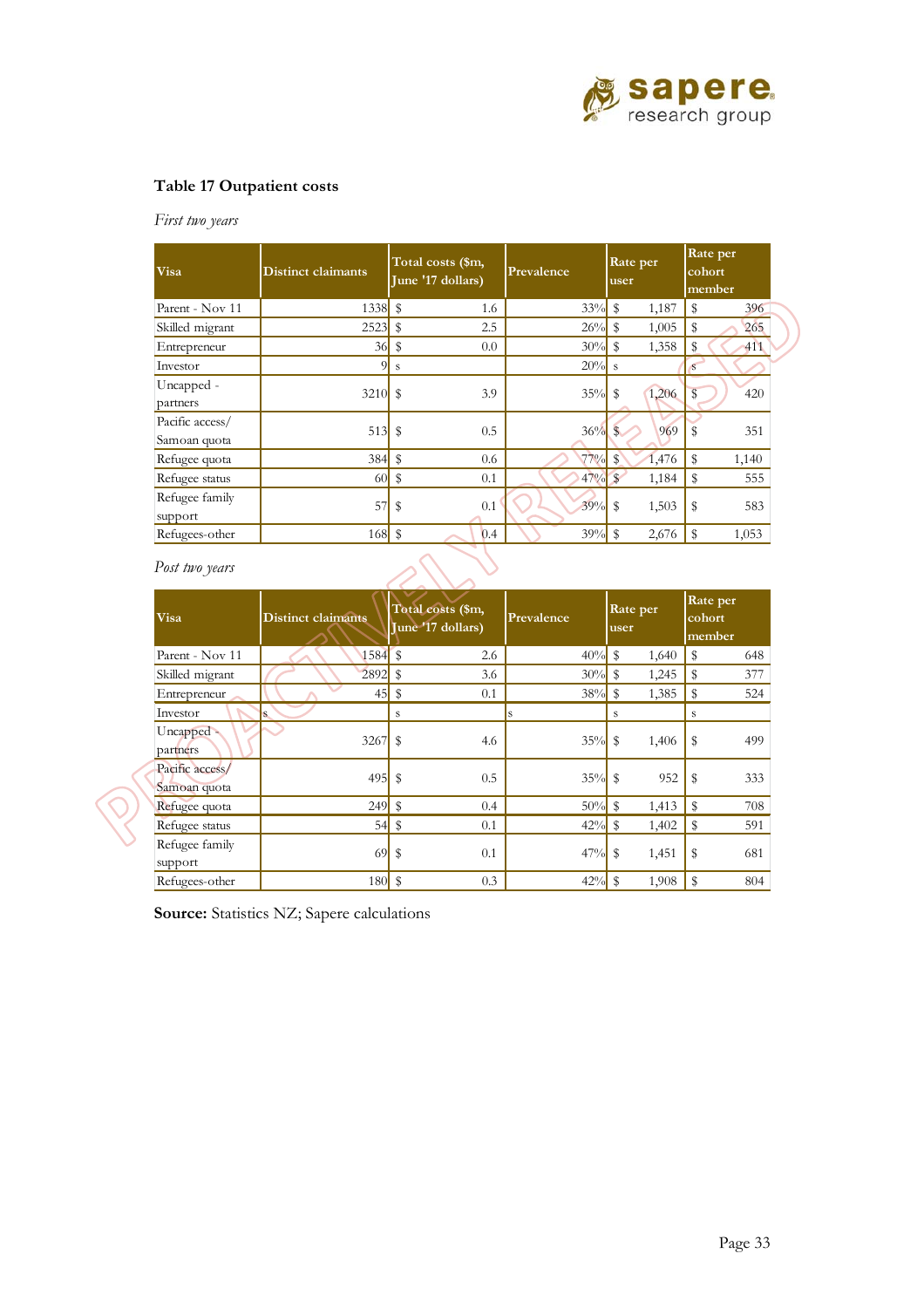

### **Table 18 Laboratory tests**

*First two years* 

| <b>Visa</b>                     | Distinct claimants | Total costs (\$, June<br>17 dollars) | Prevalence | Rate per<br>user      | Rate per<br>cohort<br>member |  |
|---------------------------------|--------------------|--------------------------------------|------------|-----------------------|------------------------------|--|
| Parent - Nov 11                 | 2511               | $\mathcal{S}$<br>65,592              | 63%        | \$<br>26              | \$<br>16                     |  |
| Skilled migrant                 | 4587               | 144,718                              | 48%        | 32 <sub>1</sub><br>\$ | \$<br>15                     |  |
| Entrepreneur                    | 75                 | \$<br>1,445                          | 63%        | \$<br>19              | 12<br>$\mathbb{S}$           |  |
| Investor                        | 21                 | \$<br>817                            | 47%        | \$<br>39              | \$<br>18                     |  |
| Uncapped -<br>partners          | 5379 \$            | 223,647                              | 58%        | 42                    | 24                           |  |
| Pacific access/<br>Samoan quota | $582$ \$           | 11,610                               | 41%        | \$<br>20              | \$<br>8                      |  |
| Refugee quota                   | 288                | $\mathcal{S}$<br>9,638               | 58%        | $\mathbf{\$}$<br>33   | \$<br>19                     |  |
| Refugee status                  | 60                 | $\sqrt[6]{3}$<br>1,445               | 47%        | \$<br>24              | \$<br>11                     |  |
| Refugee family<br>support       | 81                 | \$<br>946                            | $55\%$ \$  | 12                    | \$<br>6                      |  |
| Refugees-other                  | 252                | 7,115<br>\$                          | 59%        | \$<br>28              | \$<br>17                     |  |

#### *Post two years*

| <b>Visa</b>                     | <b>Distinct claimants</b> |              | Total costs (\$, June<br>17 dollars) | Prevalence | Rate per<br>user     | Rate per<br>cohort<br>member |
|---------------------------------|---------------------------|--------------|--------------------------------------|------------|----------------------|------------------------------|
| Parent - Nov 11                 | $2835$ \$                 |              | 63,206                               | 71%        | $\mathbb{S}$<br>22   | $\mathfrak{F}$<br>16         |
| Skilled migrant                 | $5964$ \$                 |              | 157,681                              | $62\%$ \$  | 26                   | \$<br>16                     |
| Entrepreneur                    | 81                        | \$           | 734                                  | 68%        | \$<br>9              | \$<br>6                      |
| Investor                        | 27                        | \$           | 367                                  | 60%        | $\mathfrak{F}$<br>14 | \$<br>8                      |
| Uncapped -<br>partners          | $6198$ \$                 |              | 214,417                              | $67\%$ \$  | 35                   | 23<br>\$                     |
| Pacific access/<br>Samoan quota | 807                       | $\mathbb{S}$ | 9,849                                | $57\%$ \$  | 12                   | \$                           |
| Refugee quota                   | 333                       | $\mathbb{S}$ | 8,477                                | 67%        | 25<br>$\mathbb{S}$   | \$<br>17                     |
| Refugee status                  | 81                        | \$           | 1,668                                | 63%        | 21<br>\$             | \$<br>13                     |
| Refugee family<br>support       | 93                        | \$           | 731                                  | 63%        | 8<br>$\mathbb{S}$    | 5<br>\$                      |
| Refugees-other                  | 285                       |              | 8,164                                | 67%        | \$<br>29             | \$<br>19                     |

**Source:** Sapere calculations; Statistics New Zealand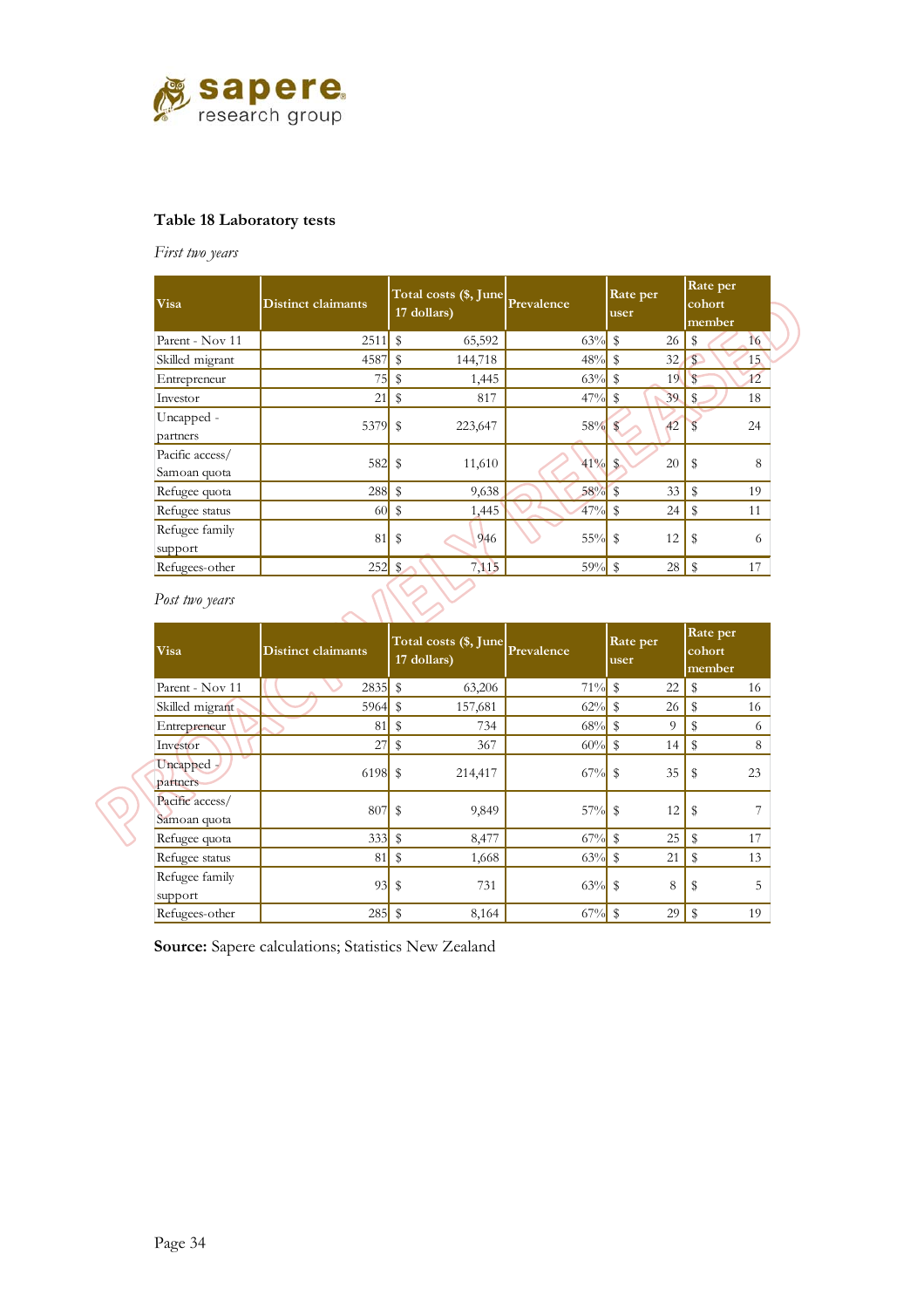

### **Table 19 Pharmaceuticals**

*First two years* 

| Visa                            | <b>Distinct claimants</b> |              | Total costs (\$m,<br>June '17 dollars) | Prevalence | Rate per<br>user |      | Rate per<br>cohort<br>member |  |
|---------------------------------|---------------------------|--------------|----------------------------------------|------------|------------------|------|------------------------------|--|
| Parent - Nov 11                 | $2598$ \$                 |              | 837,257.7                              | 65%        | $\sqrt[6]{3}$    | 322  | $\mathbb{S}$<br>209          |  |
| Skilled migrant                 | 5931                      | $\mathbb{S}$ | 1,053,050.6                            | 62%        | $\mathcal{S}$    | 178  | \$<br>110                    |  |
| Entrepreneur                    | 72                        | \$           | 23,606.2                               | $61\%$ \$  |                  | 328  | 198<br>$\mathcal{S}$         |  |
| Investor                        | 21                        | \$           | 2,754.8                                | 47%        | $\sqrt[6]{3}$    | 131/ | $\sqrt{3}$<br>61             |  |
| Uncapped -<br>partners          | 6414                      | $\mathbb S$  | 1,429,461.0                            | 70%        | $\mathcal{S}$    | 223  | \$<br>155                    |  |
| Pacific access/<br>Samoan quota | $1011$ $\bar{\textbf{s}}$ |              | 68,512.6                               | 71%        | $\mathbf{S}$     | 68   | 48                           |  |
| Refugee quota                   | 465                       | $\mathbb{S}$ | 172,357.3                              | 94%        | $\mathcal{F}$    | 371  | $\mathbf{\$}$<br>347         |  |
| Refugee status                  | 87                        | \$           | 27,029.8                               | 68%        | $\mathbf{s}$     | 311  | $\mathbb{S}$<br>211          |  |
| Refugee family<br>support       | 96                        | \$           | 15,949.3                               | 65%        | - \$             | 166  | $\mathcal{S}$<br>108         |  |
| Refugees-other                  | $318$ \$                  |              | 141,910.2                              | $74\%$ \$  |                  | 446  | 332<br>- \$                  |  |

*Post two years* 

| <b>Visa</b>                     | <b>Distinct claimants</b> | Total costs (\$m,<br>June '17 dollars) | Prevalence | Rate per<br>user          | Rate per<br>cohort<br>member |
|---------------------------------|---------------------------|----------------------------------------|------------|---------------------------|------------------------------|
| Parent - Nov 11                 | 2922                      | $\mathbb{S}$<br>1.6                    | 73%        | $\mathbf{\hat{S}}$<br>544 | \$<br>396                    |
| Skilled migrant                 | 7041                      | l \$<br>1.6                            | 74%        | 225<br>$\mathfrak{F}$     | \$<br>166                    |
| Entrepreneur                    | $90$ \ \ \$               | 0.0                                    | 76%        | $\mathbb{S}$<br>310       | \$<br>234                    |
| Investor                        | $30$ \$                   | 0.0                                    | 67%        | $\sqrt[6]{2}$<br>54       | \$<br>36                     |
| Uncapped -<br>partners          | 7071                      | 2.2<br>\$                              | $77\%$ \$  | 311                       | \$<br>239                    |
| Pacific access/<br>Samoan quota | 1044                      | - \$<br>0.1                            | $74\%$ \$  | 62                        | \$<br>46                     |
| Refugee quota                   | 414                       | $\mathbb{S}$<br>0.3                    | 83%        | $\mathfrak{S}$<br>644     | \$<br>536                    |
| Refugee status                  | 99                        | \$<br>0.0                              | 77%        | \$<br>104                 | \$<br>80                     |
| Refugee family<br>support       | 123                       | \$<br>0.0                              | 84%        | \$<br>284                 | \$<br>238                    |
| Refugees-other                  | 330                       | \$<br>0.2                              | 77%        | \$<br>528                 | 408<br>\$                    |

 $2N$ 

**Source:** Sapere calculations; Statistics NZ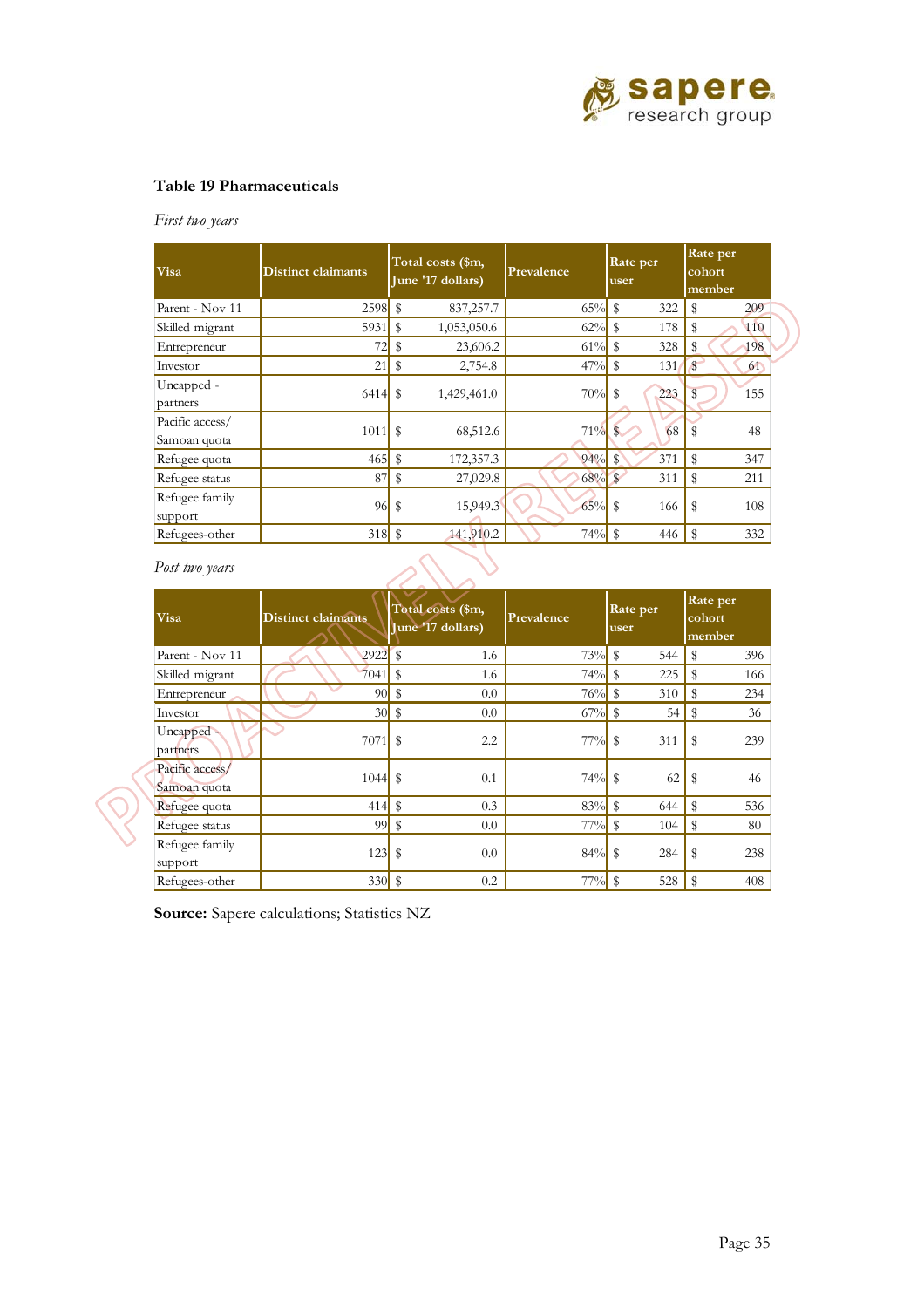

### **Table 20 ACC**

*First two years* 

| <b>Visa</b>                     | <b>Distinct claimants</b> | Total costs (\$m,<br>June '17 dollars) | Prevalence | Rate per<br>user      | Rate per<br>cohort<br>member   |  |
|---------------------------------|---------------------------|----------------------------------------|------------|-----------------------|--------------------------------|--|
| Parent - Nov 11                 | 921                       | $\frac{3}{2}$<br>2.5                   | 23%        | \$<br>2,762           | \$<br>635                      |  |
| Skilled migrant                 | 3211                      | 5.5<br>S                               | 34%        | 1,711<br>$\mathbb{S}$ | 575<br>\$                      |  |
| Entrepreneur                    | 42                        | \$<br>0.1                              | 35%        | $\mathbb{S}$<br>1,495 | 527<br>\$                      |  |
| Investor                        | 12                        | S                                      | $27\%$ s   |                       | S                              |  |
| Uncapped -<br>partners          | 2724                      | $\mathcal{S}$<br>3.6                   | 30%        | \$<br>1,307           | $\overline{\mathbb{S}}$<br>387 |  |
| Pacific access/<br>Samoan quota | 501                       | $\mathbb{S}$<br>0.4                    | 35%        | $\mathcal{S}$<br>800  | 283<br>S                       |  |
| Refugee quota                   | 114                       | $\mathbb{S}$<br>0.0                    | 23%        | \$<br>395             | \$<br>91                       |  |
| Refugee status                  | 39                        | \$<br>0.1                              | 30%        | 2,742<br>$\mathbf{s}$ | \$<br>835                      |  |
| Refugee family<br>support       | 42                        | 0.0<br>\$                              | $29%$ \$   | 297                   | 85<br>\$                       |  |
| Refugees-other                  |                           | 0.2                                    | 31%        | \$<br>1,404           | \$<br>434                      |  |

*Post two years* 

| Visa                            | <b>Distinct claimants</b> | Total costs (\$m,<br>June '17 dollars) | Prevalence | Rate per<br>user    | Rate per<br>cohort<br>member |
|---------------------------------|---------------------------|----------------------------------------|------------|---------------------|------------------------------|
| Parent - Nov 11                 | $1179$ S                  | 1.4                                    | 29%        | \$<br>1,163         | \$<br>342                    |
| Skilled migrant                 | $3900$ \$                 | 8.2                                    | 41%        | \$<br>2,110         | \$<br>860                    |
| Entrepreneur                    | 57                        | \$<br>0.2                              | 48%        | 3,537<br>s,         | \$<br>1,694                  |
| Investor                        | 15                        | <sub>S</sub>                           | $33\%$ s   |                     | S                            |
| Uncapped -<br>partners          | 3327                      | 5.1<br>\$                              | $36\%$     | - \$<br>1,534       | 554<br>\$                    |
| Pacific access/<br>Samoan quota | 561                       | $\mathbb{S}$<br>0.8                    | 40%        | 1,377<br>S          | S<br>546                     |
| Refugee quota                   | 171                       | $\mathbb{S}$<br>0.1                    | 34%        | $\mathbb{S}$<br>756 | \$<br>260                    |
| Refugee status                  |                           | 0.1                                    | 38%        | \$<br>1,377         | \$<br>516                    |
| Refugee family                  | 42                        | 0.0<br>\$                              | 29%        | \$<br>719           | 205<br>\$                    |
| support                         |                           |                                        |            |                     |                              |
| Refugees-other                  | 162                       | 0.3<br>l \$                            | 38%        | \$<br>1,993         | \$<br>756                    |

**Source:** Sapere calculations; Statistics NZ